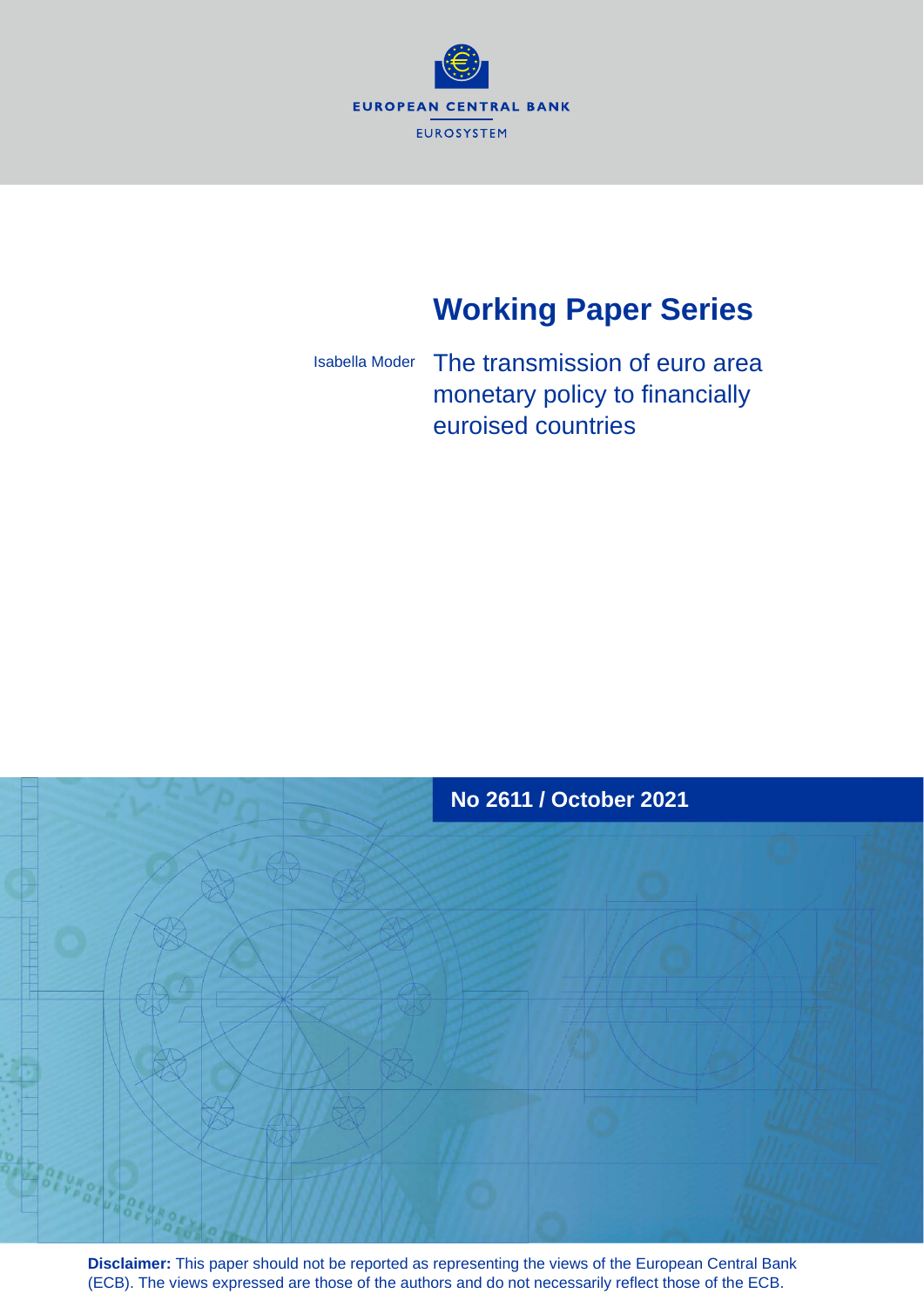#### Abstract

This paper provides a comprehensive analysis of the interest rate pass-through of euro area monetary policy to retail rates outside the euro area, contributing to the literature on the consequences of unofficial financial euroisation and on the transmission channels of monetary policy spillovers. The results suggest that in the long run, more than one third of all euro retail rates in euroised countries of central, eastern and south-eastern Europe (CESEE) are linked to the euro area shadow rate. Compared to euro area monetary policy, the share of cointegration of the domestic monetary policy rate is lower, suggesting that domestic central banks in euroised countries with independent monetary policy can only partially control the 'euro part' of the interest rate channel. Furthermore, euro area monetary policy shocks are fast and persistently transmitted into euro retail rates outside the euro area, which constitutes an additional channel of international shock transmission.

Keywords: monetary policy transmission, international monetary policy spillovers, unofficial financial euroisation, EU integration JEL-Classification: C22, C32, E43, E52, F42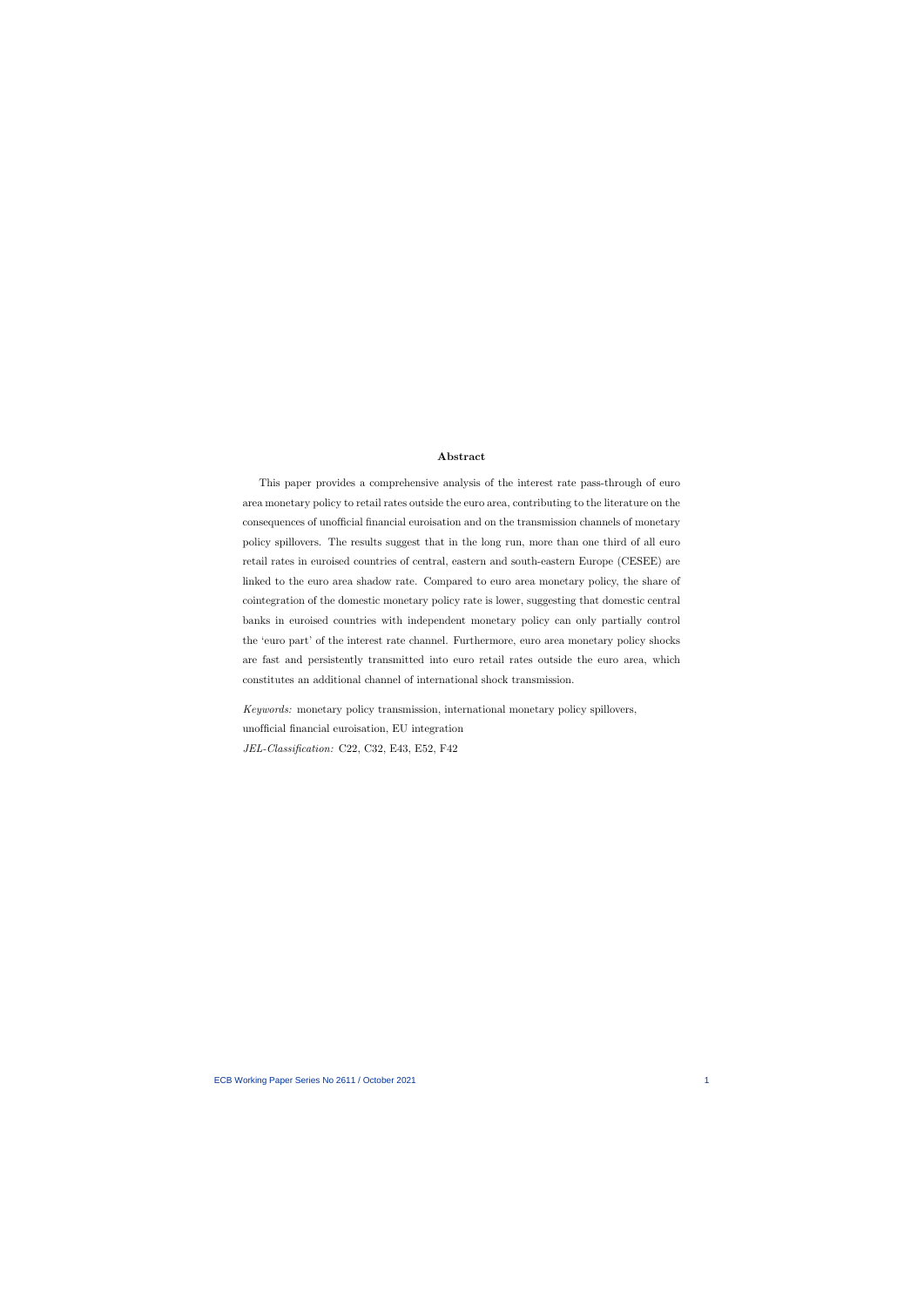# Non-technical summary

The use of the euro is not restricted to the euro area. Instead, in a number of European countries outside of the euro area such as the economies of central, eastern and southeastern Europe, the use of the euro is widespread. This paper deals with one particular aspect of this phenomenon, namely the denomination of bank deposits or bank loans in euro instead of the national currency. More specifically, this paper sheds light on the question to what extent the interest rates of euro deposits or euro loans in those countries are shaped by euro area monetary policy. With this focus, it aims to fill a gap in the literature that has not yet investigated this issue in a comprehensive way.

The responsiveness of interest rates on euro deposits and euro loans to euro area monetary policy is of great interest for central banks in the countries outside of the euro area. First, the behaviour of euro interest rates to euro area monetary policy is especially relevant for countries that are pursuing independent monetary policy. In case the euro interest rates were very responsive to euro area monetary policy, this might question the effectiveness of domestic monetary policy to influence financial conditions in the euro part of the banking sector. Second, if a clear response of euro retail rates to euro area monetary policy was found, this would indicate an additional channel how euro area monetary policy shapes economic conditions in its neighbouring regions that are outside of the currency union.

I employ two different empirical approaches based on a dataset of 200 time series consisting of deposit and lending rates of eight countries in central, eastern and south-eastern Europe.<sup>[1](#page-2-0)</sup> First, I make use of a so-called cointegration test that measures the long-run co-movement between a key euro area interest rate and the respective euro lending or deposit rate, applying it to each individual interest rate in the period between January 2010 (or later depending on data availability) and June 2019. If the result of the test is positive, i.e. if a long-run relationship between those two interest rates is found, I calculate additional metrics to gather further information on the nature of the long-run co-movement. For countries that are pursuing independent monetary policy, the same exercise is conducted for the relationship between domestic monetary policy and euro lending or deposit rates in order to obtain a comparison between the responsiveness to

<span id="page-2-0"></span><sup>&</sup>lt;sup>1</sup>Those countries are Albania, Bosnia and Herzegovina, Bulgaria, Croatia, Hungary, North Macedonia, Romania and Serbia.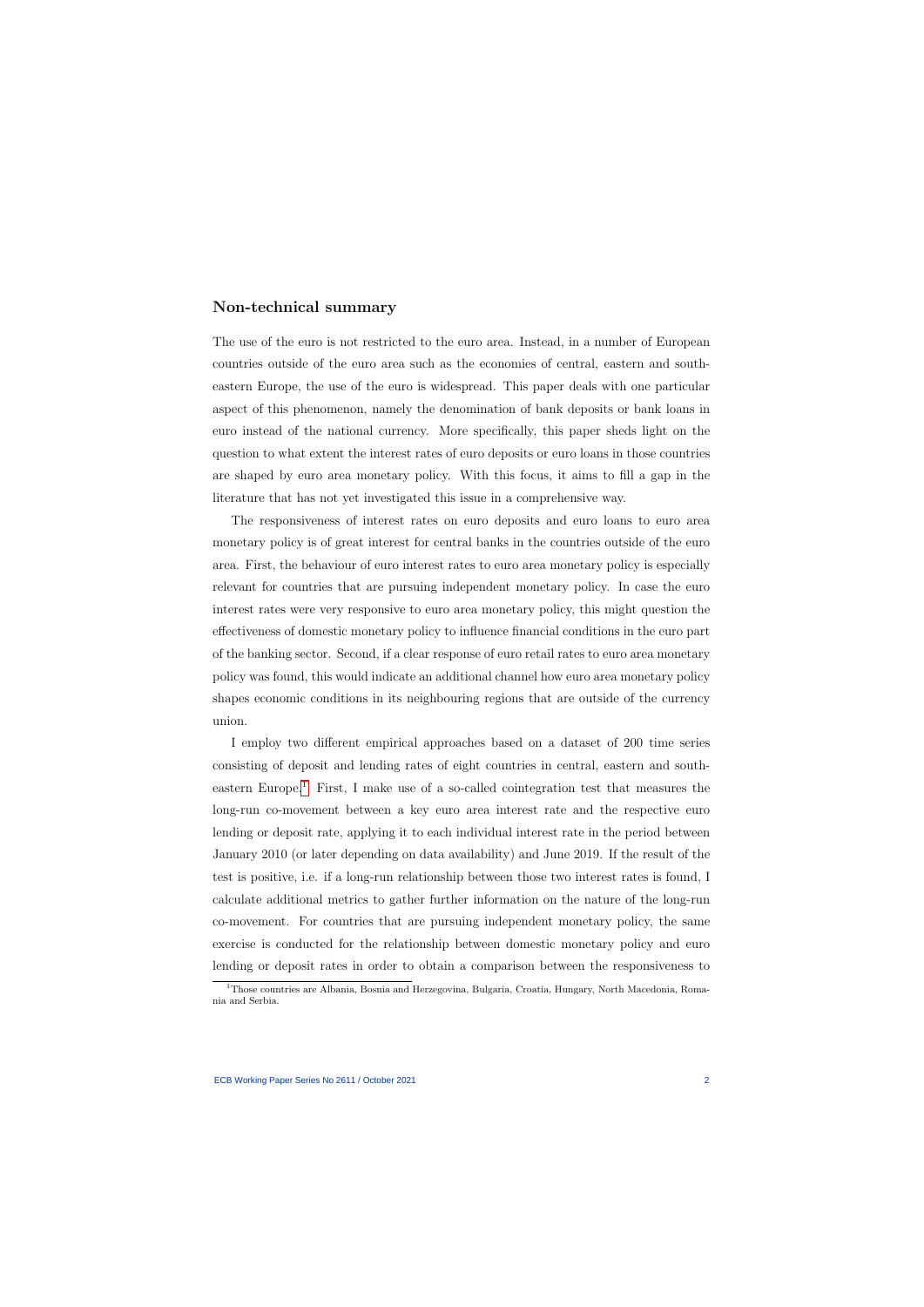euro area and domestic monetary policy.

In the second part of the analysis I estimate vector autoregression (VAR) models in order to isolate the impact of euro area monetary policy shocks on euro lending or deposit rates, and to obtain further information on the dynamics of the transmission. As this type of analysis needs longer time series than the previous analysis described above, it can only be applied to the common movement of interest rates in a subset of three countries in central, eastern and south-eastern Europe.

The results suggest that euro interest rates in countries of central, eastern and southeastern Europe respond at least as much to euro area monetary policy than they respond to domestic monetary policy. Moreover, some evidence can be found that the co-movement between euro lending and deposit rates and euro area monetary policy is higher for countries that are pegging their currency to the euro. The complementary VAR analysis confirms the immediate and persistent impact of euro area monetary policy shocks on euro lending and deposit rates. Overall, the results indicate that domestic central banks in countries with independent monetary policy can only partially control financial conditions in the euro part of their banking sectors, which makes domestic monetary policy somewhat ineffective. For countries with a fixed exchange rate regime linked to the euro the consequences seem to be less dramatic, given that domestic financial conditions are anyway linked to euro area monetary policy. The fast interest rate pass-through to euro lending and deposit rates might however constitute an additional channel of the international transmission of euro area monetary policy shocks.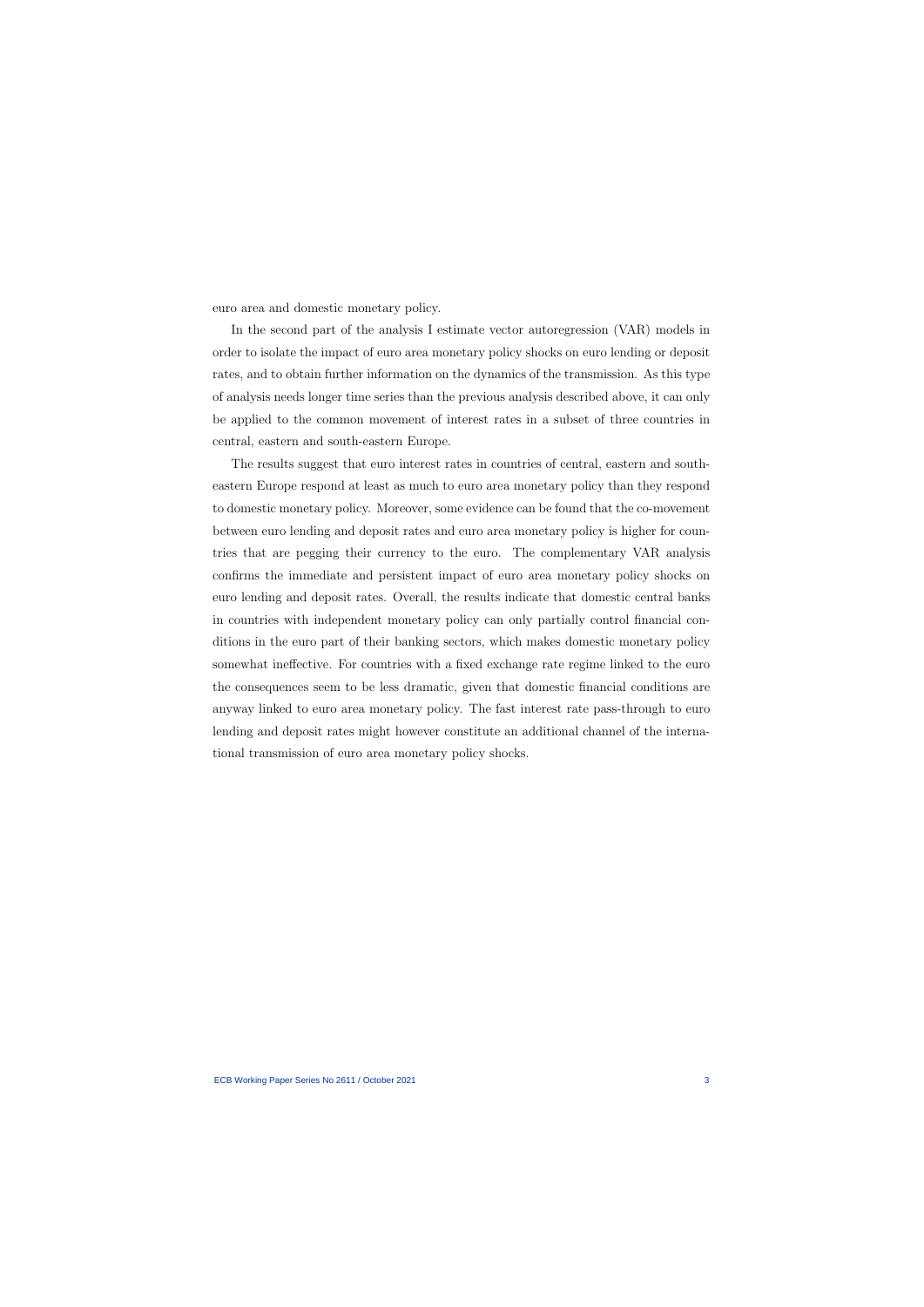# 1 Introduction

This paper provides a comprehensive analysis of the interest rate pass-through of euro area monetary policy to retail rates of euro loans and euro deposits *outside the euro area*. To the best of my knowledge, the cross-border pass-through of euro area monetary policy to financially euroised countries has not been systematically examined yet.

Since the seminal works on the interest rate pass-through undertaken by [Cottarelli and](#page-34-0) [Kourelis](#page-34-0) [\(1994\)](#page-34-0) as well as [Borio and Fritz](#page-34-1) [\(1995\)](#page-34-1), a vast amount of research has emerged in order to estimate the interest rate pass-through in the euro area, linking changes in monetary policy and/or money market rates to changes in commercial banks' retail interest rates.

However, the use of the euro is not restricted to the euro area. Instead, in a number of European countries outside the euro area, mostly in the economies of central, eastern and southeastern Europe (CESEE), economic agents voluntarily choose to hold a share of their deposits in euro, or take out loans in euro – a phenomenon which is called unofficial financial euroisation.<sup>[2](#page-4-0)</sup> Unofficial financial euroisation is a common phenomenon in CESEE countries, as over 40% of total outstanding loans and more than one third of total deposits are denominated in euro instead of the national currency (see Table [1\)](#page-22-0).[3](#page-4-1)

Two main questions thus arise: First, does a relationship between euro area monetary policy and euro retail rates in unofficially euroised economies exist? Second, if such a relationship exists, to what extent can domestic monetary policy influence the euro part of the interest rate channel?

This paper is related to two strands in the literature: First, it contributes to the literature on the consequences of unofficial financial euroisation. While the discussion has focused mostly on its impact on financial stability and inflation, the implications for monetary policy effectiveness have not received much attention yet. A stronger interest rate pass-through to CESEE countries' retail rates for euro loans and deposits of euro area monetary policy compared to domestic monetary policy would indicate that domestic central banks can only partially control the euro part of the interest rate channel. This in turn would suggest adverse consequences for monetary policy effectiveness of CESEE countries that are pursuing independent monetary policy.

Second, and closely related, this paper contributes to the discussion on international spillovers

 $2$ Other types of unofficial euroisation include currency substitution, where the euro is used for financial transaction purposes, as well as real euroisation when prices and wages are indexed to euro.

<span id="page-4-1"></span><span id="page-4-0"></span><sup>3</sup>Unweighted average of CESEE countries excluding the Czech Republic and Poland where unofficial euroisation is less prevalent.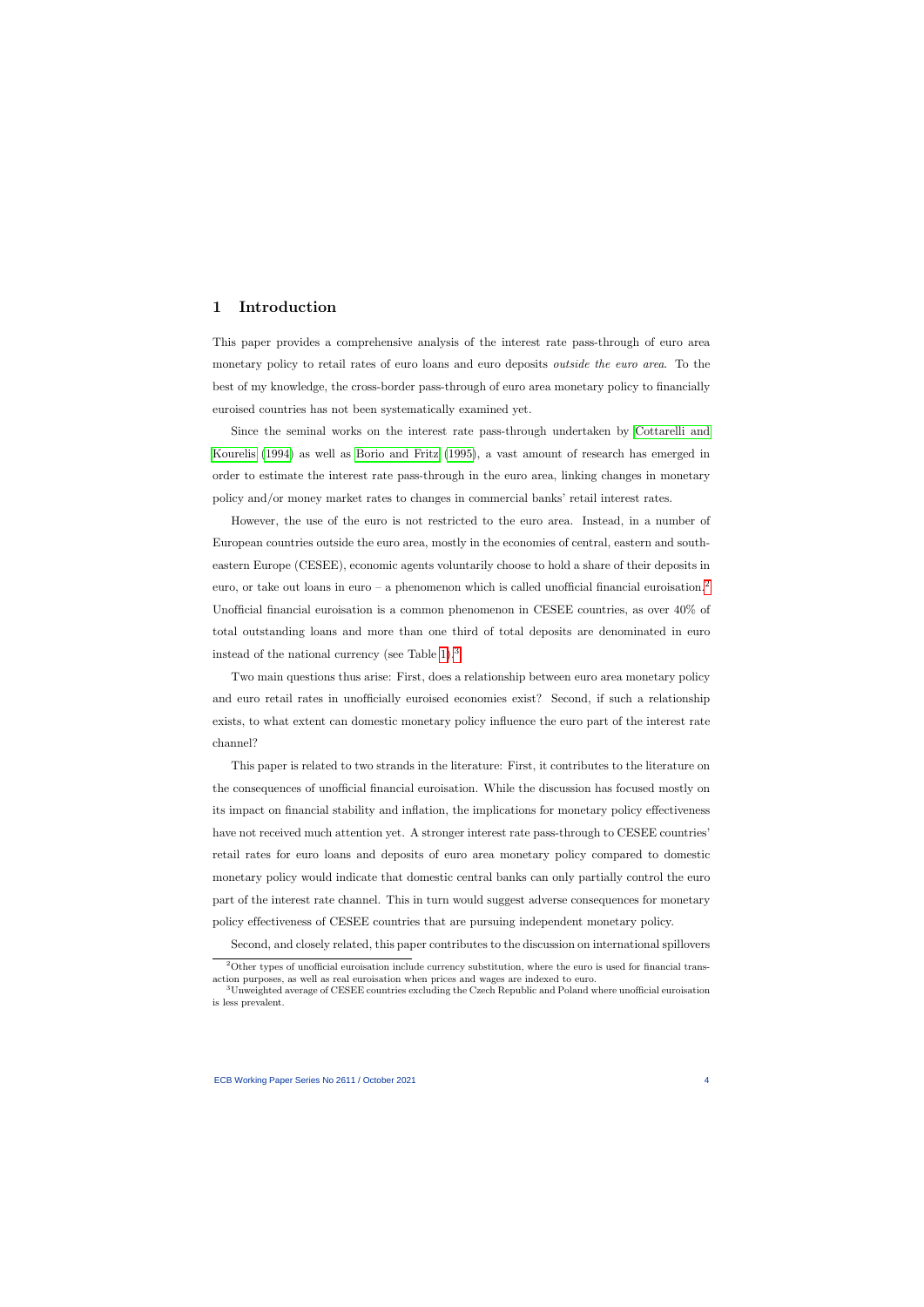of advanced economies' monetary policy, and the respective transmission channels. Evidence for a notable interest rate pass-through of euro area monetary policy to CESEE countries' euro retail rates would indicate that an additional transmission channel of monetary policy spillovers for euroised countries exists. The presence of such a 'forex interest rate channel' would imply that euro area monetary policy directly affects the euroised share of domestic financial conditions.

There are many factors at play that could potentially shape the degree of euro area interest rate pass-through to CESEE countries. According to the literature on the determinants of the interest rate pass-through (see e.g. [Sander and Kleimeier, 2004,](#page-37-0) for evidence on structural determinants of the interest rate pass-through in the euro area), characteristics of a country's banking sector such as market concentration, bank profitability or the presence of foreign banks might play a crucial role. Although those factors refer to the pass-through of domestic monetary policy, they might still be valid also in the case of the cross-border pass-through investigated in this paper, i.e. that the degree of interest rate pass-through depends on domestic CESEE country characteristics. The special nature of the cross-border pass-through might however imply that there are other - additional - factors at play, such as the institutional, economic or financial integration of a CESEE country with the euro area, or the interplay of euro area monetary policy with domestic monetary policy. Overall, given the above-mentioned considerations as well as the absence of any theoretical and empirical literature on the research questions, this paper attempts to gather first empirical evidence as a starting point for further research.

Therefore, in order to investigate whether a long-run relationship between euro area monetary policy and euro retail rates in euroised CESEE countries exists, I use two different empirical methods. First and foremost, I estimate the interest rate pass-through of a euro area shadow rate to a comprehensive dataset of 200 time series of euro retail rates in eight CESEE countries using an ARDL model in the spirit of [Pesaran and Shin](#page-36-0) [\(1998\)](#page-36-0) and [Pesaran et al.](#page-36-1) [\(2001\)](#page-36-1). To be able to compare the pass-through of euro area monetary policy with the pass-through of domestic monetary policy, the same exercise is thereafter undertaken with domestic monetary policy rates (where applicable). Lastly, to complement the evidence found in the previous steps, I investigate the dynamic impact of monetary policy shocks on the respective interest rates through employing VAR models for a subset of three countries.

The results suggest that in the long run more than one third of all euro retail rates in euroised CESEE countries are linked to euro area monetary policy. While euro retail rates in CESEE do not adjust completely to a change in the shadow rate, a deviation from the long-run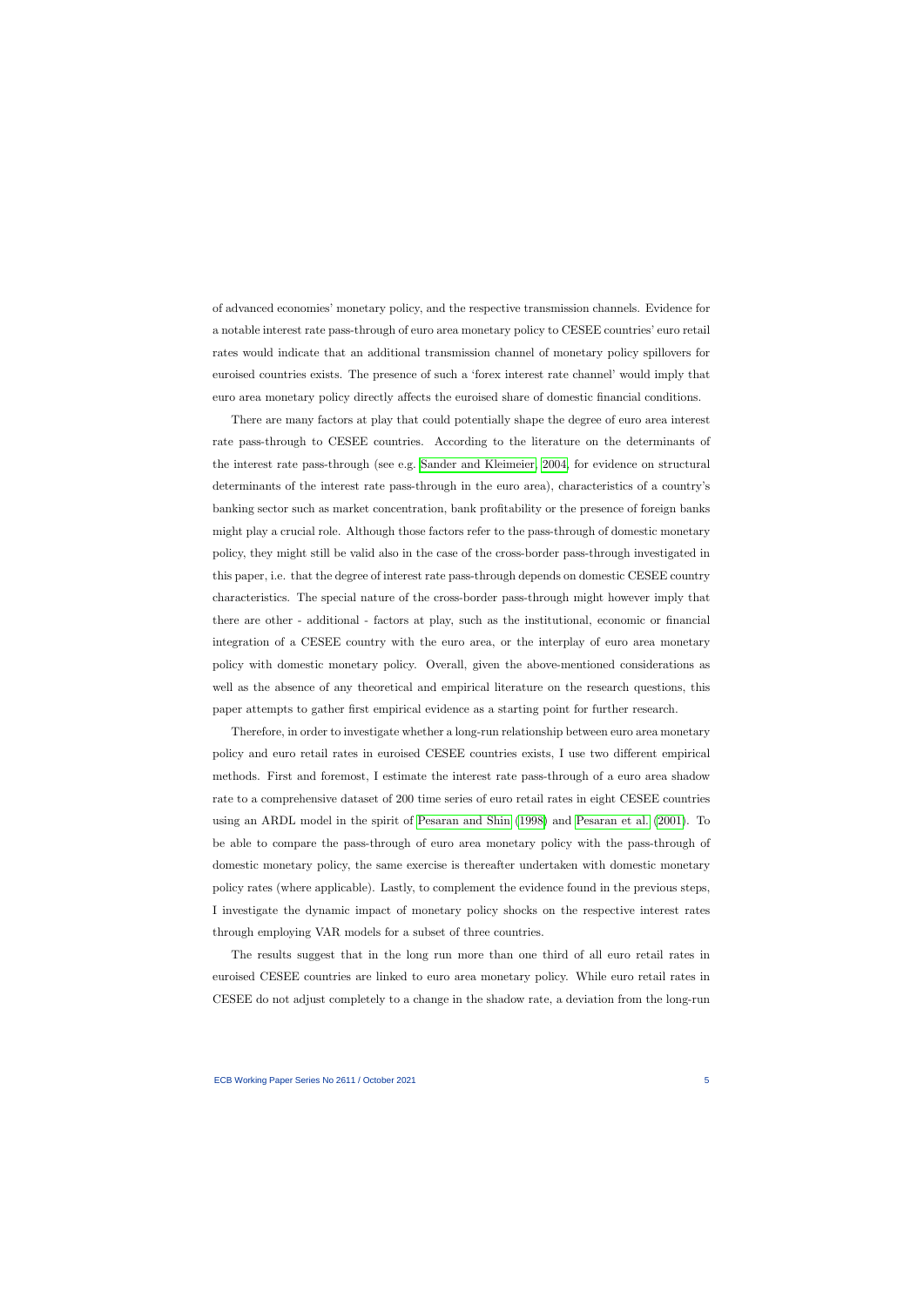relationship is corrected by around 60% (deposit rates) and around 35% (lending rates) already within the next month. Compared to euro area monetary policy, domestic monetary policy has less influence on euro retail rates as the share of retail rates cointegrated with domestic monetary policy rates is lower. This suggests that domestic central banks in countries with independent monetary policy can only partially control the euro part of the interest rate channel. Therefore, the question arises to which extent monetary policy in those CESEE countries can lean against the 'euro area wind'. For countries with a fixed exchange rate regime linked to the euro, the consequences seem to be less dramatic, with the fast pass-through of monetary policy shocks to euro retail rates likely to constitute an additional channel of international monetary policy transmission.

Section [2](#page-6-0) of this paper provides an overview of related literature, followed by section [3](#page-9-0) to introduce the empirical set-up and the underlying data. Results are presented and discussed in section [4.](#page-15-0) Section [5](#page-19-0) provides robustness checks and section [6](#page-20-0) concludes.

# 2 Related literature

The traditional literature on the interest rate pass-through examines how a change in a domestic monetary policy reference rate (typically either the key policy rate or a short-term money market rate) affects domestic banks' lending or deposit rates. The outcome yields important information about the interest rate channel of monetary policy transmission, which is one of the main channels how monetary policy decisions transmit into the real economy. The 'completeness' in the interest rate pass-through (i.e. how well the transmission of monetary policy to lending or deposit rates works) is an important metric in evaluating monetary policy effectiveness and thus the ability of a central bank to stabilise short-run economic fluctuations.

<span id="page-6-0"></span>Most studies on the interest rate pass-through use small-scale error correction models following the cost pricing model developed by [Rousseas](#page-36-2) [\(1985\)](#page-36-2), [Winker](#page-37-1) [\(1999\)](#page-37-1) and [De Bondt](#page-34-2) [\(2005\)](#page-34-2), where bank retail (i.e. lending and/or deposit) rates are explained by a constant markup on the pass-through of banks' marginal cost of funds, approximated by a market interest rate. Based on this model two distinct approaches have evolved in the literature: The monetary policy approach tests for the transmission of the key policy rate (or of an overnight or short-term money market rate as a more volatile proxy for monetary policy) to bank retail rates, covering the whole monetary policy pass-through process. On the contrary, the cost of funds approach matches retail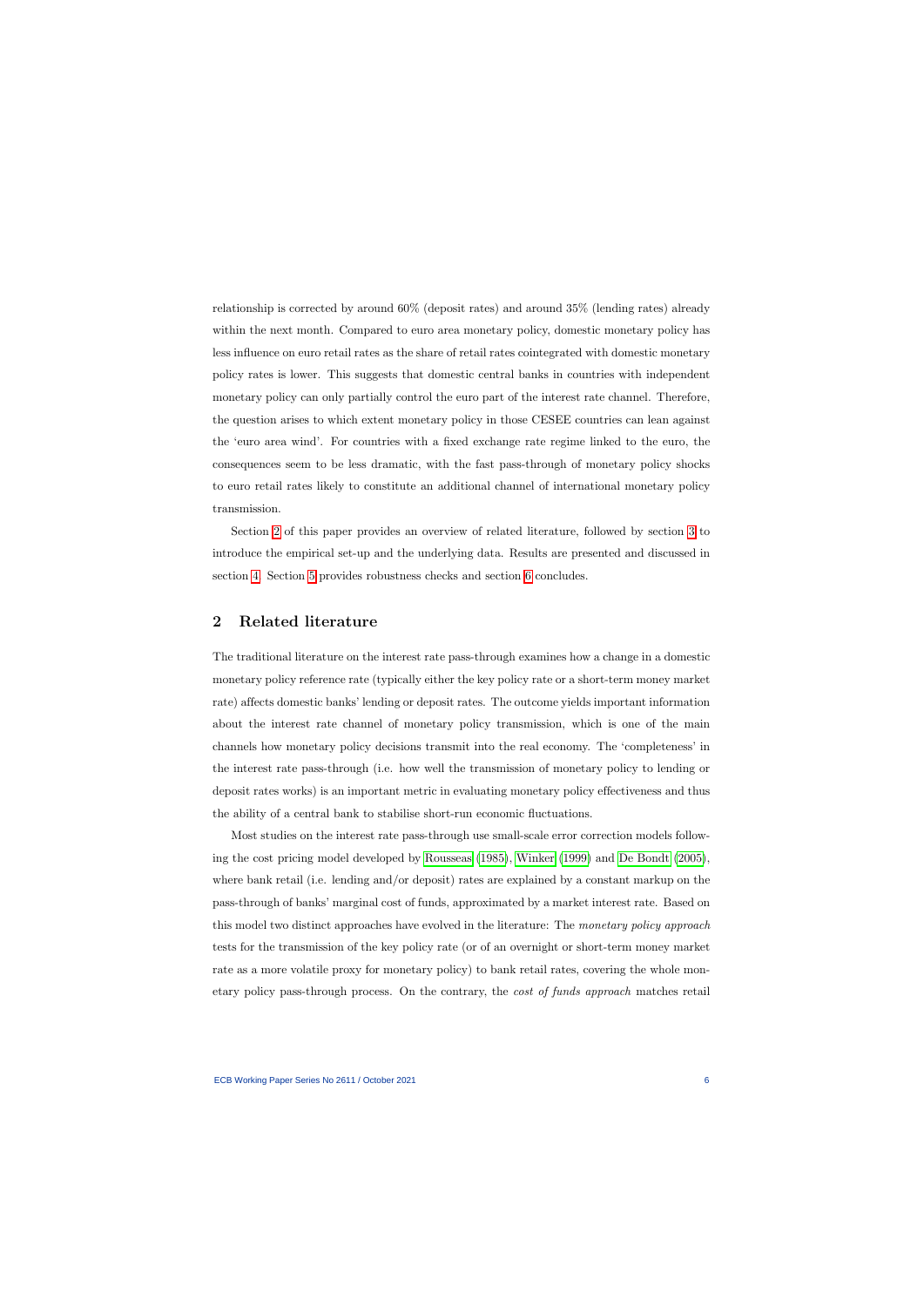rates with money market rates of a comparable maturity to estimate the pass-through of banks' funding costs [\(Andries and Billon, 2016\)](#page-34-3).

A large amount of literature has been dedicated to study the interest rate pass-through in Europe, see e.g. [Sander and Kleimeier](#page-37-0) [\(2004\)](#page-37-0) as well as [Sørensen and Werner](#page-37-2) [\(2006\)](#page-37-2) for the euro area on a macro level, and [Gambacorta](#page-35-0) [\(2008\)](#page-35-0) on Italian banks as an example for a micro-level analysis. According to the meta study of [Andries and Billon](#page-34-3) [\(2016\)](#page-34-3), the magnitude of the longterm pass-through has been found to be stronger for lending rates compared to deposit rates. For corporate loans, the long-run pass-through of lending rates has been estimated to be close to unity by a number of studies and thus of a higher magnitude compared to household loans. In the short-run, the empirical evidence suggests that the pass-through is incomplete, especially for household loans and deposits with short maturities. Since the onset of the financial crisis in 2008 it seems that the magnitude of the long-term pass-through has in general decreased, while cross-country heterogeneity has increased further in the euro area (see e.g. [Darracq Paries](#page-34-4) [et al., 2014;](#page-34-4) [Hristov et al., 2014\)](#page-35-1). Non-standard monetary policy measures were in general found to have contributed positively to the pass-through of euro area monetary policy, either because they helped to lower lending rates in addition to conventional instruments [\(von Borstel](#page-37-3) [et al., 2016\)](#page-37-3), or because unconventional measures helped to strengthen the pass-through of conventional monetary policy impaired by rising sovereign credit risk (Horváth et al., 2018).

A number of studies have also investigated the interest rate pass-through of domestic monetary policy in CESEE, as summarized in the meta study by [Egert and MacDonald](#page-35-3) [\(2009\)](#page-35-3). The ´ empirical literature has found, similar to the euro area, that the most complete pass-through is present for corporate lending rates and that the most incomplete pass-through can be observed for consumer loans. For deposits, the pass-through seems to be less complete, but increases for products with higher maturities. Within the region, there exists considerable cross-country heterogeneity on the estimated pass-through coefficients. Closest to the research questions of this paper comes the work by [Petrevski and Bogoev](#page-36-3) [\(2012\)](#page-36-3), who estimate the interest rate pass-through for various lending rates of three countries in south-eastern Europe. For North Macedonia they investigate the pass-through from the EURIBOR (following the *cost of funds* approach) to lending rates in domestic currency only, but for Bulgaria and Croatia the passthrough from the EURIBOR to lending rates denominated in euro is estimated as well. The results suggest that for euro-denominated loans in Bulgaria the adjustment for long-term corporate loans is lower than for short-term corporate loans. On the other hand, no cointegrating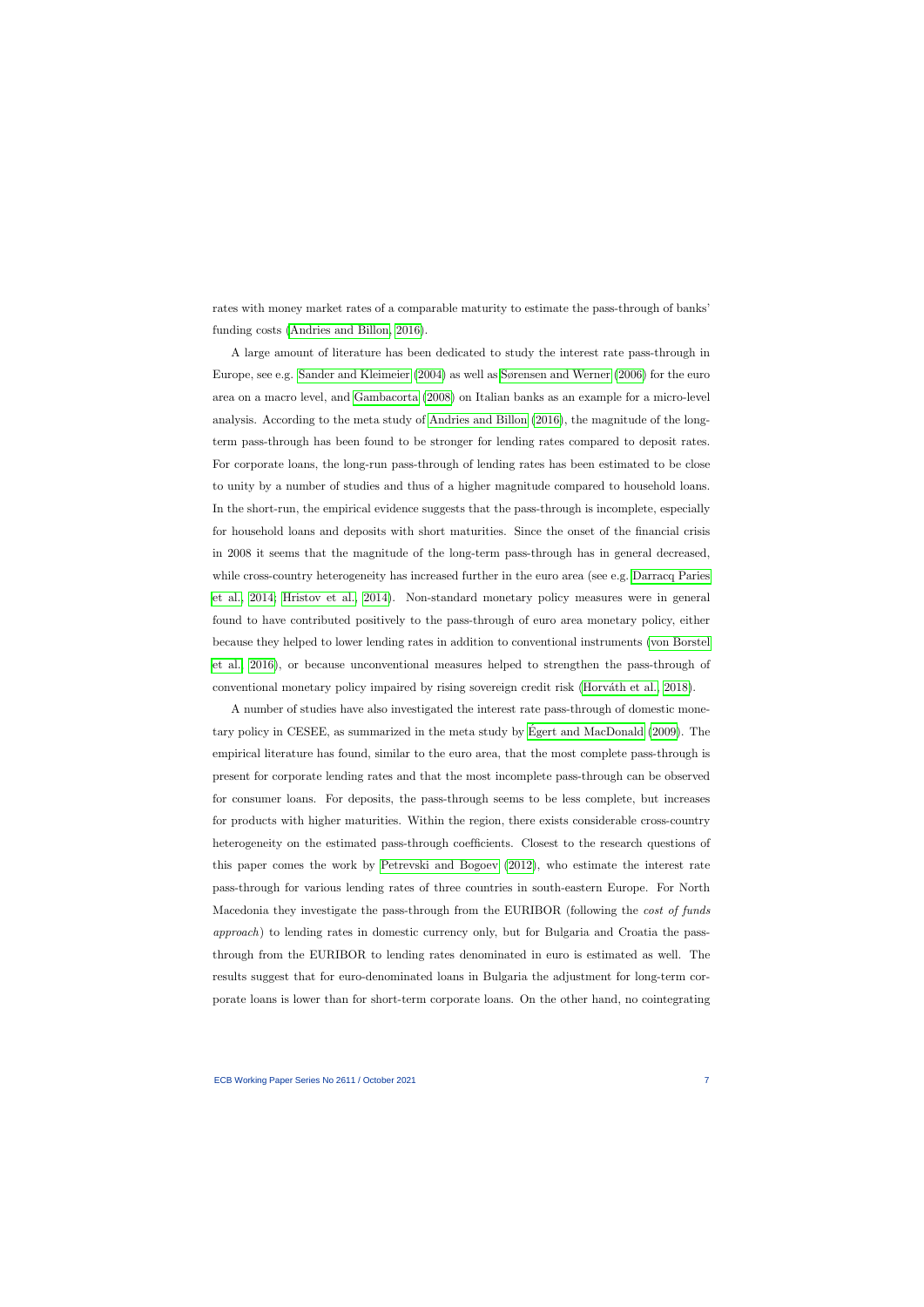relationship between the EURIBOR and euro lending rates is found for Croatia.

This paper contributes to the literature on financial dollarisation/euroisation, and more specifically to the discussion on its macroeconomic consequences.<sup>[4](#page-8-0)</sup> One strand of the literature has emphasised potentially adverse implications of dollarisation/euroisation for financial stability through adverse balance sheet effects (see e.g. [Levy Yeyati, 2006;](#page-36-4) [Bruno and Shin, 2015\)](#page-34-5). In the presence of large foreign-currency exposures, domestic monetary policy might therefore on purpose mimic the monetary policy of the base country for financial stability considerations and thus exhibit 'fear of floating', even if it is at another stage of the business cycle [\(Reinhart](#page-36-5) [et al., 2003;](#page-36-5) [Georgiadis and Zhu, 2019\)](#page-35-4). The literature has also investigated the consequences of dollarisation/euroisation for inflation, based on the observation that dollarised economies exhibit higher inflation rates due to a higher price elasticity to monetary shocks [\(Levy Yeyati,](#page-36-4) [2006\)](#page-36-4). However, the impact of dollarisation/euroisation on the effectiveness of monetary policy, i.e. the transmission power of domestic monetary policy, has received very little attention so far. [Brzoza-Brzezina et al.](#page-34-6) [\(2010\)](#page-34-6) focus on the credit channel of monetary policy transmission in four central European countries and conclude that a rise in domestic interest rates prompts consumers to turn to foreign credit loans, as their results indicate that the volume of foreign currency loans increases at the expense of the volume of domestic currency loans following a domestic monetary tightening. With regard to the interest rate channel of monetary policy transmission, despite the fact that the loss of control has been mentioned in the literature (see e.g. [Ize and Levy Yeyati, 2005\)](#page-35-5), to the best of my knowledge no systematic attempt has been made so far to quantify those effectiveness losses.

Additionally, this paper is relevant in the context of the literature on international monetary policy spillovers and, more specifically, the transmission channels of monetary policy spillovers. The literature typically distinguishes between trade and financial transmission channels, see e.g. [Kim](#page-36-6) [\(2001\)](#page-36-6) for an early contribution on transmission channels of US conventional monetary policy spillovers, and [Moder](#page-36-7) [\(2019\)](#page-36-7) for recent work on spillover transmission channels of euro area non-standard monetary policy measures. With respect to financial transmission channels, overwhelming evidence has been found in the literature that US monetary policy influences global financial conditions and thus money market rates.<sup>[5](#page-8-1)</sup> For the euro area, evidence on spillovers of

 $^{4}$ On the drivers of dollarisation/euroisation, see e.g. [Ize and Levy Yeyati](#page-35-6) [\(2003\)](#page-35-6), [Basso et al.](#page-34-7) [\(2011\)](#page-34-7), [Fidrmuc](#page-35-7) [et al.](#page-35-7) [\(2013\)](#page-35-7) and [Brown and Stix](#page-34-8) [\(2015\)](#page-34-8). For a discussion on regulatory policies aimed at reducing dollarisation/euroisation, see e.g. [Windischbauer](#page-37-4) [\(2016\)](#page-37-4).

<span id="page-8-1"></span><span id="page-8-0"></span><sup>&</sup>lt;sup>5</sup>Related to the financial transmission channel of monetary policy shocks is the discussion on the global financial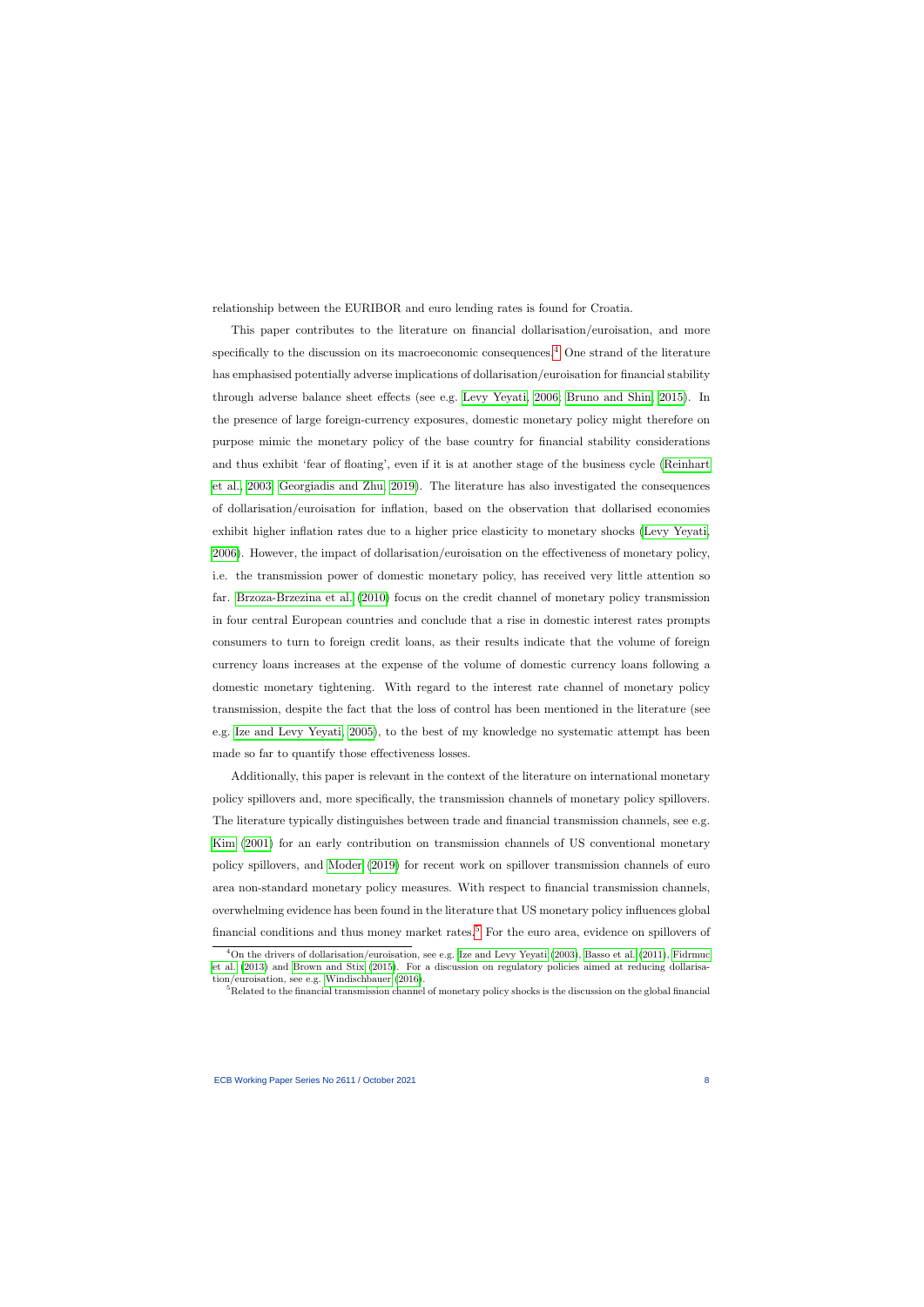ECB monetary policy shocks to other countries' money market rates is mixed (see e.g. Jiménez-[Rodriguez et al., 2010;](#page-35-8) [Moder, 2019\)](#page-36-7). To the best of my knowledge however, the effects of US (euro) monetary policy shocks on dollar (euro) retail rates in dollarised (euroised) economies have not been investigated yet.

This paper therefore aims to fill two gaps in the literature: First, it examines whether unofficial euroisation constrains the effectiveness of domestic monetary policy. Second, it provides an assessment on the importance of the forex interest rate channel in transmitting spillovers of foreign monetary policy shocks.

# 3 Methodology

#### 3.1 Empirical set-up

In the first step, I estimate the interest rate pass-through of the euro area monetary policy rate to a large dataset of 200 time series of euro retail rates in eight CESEE countries<sup>[6](#page-9-1)</sup>, for which the proportion of currency replacement by the euro in both deposits as well as loans is substantial.

<span id="page-9-0"></span>More specifically, following [Pesaran and Shin](#page-36-0) [\(1998\)](#page-36-0) and [Pesaran et al.](#page-36-1) [\(2001\)](#page-36-1), I estimate a general Autoregressive Distributed Lag (ARDL) model for each interest rate series:

$$
\Delta i_t^R = \alpha + \beta_1 i_{t-1}^R + \beta_2 i_{t-1}^M + \sum_{p=1}^{P-1} \gamma_{1p} \Delta i_{t-p}^R + \sum_{q=0}^{Q-1} \gamma_{2q} \Delta i_{t-q}^M + \Delta V I X_t + \varepsilon_t
$$
 (1)

<span id="page-9-2"></span>which is another representation of the following error correction model:

$$
\Delta i_t^R = \sum_{p=1}^{P-1} \gamma_{1p} \Delta i_{t-p}^R + \sum_{q=0}^{Q-1} \gamma_{2q} \Delta i_{t-q}^M + \Delta VIX_t + \beta_1 (i_{t-1}^R + \frac{\beta_2}{\beta_1} i_{t-1}^M + \frac{\alpha}{\beta_1}) + \varepsilon_t
$$
(2)

and the error correction term is thus defined as follows:

$$
EC_t = i_{t-1}^R + \frac{\beta_2}{\beta_1} i_{t-1}^M + \frac{\alpha}{\beta_1}
$$
\n(3)

In the equations above  $i_t^R$  and  $i_t^M$  represent the retail rate and the euro area monetary policy rate, respectively, at time t, while  $\Delta$  is the first difference operator.  $\alpha$  denotes the constant markup, representing the risk premium, maturity premium and the banks' profit margin. In

cycle and monetary policy independence kicked off by [Rey](#page-36-8) [\(2013\)](#page-36-8).

<span id="page-9-1"></span><sup>6</sup>Those countries are Albania, Bosnia and Herzegovina, Bulgaria, Croatia, Hungary, North Macedonia, Romania and Serbia.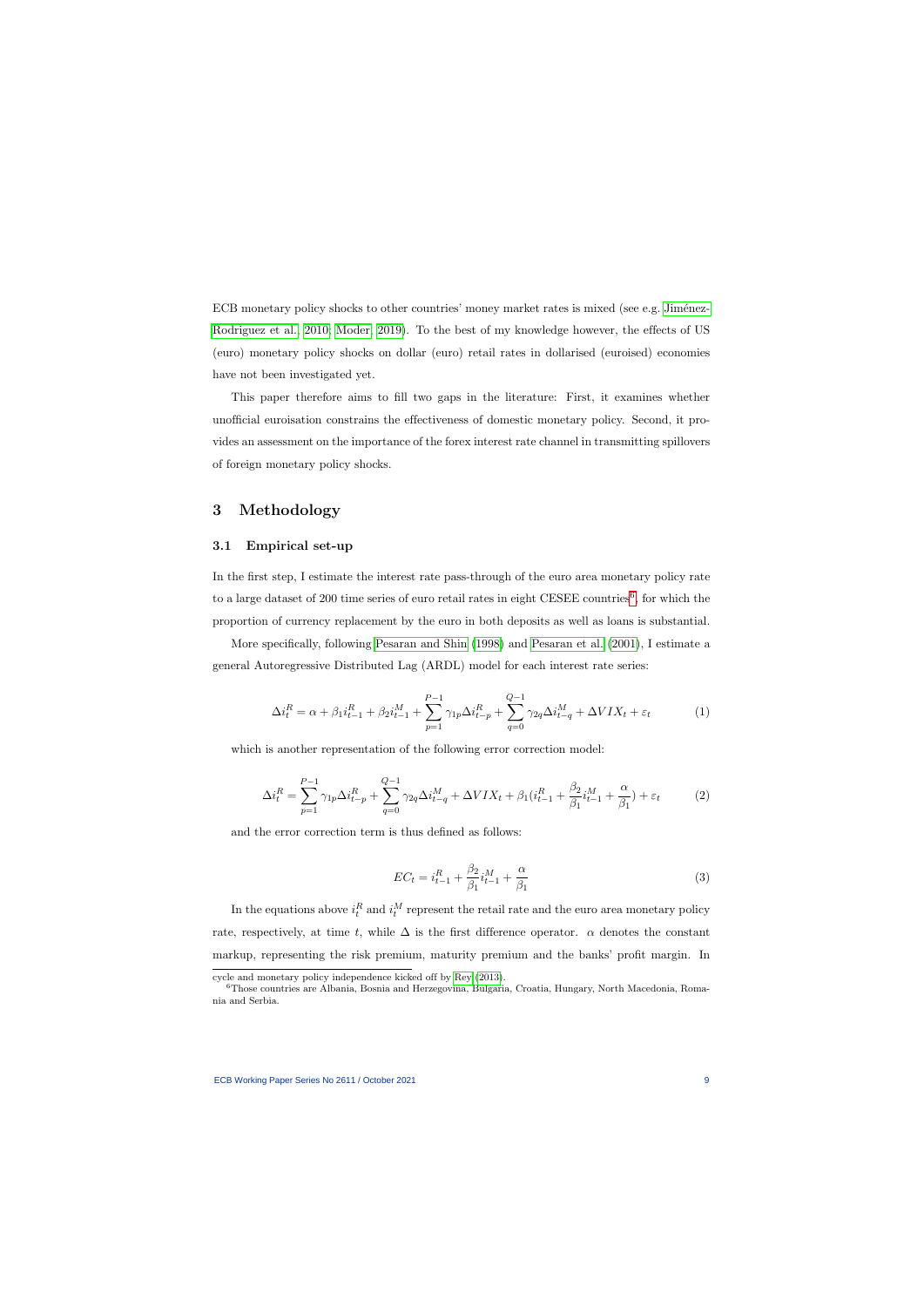order to control for international financial conditions that might affect both the euro area as well as the respective CESEE country I include the VIX as a measure of global financial stress. It adds the equation as a fixed regressor and is not part of the estimated long-run relationship. The associated long-run pass-through coefficient of the euro area monetary policy rate to the retail rate is given by  $\beta_2/\beta_1$  and the speed of adjustment is indicated by the negative error correction coefficient  $\beta_1$ . The coefficients  $\gamma_{1p}$  and  $\gamma_{2q}$  denote the short-run adjustment dynamics towards the long-run equilibrium. The number of lags  $(P, Q)$  is determined by the Bayesian Information Criterion (BIC). Out of the five alternative representations offered by [Pesaran and Shin](#page-36-0) [\(1998\)](#page-36-0) and [Pesaran et al.](#page-36-1) [\(2001\)](#page-36-1) for ARDL models, case 2 is chosen that integrates the constant  $\alpha$  into the error correction term and thus into the long-run relationship to represent the markup  $\alpha/\beta_1$ .

ARDL models are superior to other approaches when testing for the existence of a relationship between variables in levels, since they are robust to misspecification of integration orders as the regressors do not necessarily all have to be integrated of order one [\(Pesaran et al., 2001\)](#page-36-1). Instead, the underlying regressions can be  $I(0)$ ,  $I(1)$  or mutually cointegrated, which reduces the necessary degree of pre-testing and the associated uncertainty. Furthermore, estimating both short- and long-run parameters together in a single equation as is the case in the ARDL approach might help to avoid small-sample bias that occurs when estimating the long-run parameters separately in the first estimation step [\(Romilly et al., 2001\)](#page-36-9).

Before the model is estimated, I test each series for the presence of  $I(2)$  and, if a cointegrating order of two is found, exclude it from the analysis. Subsequently the model ist estimated with a maximum of 8 lags for both variables, with insignificant lags being dropped according to the BIC. Cointegration is then tested by using the bounds test for cointegration from [Pesaran et al.](#page-36-1) [\(2001\)](#page-36-1), which is based on a standard F-test, with the critical values provided by [Narayan](#page-36-10) [\(2004\)](#page-36-10) for smaller sample sizes. The following null hypothesis of no relationship in levels is tested:

$$
H_0: \beta_1 = \beta_2 = 0 \tag{4}
$$

If cointegration is found between the respective retail rate  $i<sup>r</sup>$  and the euro area monetary policy rate  $i^m$ , the analysis continues with estimating the size of the long-run pass-through and the speed of adjustment. The estimations are tested for serial correlation and heteroskedasticity, and the model is adjusted if necessary by including more lags or by using a HAC covariance matrix adjustment to correct the value of the test statistics used for heteroskedasticity.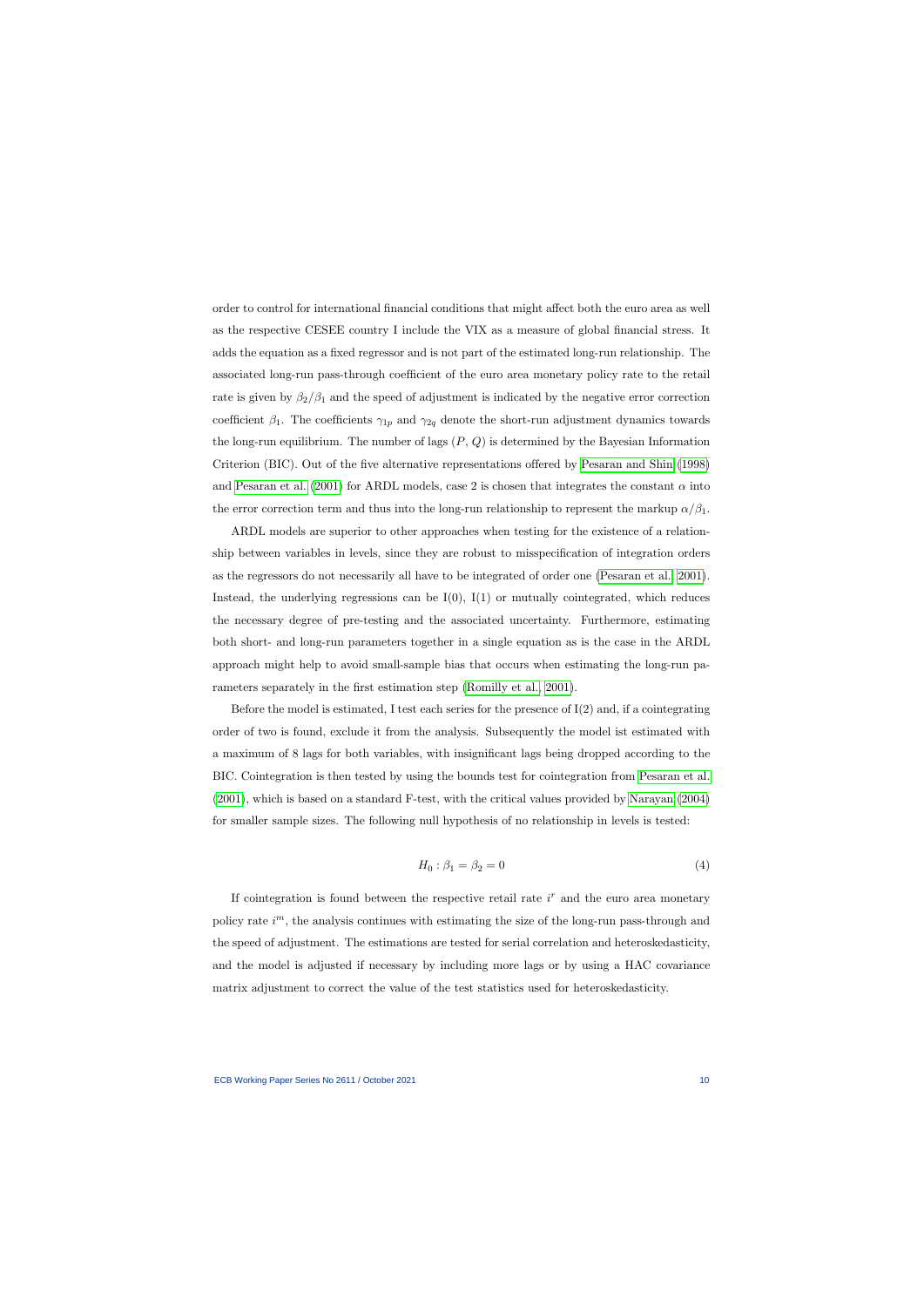As discussed in section [2,](#page-6-0) the explanatory variable in the ARDL model can either represent the policy rate to test for the pass-through of monetary policy, or a money market rate with similar maturity to estimate the pass-through of funding costs to retail rates (see [Sander and](#page-37-0) [Kleimeier, 2004\)](#page-37-0). This paper follows the first approach, since the interest lies in the international transmission of euro area monetary policy. Moreover, after the global financial crisis, commercial banks in CESEE countries have shifted their funding away from money markets and/or parent bank funding towards domestic (euro) deposits (reflected in the decline in loan-to-deposit ratios, see e.g. [Vienna Initiative, 2019\)](#page-37-5). Thus a money market rate with a similar maturity might not even represent the real funding costs banks are facing.

After estimating the same models for countries with fixed and floating exchange rate regimes, I focus on the interest rate pass-through of domestic monetary policy to euro retail rates thereafter. Out of the countries included in this paper, Albania, Hungary, Romania and Serbia follow inflation targeting regimes with managed or freely floating exchange rates, and are thus the focus of the analysis of the domestic monetary policy pass-through.[7](#page-11-0) To this end, I again follow the procedure outlined above, except that  $i_t^M$  now represents the domestic monetary policy rate  $i_t^{Mdom}$  instead of a proxy for the euro area monetary policy rate, and that the analysis is – naturally – confined to countries with independent monetary policy, which excludes four out of the eight countries in the sample.<sup>[8](#page-11-1)</sup>

Approaching the research questions of this paper through ARDL models provides important first evidence on the cointegration of CESEE euro retail rates and euro area monetary policy rates. However, the cointegration analysis suffers from two main shortcomings: First, and more importantly, the ARDL approach is based on a reduced-form empirical model. As market rates<sup>[9](#page-11-2)</sup> are used as a measure for euro area monetary policy in the ARDL analysis, which are not exclusively determined by euro area monetary policy but also shaped by other factors such as economic conditions and expectations [\(Romer and Romer, 2004\)](#page-36-11), no causal inference can be made on the impact of euro area monetary policy actions on CESEE retail rates. In addition, while the ARDL approach yields information on the short- and the long-run pass-through, it does not provide a dynamic estimate of the monetary policy transmission, i.e. after which period the long-run pass-through of monetary policy has fully materialised and for how long it persists.

<sup>&</sup>lt;sup>7</sup>The remainder of the countries peg their currencies to the euro and thus do not have independent monetary policy tools at their disposal.

<sup>8</sup>These countries are Bosnia and Herzegovina, Bulgaria, Croatia and North Macedonia.

<span id="page-11-2"></span><span id="page-11-1"></span><span id="page-11-0"></span> $9^9$ More specifically, I use the euro area shadow rate by [Wu and Xia](#page-37-6) [\(2016\)](#page-37-6), see discussion in the next section.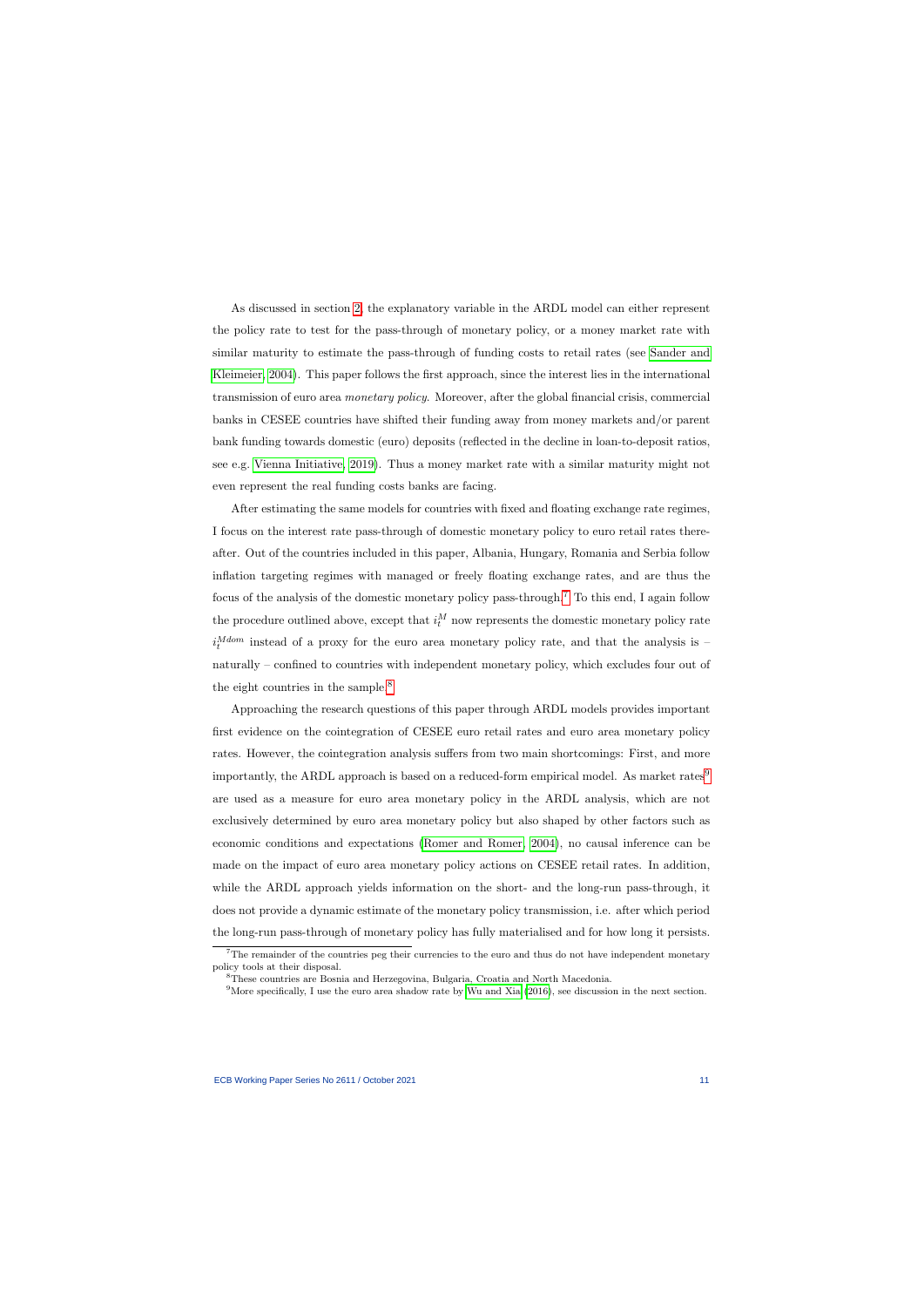Thus, to properly assess the impact of euro area monetary policy shocks and to study their dynamic transmission, I undertake another empirical analysis by employing vector autoregression (VAR) models where euro area monetary policy surprise shocks are represented by an exogenous instrument following [Altavilla et al.](#page-34-9)  $(2019).<sup>10</sup>$  $(2019).<sup>10</sup>$  $(2019).<sup>10</sup>$  $(2019).<sup>10</sup>$  This method bears the advantage that no structural identification schemes which involve macroeconomic variables are necessary.

I first compute the first principal component of the estimated covariance matrix of all lending and deposit series for each country, respectively, in order to reduce the dimensionality of the data. Since the scales are the same (interest rates) and the variances of the respective series are similar, the covariance matrix is used to compute the first principal component. Next, I use the first principal component series as input into the following country-specific reduced-form VAR model at monthly frequency:

$$
\sum_{s=0}^{p} \mathbf{B}_{s} \mathbf{y}_{t-s} + \mathbf{c} = \mathbf{A}_{0} \mathbf{u}_{t}
$$
 (5)

 $\sum_{s=0}^{p}$  denotes the sum of all lags p,  $\mathbf{B}_s$  denotes the matrix of the estimated coefficients,  $\mathbf{y}_{t-s}$ represents a vector of macroeconomic variables and **c** a vector of constants. The matrix  $A_0$ corresponds to the contemporaneous effect of the monetary policy shock, and the instrument used to capture the exogenous monetary policy surprise shocks in  $\mathbf{u}_t$  is assumed to fulfill the necessary relevance and exogeneity assumptions [\(Altavilla et al., 2019\)](#page-34-9).

Each country's VAR model includes a proxy for the euro area monetary policy rate,  $i_t^M$ , the domestic monetary policy rate of the respective country (if applicable),  $i_t^{Mdom}$ , the estimated first principal component series of both the lending and deposit rates,  $PC1_t^{Lending}$  $_{t}^{Lending}$  and  $PC1_t^{Deposit}$  $\nu^{eposit},$ the VIX as an indicator for global financial stress,  $VIX_t$ , and the instrument to capture monetary policy shocks,  $Z_t$ . The domestic monetary policy rate, as well as the principal component series of the lending and deposit rates are set block exogenous to the euro area monetary policy rate and the VIX, constraining the model so that neither current nor past economic developments in the CESEE countries affect euro area monetary policy or global systemic stress. This feature introduced by [Cushman and Zha](#page-34-10) [\(1997\)](#page-34-10) has been used frequently in the literature and is well suited for modelling spillovers from large to small economies, as it helps to identify spillovers from the viewpoint of the small open economy and reduces the number of parameters to be estimated [\(Cushman and Zha, 1997\)](#page-34-10).

<span id="page-12-0"></span> $10$ Unfortunately, due to data limitations (see section [3.2\)](#page-13-0), this last part of the analysis can only be undertaken for a subset of three countries.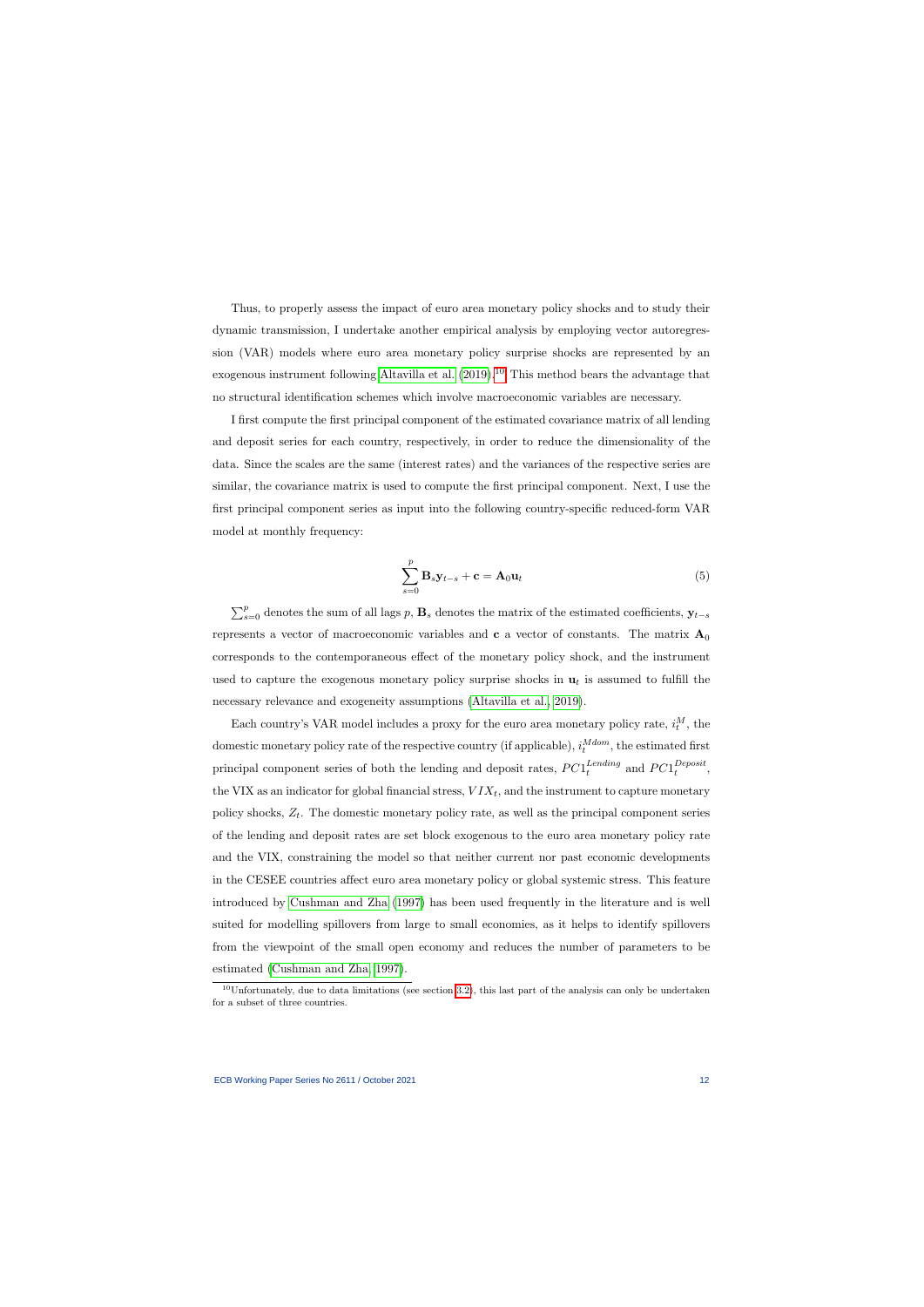The chosen estimation procedure is Bayesian, because it is very well suited for shorter data sets. I use an independent normal-Wishart prior and obtain the scale matrix  $S_0$  from individual AR regressions, with the hyperparameters being chosen as suggested by [Dieppe et al.](#page-35-9) [\(2016\)](#page-35-9). Estimations are carried out by employing the BEAR toolbox developed by [Dieppe et al.](#page-35-9) [\(2016\)](#page-35-9). The posterior is derived by Gibbs sampling with a total number of 10,000 iterations and a burnin sample of 5,000 iterations. As the data enters the model in monthly frequency, I use 12 lags for the VAR analysis, thus  $p = 12$ .

#### 3.2 Data

The literature following the monetary policy approach (see e.g. [Hristov et al., 2014;](#page-35-1) [Gambacorta](#page-35-10) [et al., 2015\)](#page-35-10) typically uses the EONIA as a proxy for euro area monetary policy. However, the EONIA has been varying only very little since it reached the effective lower bound constrained by the deposit rate in early-2016 (see figure [1\)](#page-25-0), and as a consequence does not fully incorporate non-standard monetary policy measures that were introduced after the global financial crisis. Therefore, in line with the literature, I use the shadow rate by [Wu and Xia](#page-37-6) [\(2016\)](#page-37-6) as a measure for euro area monetary policy since it captures both conventional and non-standard monetary policy.[11](#page-13-1) The shadow rate is calculated by assessing bond prices in a framework of a multifactor term structure model; and is directly comparable to the key policy rate as both interest rates are equal in conventional times. For the estimations of the pass-through of domestic monetary policy rates to euro retail rates, I use the respective domestic key monetary policy rates since overnight or short-term money market rates are not available over the time span for all countries.

<span id="page-13-0"></span>Excluding two countries with relatively low loan and deposit euroisation (Czech Republic and Poland, where euro loans and deposits account for less than 15% and 10%, respectively, of the total volumes) leaves eight countries in CESEE at my disposal<sup>[12](#page-13-2)</sup>. For each country, all publicly available statistics of euro lending or deposit rates for new business<sup>[13](#page-13-3)</sup> that do not suffer from data gaps are used as individual input into each ARDL model. Including all available time series in the ARDL models instead of focusing on a few main statistics makes the display

 $11$ Besides shadow rates, the interest rate pass-through literature has also employed dummies or the Eurosystem balance sheet assets as measures for non-standard monetary policy, see e.g. [von Borstel et al.](#page-37-3) [\(2016\)](#page-37-3); Horváth [et al.](#page-35-2) [\(2018\)](#page-35-2).

<sup>&</sup>lt;sup>12</sup>The respective countries are Albania, Bulgaria, Bosnia and Herzegovina, Croatia, North Macedonia, Hungary, Romania and Serbia.

<span id="page-13-3"></span><span id="page-13-2"></span><span id="page-13-1"></span><sup>&</sup>lt;sup>13</sup>Series for new business as opposed to outstanding loans are used, as the former provide a much better indicator of current interest rates while the latter react with a considerable time lag given their composition.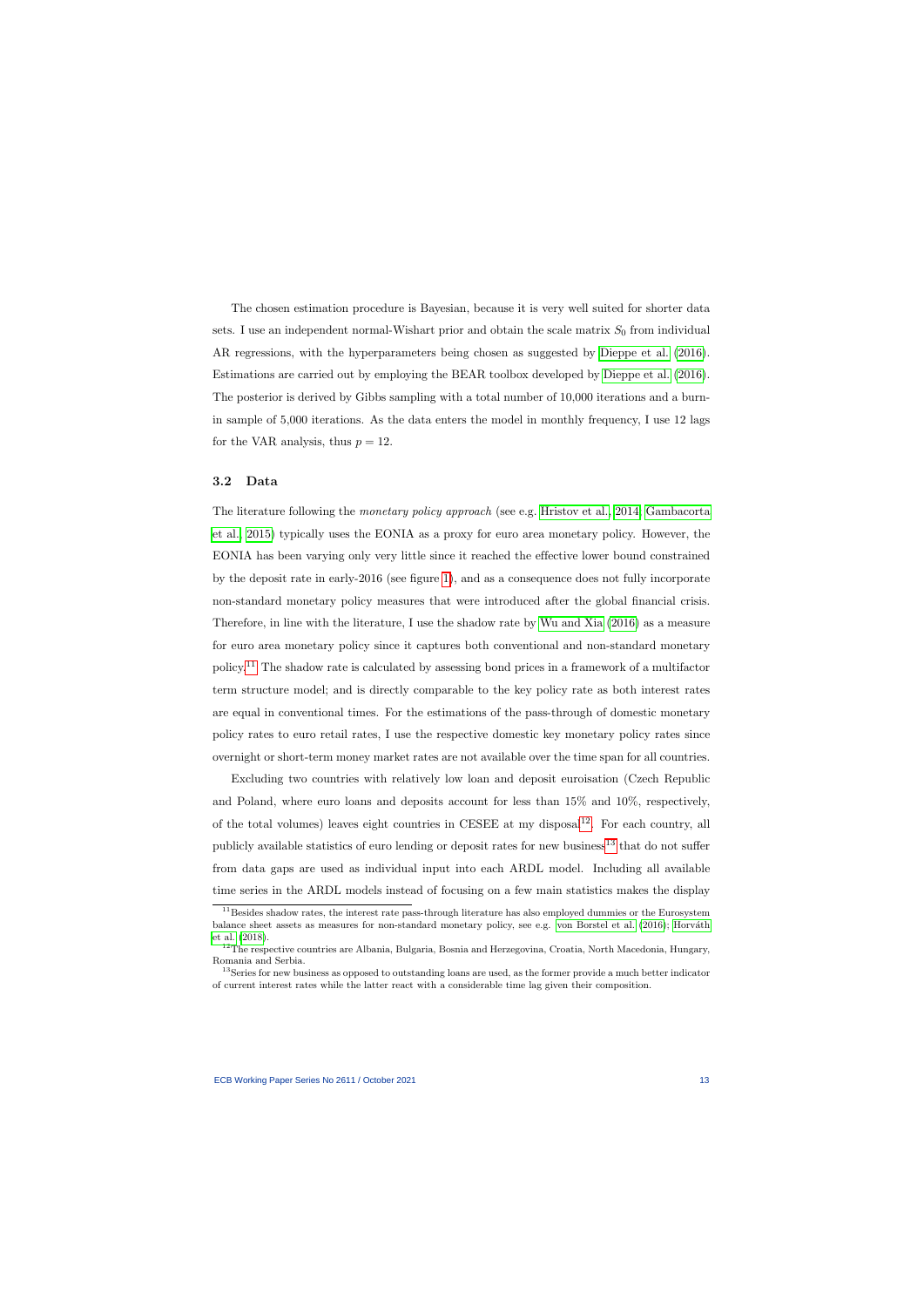and discussion of results challenging. Nevertheless, constraining the analysis to a few statistics instead of all available ones would come at a considerable cost as it would greatly reduce the richness of the results, given the very heterogeneous composition of available statistics across countries that are not harmonised.

Table [2](#page-22-1) shows the decomposition of statistics for each country into lending and deposit rates. In total 200 retail rates for eight countries are analysed in this paper. The series cover interest rates of both loans and deposits to/from households and non-financial corporates, respectively, and differ in terms of sectors, currencies<sup>[14](#page-14-0)</sup>, maturity, purpose, interest rate fixation and loan amount. By far the largest number of interest rate statistics for euro loans and deposits are available for Bulgaria and Croatia, followed by Albania and Bosnia and Herzegovina. The composition of deposit versus lending rates is  $-$  with two exceptions  $-$  tilted towards lending rates, for which generally more time series are available. A list of all statistics included can be found in the appendix.

The statistics are also heterogeneous in their starting points. While data is available from January 2005 (Hungary) and January 2007 (Bulgaria and Romania), it starts much later for other countries, especially for North Macedonia (January 2015) and Albania (December 2015).[15](#page-14-1) In order to make the series somewhat comparable without loosing too many observations, and to account for structural breaks in the time series during the global financial crisis (see e.g. [Gambacorta et al., 2015\)](#page-35-10), I start the estimation sample in January 2010 or later whenever the time series become available (table [2\)](#page-22-1). With a monthly frequency, at most 114 observations are thus available for each estimation. All statistics are derived from the webpages of the respective national central banks.

For the VAR models I use the measure of [Altavilla et al.](#page-34-9) [\(2019\)](#page-34-9), who identify Eurosystem monetary policy surprise shocks based on intraday asset price changes around the policy decision announcement. More specifically, I use what the authors call a 'Target' surprise, which captures interest rate surprises in the context of the monetary policy decision and affects mostly the very short-end of the yield curve.<sup>[16](#page-14-2)</sup> I again include the euro area shadow rate by [Wu and Xia](#page-37-6) [\(2016\)](#page-37-6)

<sup>14</sup>Some series cover interest rates of so-called euro-indexed deposits and loans. Those products are paid and technically repaid in domestic currency, but cash flows are indexed to changes in the exchange rate between the euro and the domestic currency.

 $15$ For Albania, all series are available from 2015, for Bosnia and Herzegovina from 2012, for Bulgaria some from 2004 and some from 2007, for Croatia from 2011, for Hungary most from 2005 and a few from 2012, for North Macedonia from 2015, for Romania from 2007 and for Serbia from 2010.

<span id="page-14-2"></span><span id="page-14-1"></span><span id="page-14-0"></span><sup>&</sup>lt;sup>16</sup>The daily time series of the Target surprise are downloaded from  $http://refet.bilkent.edu.tr/research.$ [html](http://refet.bilkent.edu.tr/research.html) and aggregated to obtain monthly series.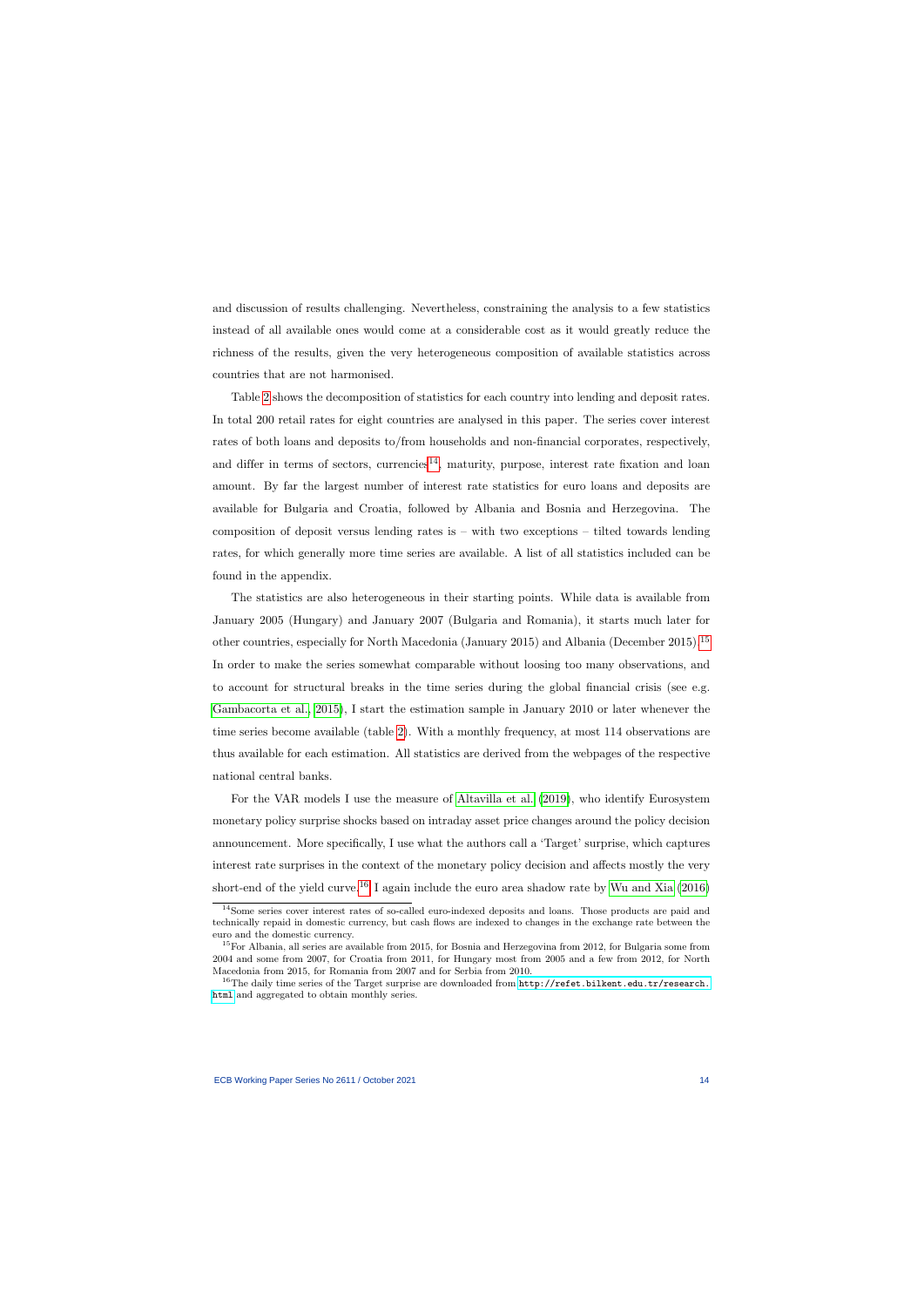to account for any changes in euro area monetary policy other than the Target shock, and any other developments that are reflected in the shadow rate, as well as the VIX to control for global financial stress.

For the CESEE countries' retail rates, the available statistics are separated between loan and deposit interest rates and by country to derive the series of first principal components. As the VARs are richer models compared to the ARDL models, more observations are needed. Therefore, unfortunately, the VAR analysis can only be performed for a subset of three countries (Bulgaria, Hungary and Romania) where the availability of the interest rate series from January 2007 (Bulgaria and Romania) and January 2005 (Hungary)<sup>[17](#page-15-1)</sup> provides enough observations to obtain meaningful results.

## 4 Results

In the following two subsections, interest rate statistics are considered to be cointegrated with the shadow rate (or the domestic monetary policy rate) if the bounds test by [Pesaran et al.](#page-36-1) [\(2001\)](#page-36-1) yields a conclusive result at least at the 5% significance level, and if the coefficient of the long-run pass-through of the shadow rate (or domestic monetary policy rate, respectively) is found to be significant at least at the  $5\%$  level.<sup>[18](#page-15-2)</sup> Only if cointegration is found, the long-run pass-through and the speed of adjustment are estimated (see section [3.1\)](#page-9-2), which is a rather conservative approach compared to some papers in the literature that report the respective coefficients also for time series where empirical tests failed to provide evidence for cointegration.

<span id="page-15-0"></span>Given the high number of coefficients estimated in the 200 ARDL models and the large heterogeneity in terms of the available statistics, the presentation of the results focuses on two metrics: the differences between lending and deposit rates on the one hand, and between countries on the other hand. For the presentation of the estimation results, I focus on the longrun pass-through and on the speed of adjustment. The estimated short-run pass-through is not always significant and thus not further discussed here.

<sup>&</sup>lt;sup>17</sup>While the bulk of time series are available as of January 2005 for Hungary, five time series have to be excluded from the principal components analysis as their availability starts much later.

<span id="page-15-2"></span><span id="page-15-1"></span><sup>&</sup>lt;sup>18</sup>It should be noted that the test statistic used implies that the interest rate statistics are independent from each other. In section [5](#page-19-0) I report the results of robustness checks of adjusting the significance level for multiple testing.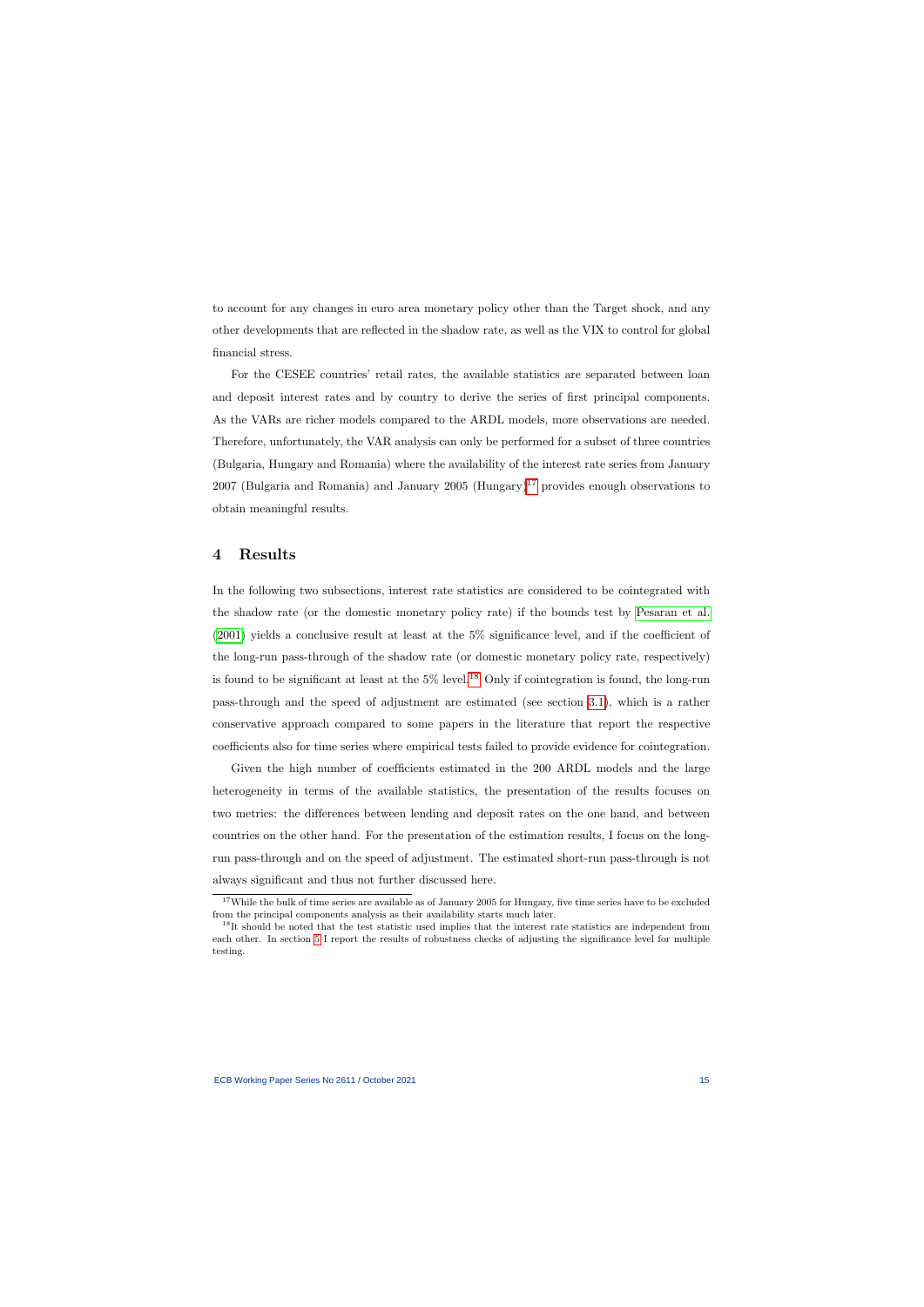#### 4.1 Pass-through of euro area monetary policy

In total, out of 200 euro interest rate statistics tested, 77 have been found to be cointegrated with the shadow rate. In other words more than one third or 38.5% of all published euro interest rate series exhibit a long-run relationship with the shadow rate that captures euro area monetary policy measures (table [3\)](#page-23-0). With no prior expectation about the outcome and in the absence of any comparable literature, the interpretation of this result is not straightforward. This is complicated by the fact that the literature on the euro area interest rate pass-through often does not report the results of cointegration tests. If the results are reported, however, they suggest that even within the euro area only a share of retail rates is cointegrated with euro area monetary policy.<sup>[19](#page-16-0)</sup> An important metric in assessing the degree of cointegration of the euro area shadow rate with CESEE euro retail rates is thus the comparison with the pass-through of domestic monetary policy (see section [4.2\)](#page-17-0).

<span id="page-16-1"></span>Distinguishing by products, the percentage of deposit rates that are cointegrated with the shadow rate is considerably lower compared to the cointegration of lending rates. Moreover, the magnitude of the long-run pass-through, i.e. to what extent changes in the shadow rate are being passed through to retail rates, is stronger for lending rates compared to deposit rates (figure [2\)](#page-26-0), which is in line with the findings for the euro area [\(Andries and Billon, 2016\)](#page-34-3). Still, even for lending rates the pass-through is mostly incomplete.

The speed of adjustment is by definition negative and measures to what extent movements into disequilibrium are corrected within one period. On the contrary to the stronger pass-through found for lending compared to deposit rates, the latter seem to adjust faster to a deviation from the estimated long-run relationship, where about 60% of a deviation is already corrected within the next month compared to around 35% for lending rates (figure [2\)](#page-26-0).

Grouping the results by countries (table [3\)](#page-23-0) suggests that the highest share of cointegrated retail rate series is observed in North Macedonia, followed by Croatia. In both countries more than half of all euro retail rate statistics available are cointegrated with the shadow rate. On the contrary, cointegration is the lowest for euro retail rates in Serbia, Romania and Hungary. Thus, with the exception of Albania, retail rates of countries that pursue independent monetary policy appear to be cointegrated less with the shadow rate. In five out of eight countries the share

<span id="page-16-0"></span> $19$ For example, [Bernhofer and van](#page-34-11) Treeck [\(2013\)](#page-34-11), who use the same framework as this paper (but in a cost-offunds approach) for 10 euro area countries between 1991 and 2009, find that the null hypothesis of no long-run level relationship can be rejected for only around half of the retail rates tested.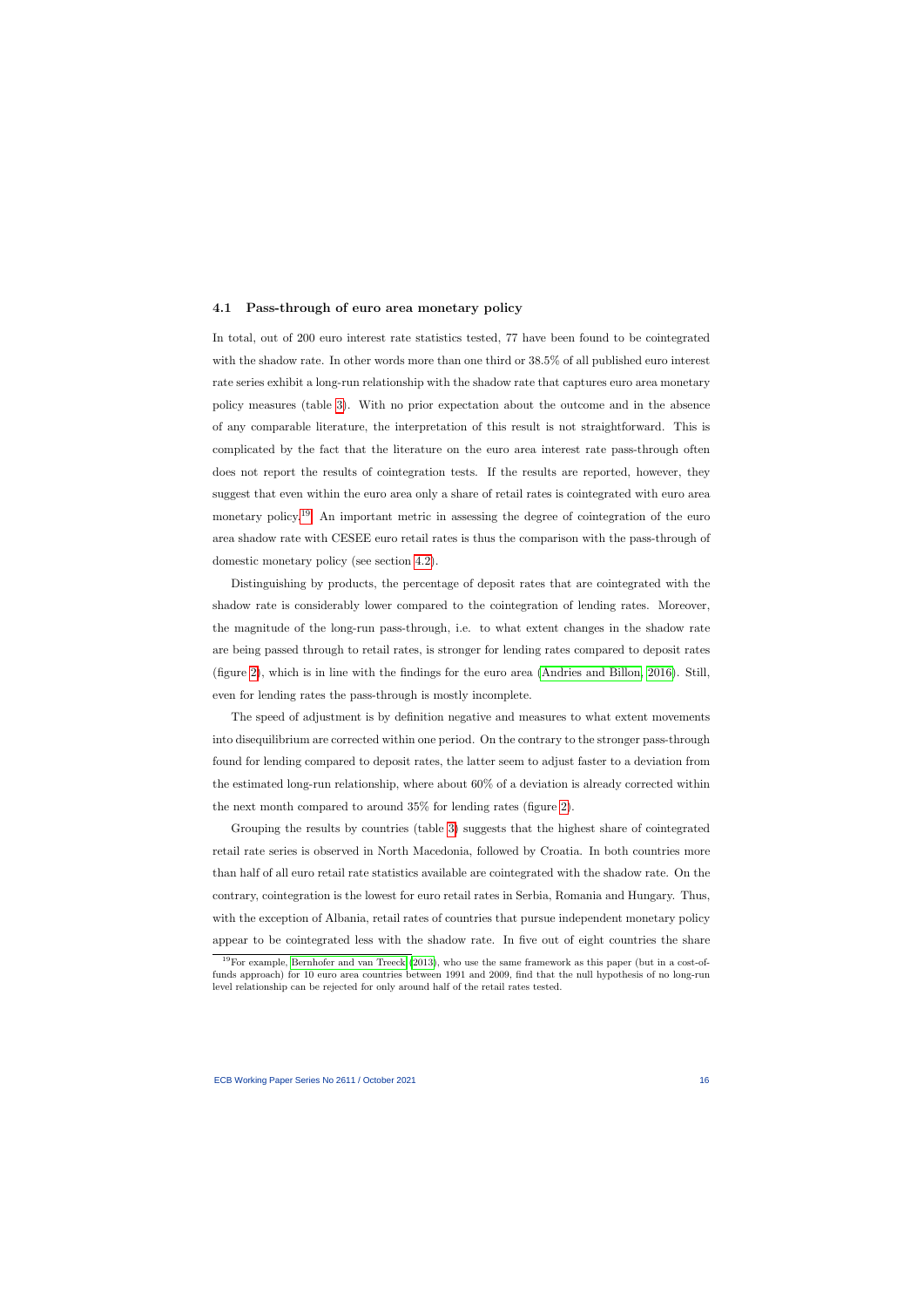of cointegrated lending rates is higher compared to deposit rates. The heterogeneity across countries is also reflected in the distribution of the estimated coefficients of the cointegrated series (figure [3\)](#page-27-0). The median of the estimated long-run pass-through is the lowest in Albania, and the highest in Bulgaria, Croatia and Bosnia and Herzegovina. The median of the estimated adjustment to disequilibria lies between 20% and 40% for most countries, with the exception of Albania where the adjustment happens much faster. However, keeping in mind the heterogeneity of the available statistics across countries and the variance of the estimated coefficients, the results and cross-country comparisons should be treated with caution.

### 4.2 Pass-through of domestic monetary policy

The second part of the analysis deals with the pass-through of domestic monetary policy to euro deposit and lending rates in CESEE countries with independent monetary policy. Table [4](#page-23-1) displays the percentage of cointegrated series for Albania, Hungary, Romania and Serbia. In sum, the percentage of interest rate statistics cointegrated with the domestic monetary policy rate is lower than the percentage of interest rate statistics cointegrated with the euro area shadow rate, suggesting that domestic central banks can only partially control the 'euro' part of the interest rate channel. For Albania and Hungary, the share of euro retail rates cointegrated with the shadow rate is higher than the share of retail rates cointegrated with the domestic monetary policy, while the opposite holds true for Romania and Serbia. Looking at the individual time series, it is not necessarily the same series that are cointegrated with both the shadow rate and the domestic monetary policy rate.[20](#page-17-1) !

<span id="page-17-0"></span>Compared to the results obtained in the previous section for the euro area shadow rate, the long-run pass-through of domestic monetary policy rates appears to be higher for lending rates and relatively similar for deposit rates (figure [4\)](#page-28-0). On the other hand, the speed of adjustment seems to be faster to domestic monetary policy for both deposit and lending rates as compared to the shadow rate. Like the results in the previous section, the long-run pass-through is again higher for lending rates compared to deposit rates and below unity for both, implying an incomplete long-run pass-through, and the speed of adjustment is higher for deposit rates compared to lending rates.

The estimated coefficients vary again considerably across countries, with the strongest pass-

<span id="page-17-1"></span> $^{20}$ See a list of statistics in the appendix, where series are marked if they are cointegrated with the shadow rate and/or *domestic monetary policy rate*.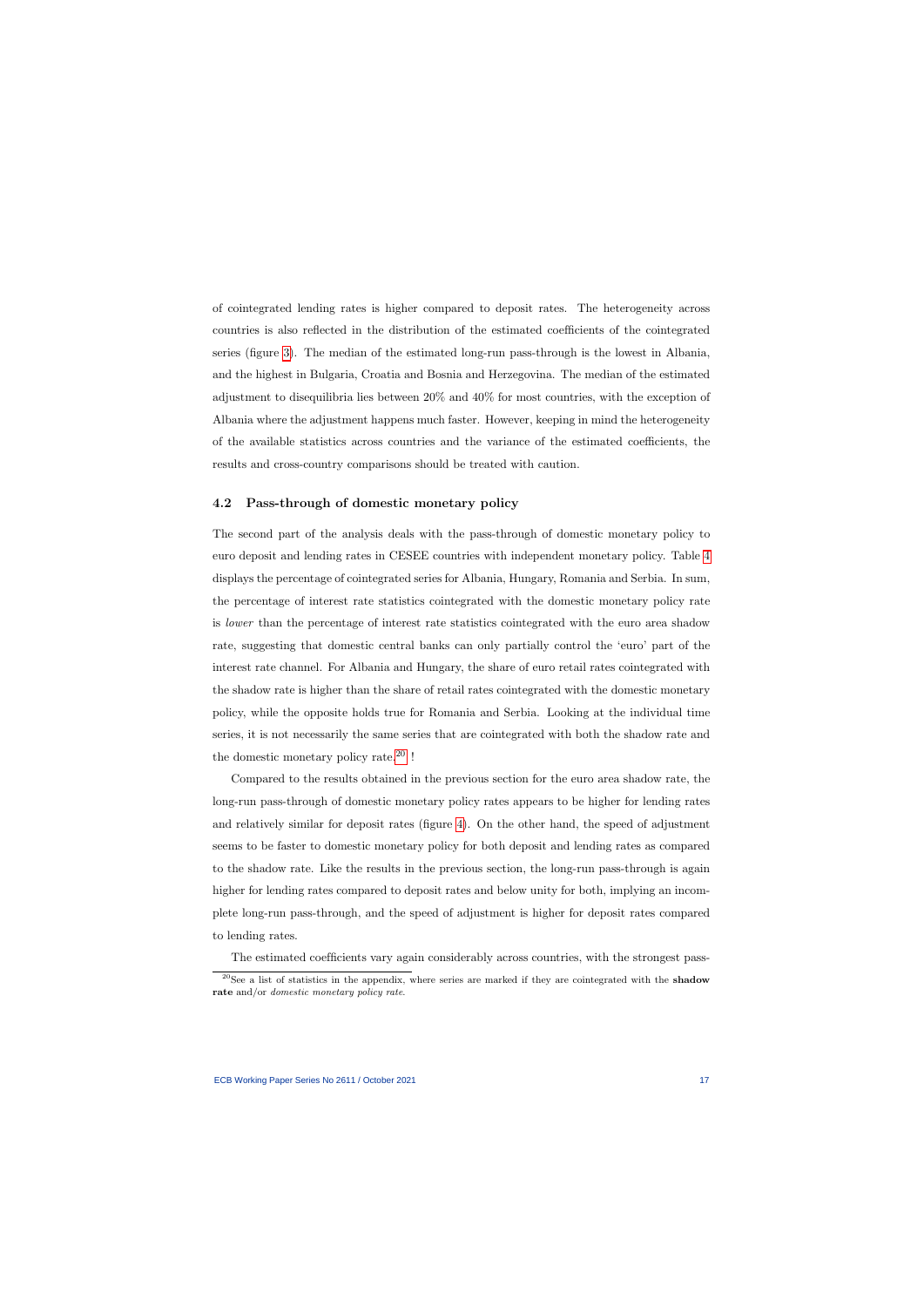through and the fastest adjustment of/to domestic monetary policy estimated for Albania.

### 4.3 Response to euro area monetary policy shocks

In this subsection the previous findings based on ARDL models are complemented with additional analysis obtained from employing VAR models. More specifically, I am interested in the transmission of monetary policy shocks to euro retail rates in CESEE. In addition, a VAR analysis can indicate how long it takes for the monetary policy shock to be transmitted to euro retail rates in CESEE and how persistent the response of the retail rates is. However, as discussed in section [3.1,](#page-9-2) unfortunately only the time series of three countries (Bulgaria, Hungary and Romania) are long enough to provide enough degrees of freedom for the VAR analysis.

The outcome of the principal component analysis shows that the first principal direction already captures most of the common movement of the respective variables (figure [6\)](#page-30-0), as the second principal direction is close to or below the average of the eigenvalues. Thus, using the first principal direction in the VAR analysis should be sufficient.

The impulse response functions for Bulgaria are shown in figure [7.](#page-31-0) A monetary policy target surprise shock (see discussion in section [3.2\)](#page-13-0) immediately affects the principal component of the deposit and the lending rates. The impact on lending rates is initially negative, but turns positive after three months. Both the response of the deposit as well as the lending rates appear very persistent in the medium term, despite the slow fading out of the impact on the shadow rate, and are similar in size.

For Hungary the VAR model includes additionally the domestic monetary policy rate in order to control for domestic monetary policy actions (figure [8\)](#page-32-0). A monetary policy target shock triggers a positive response of the domestic monetary policy rate. The responses of the principal component series of deposit and lending rates are positive from the start, which is different to the case of Bulgarian lending rates discussed above. At the same time, the responses are less persistent as they partially fade out over the period of 24 months, and they appear to be smaller overall compared to Bulgaria, which is in line with the findings from the ARDL analysis where Bulgarian retail rates were found to have the highest interest rate pass-through with the shadow rate.

In the case of Romania the VAR model again includes the domestic monetary policy rate (figure [9\)](#page-33-0). The response of the domestic policy rate is positive, but smaller in size compared to Hungary. The impact on the lending and deposit rates is quite similar compared to Hungary,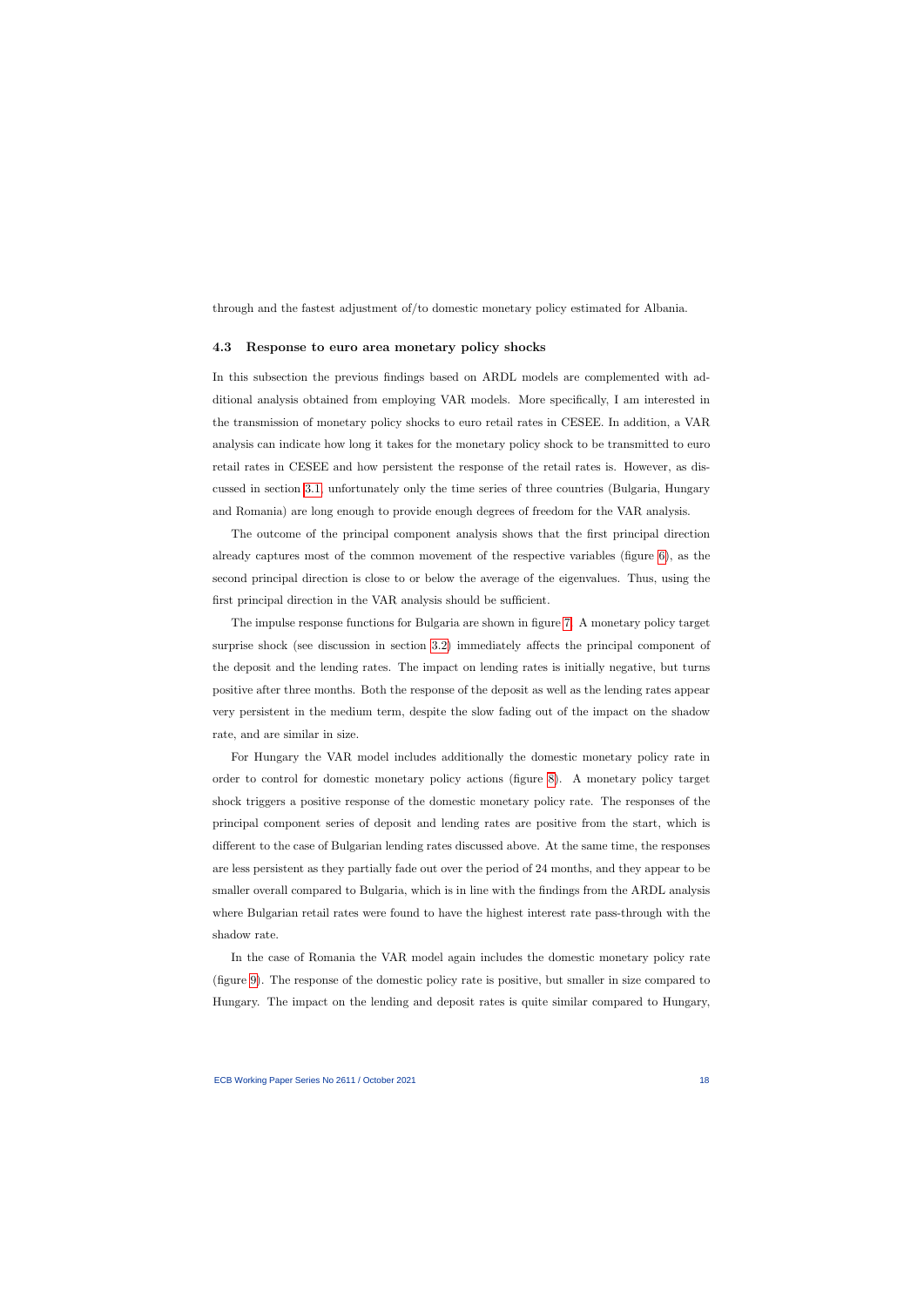with the effect of the shock on retail rates partially fading out over time and an overall smaller response compared to Bulgaria.

# 5 Robustness checks

One potential issue the could arise with the ARDL model analyses performed in this paper stems from the test statistic used for the analysis of the results described in sections [4.1](#page-16-1) and [4.2,](#page-17-0) which implies 200 independent time series. However, the treatment of those 200 interest rate statistics as independent from each other can be questioned on the grounds that they might be correlated at least at country level, and potentially even across countries. This creates a multiple testing problem, where the confidence interval and the significance thresholds need to be adjusted accordingly in order to avoid a type I error (i.e. a false positive result).

<span id="page-19-0"></span>In the inference of cointegration of an individual interest rate statistic in sections [4.1](#page-16-1) and [4.2](#page-17-0) two conditions needed to be fulfilled: First, the series passes the bounds test for cointegration developed by [Pesaran et al.](#page-36-1) [\(2001\)](#page-36-1) at least at the 5% significance level, using the critical values provided by [Narayan](#page-36-10) [\(2004\)](#page-36-10) for small data samples. Second, the coefficient of the long-run pass-through of the shadow rate (or domestic monetary policy rate) to the respective interest rate statistics is significant at least at the 5% level.

Adjusting the critical values of the bounds test for cointegration developed by [Pesaran et al.](#page-36-1) [\(2001\)](#page-36-1) (the first condition) for multiple statistics is unfortunately not straightforward and subject to future research. However, I am able to adjust the critical values of the coefficient of the shadow rate in the long-run equation (the second condition). More specifically, I adjust the confidence interval through the Bonferroni correction, which is one of the more conservative approaches to correct for multiple testing (for details see e.g. [Sokal and Rohlf, 1995\)](#page-37-7). Through the Bonferroni correction the confidence interval, CI, is adjusted by applying the following formula:

$$
CI = 1 - \frac{\alpha}{m} \tag{6}
$$

where the initial significance level,  $\alpha$ , is divided by the number of multiple tests undertaken, m. Since 200 time series are tested, the long-run coefficient of the shadow rate therefore needs to be significant at the 0.025% level, leading to a Bonferroni-adjusted confidence interval of 99.975%.[21](#page-19-1) .

<span id="page-19-1"></span><sup>&</sup>lt;sup>21</sup>The Dunn–Sidak correction, another method of correcting for multiple testing through the formula  $1 - (1 -$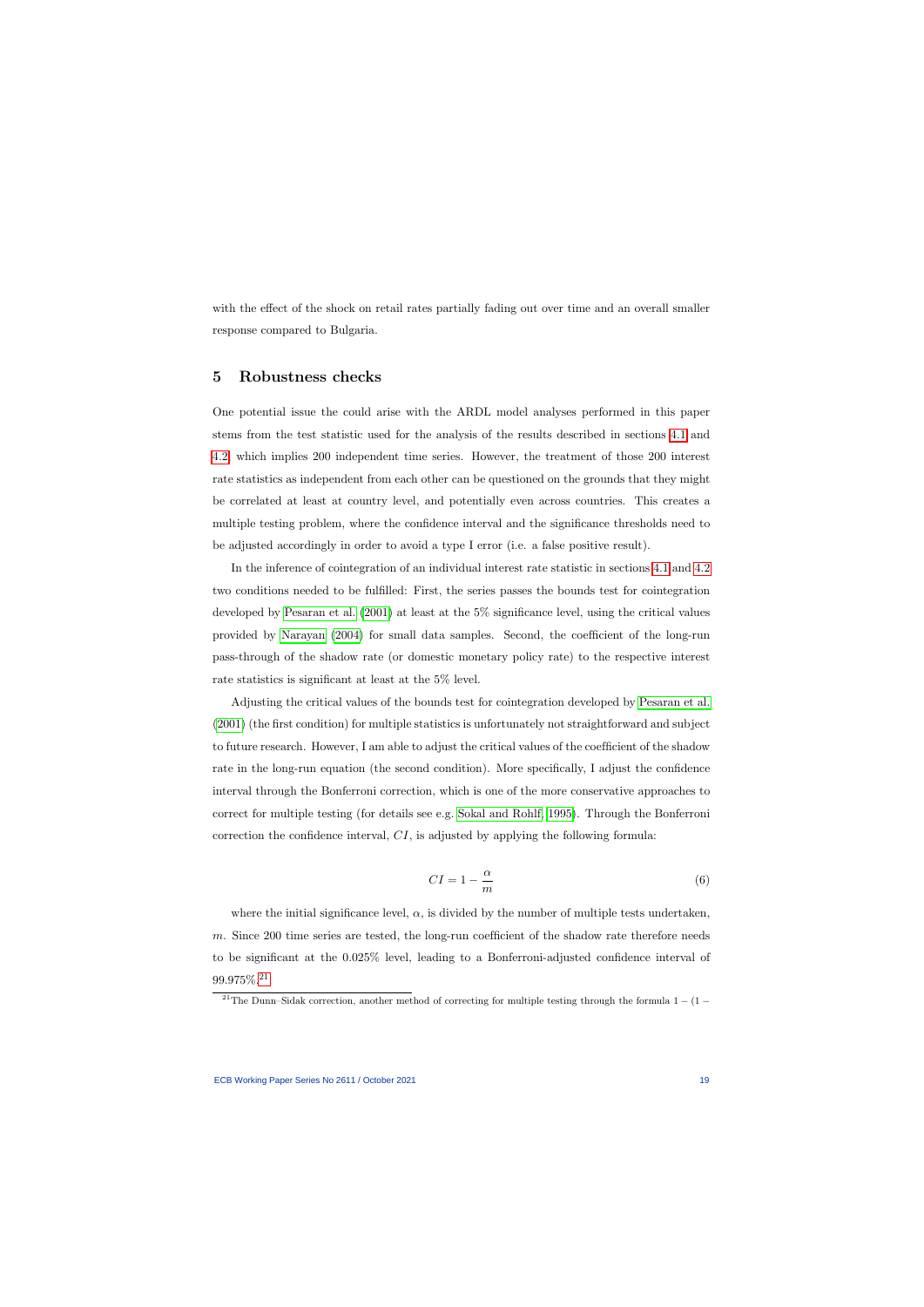While testing 200 time series with unadjusted critical values suggested that 77 time series, or 38.5% were cointegrated with the shadow rate, the result does not change considerably when adjusting the critical values for multiple testing through the Bonferroni correction. In fact, 64 out of 200, or 32.0% of the euro retail rates in CESEE countries still appear to be cointegrated with the shadow rate, even when applying a conservative significance level of 0.025% (see table [5\)](#page-24-0). The medians of the estimated coefficients are also broadly unchanged when adjusting the sample for multiple testing. Overall, this confirms the robustness of the results obtained earlier.

Adjusting the critical values of the interest rate pass-through of domestic monetary policy to euro retail rates by the same method with a significance level of  $0.07\%^{22}$  $0.07\%^{22}$  $0.07\%^{22}$  suggests that  $18.6\%$ of all interest rate statistics are cointegrated with domestic monetary policy rates, compared to the result of 30.0% when using unadjusted critical values (see table [4\)](#page-23-1). Therefore, it can be concluded that after adjusting for multiple comparisons, the pass-through of the euro area shadow rate is still more relevant than the pass-through of domestic monetary policy.

# 6 Conclusion

This paper provides a comprehensive analysis of the interest rate pass-through of euro area monetary policy to euro retail rates outside the euro area, and compares it with the passthrough of domestic monetary policy to euro retail rates. More specifically, two questions are addressed: First, does a relationship between the euro area shadow rate and euro retail rates in unofficially euroised economies exist? Second, if such a relationship exists, to what extent can domestic monetary policy influence the euro part of the interest rate channel?

<span id="page-20-0"></span>The results suggest that in the long run, more than one third of all euro retail rates in euroised CESEE countries are linked to the euro area shadow rate as a proxy for monetary policy, and that a higher share of lending rates compared to deposit rates is cointegrated with the shadow rate. Across countries, some evidence can be found that the percentage of cointegrated retail rates is higher for countries that do not have independent monetary policy at their disposal as they peg their currency to the euro.

The estimated coefficients of the long-run pass-through suggest that euro retail rates in CESEE do not adjust completely to a change in the shadow rate, with considerable heterogeneity

 $\alpha$ )<sup> $\frac{1}{m}$ </sup>, yields a very similar adjusted confidence interval of 99.9744%.

<span id="page-20-1"></span><sup>&</sup>lt;sup>22</sup>This is derived by  $\frac{5\%}{70}$ , as the total number of interest rate statistics in countries with independent monetary policy amounts to 70.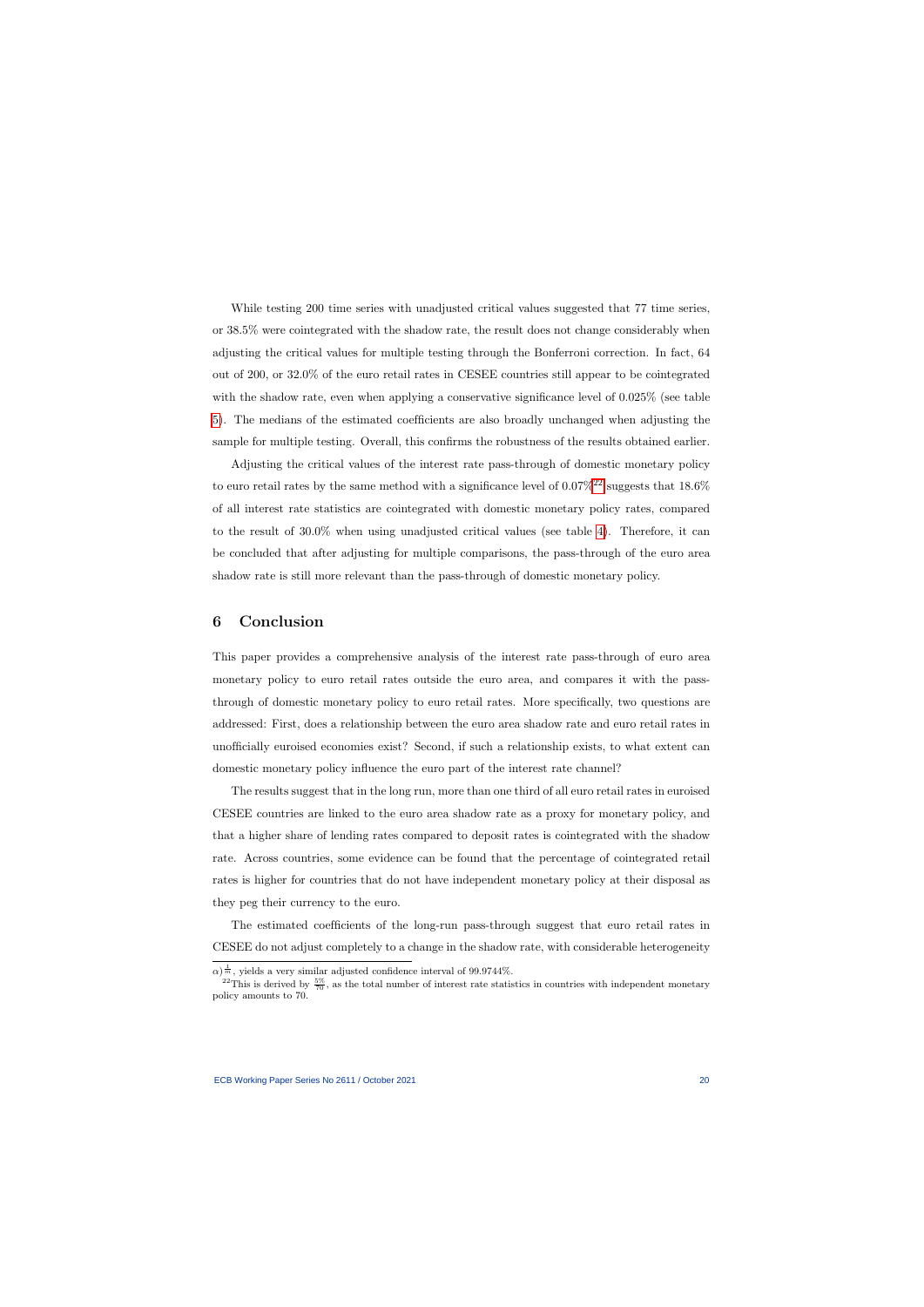across countries. With regard to the speed of adjustment, around 60% of a deviation of the longrun relationship between the respective deposit rates and the shadow rate is corrected within the next month, while the correction is lower for lending rates at around 35%.

Investigating the pass-through domestic monetary policy suggests that euro retail rates are more likely to be cointegrated with the shadow rate than with the domestic monetary policy rate. If a long-run relationship between the euro retail rate and the domestic monetary policy rate exists, the pass-through of a domestic monetary policy change to the respective retail rate is similar or somewhat higher (for deposit and lending rates, respectively), but still incomplete. This suggests that domestic central banks in countries with independent monetary policy can only partially control the 'euro part' of the interest rate channel.

Additional evidence from a VAR analysis covering a subset of three countries (Bulgaria, Hungary and Romania) confirms the fast transmission of monetary policy target surprise shocks to euro retail rates outside the euro area, which is persistent also over the medium term.

The results of this paper are particularly relevant for CESEE countries with independent monetary policy, as they suggest some loss in monetary policy effectiveness for financially euroised countries. The question arises to what extent monetary policy in those CESEE countries can lean against the 'euro area wind', when it can only partially control parts of the domestic interest rate channel. For countries with a fixed exchange rate regime linked to the euro the consequences seem to be less dramatic, given that domestic financial conditions are anyway linked to euro area monetary policy. The fast interest rate pass-through to euro retail rates might however constitute an additional channel of the transmission of euro area monetary policy shocks as has been shown in the VAR analysis of this paper.

While this paper provides evidence of a clear link between euro area monetary policy and euro retail rates in CESEE and finds that domestic central banks can only partially control the 'euro part' of the interest rate channel, a number of questions remain for future research: First, what determines the interest rate pass-through and the estimated coefficients? Second and related to the previous question, as the analysis focuses on the post-crisis period with low interest rates and a number of non-standard monetary policy measures, do the findings of this paper apply to 'normal' times as well? Third, what can domestic (monetary) policy do to gain more control over the 'euroised' interest rate channel? Last but not least, are the findings of this paper confined to the euro area and the closely linked CESEE region, or do they also apply to US monetary policy and dollarised countries across the world?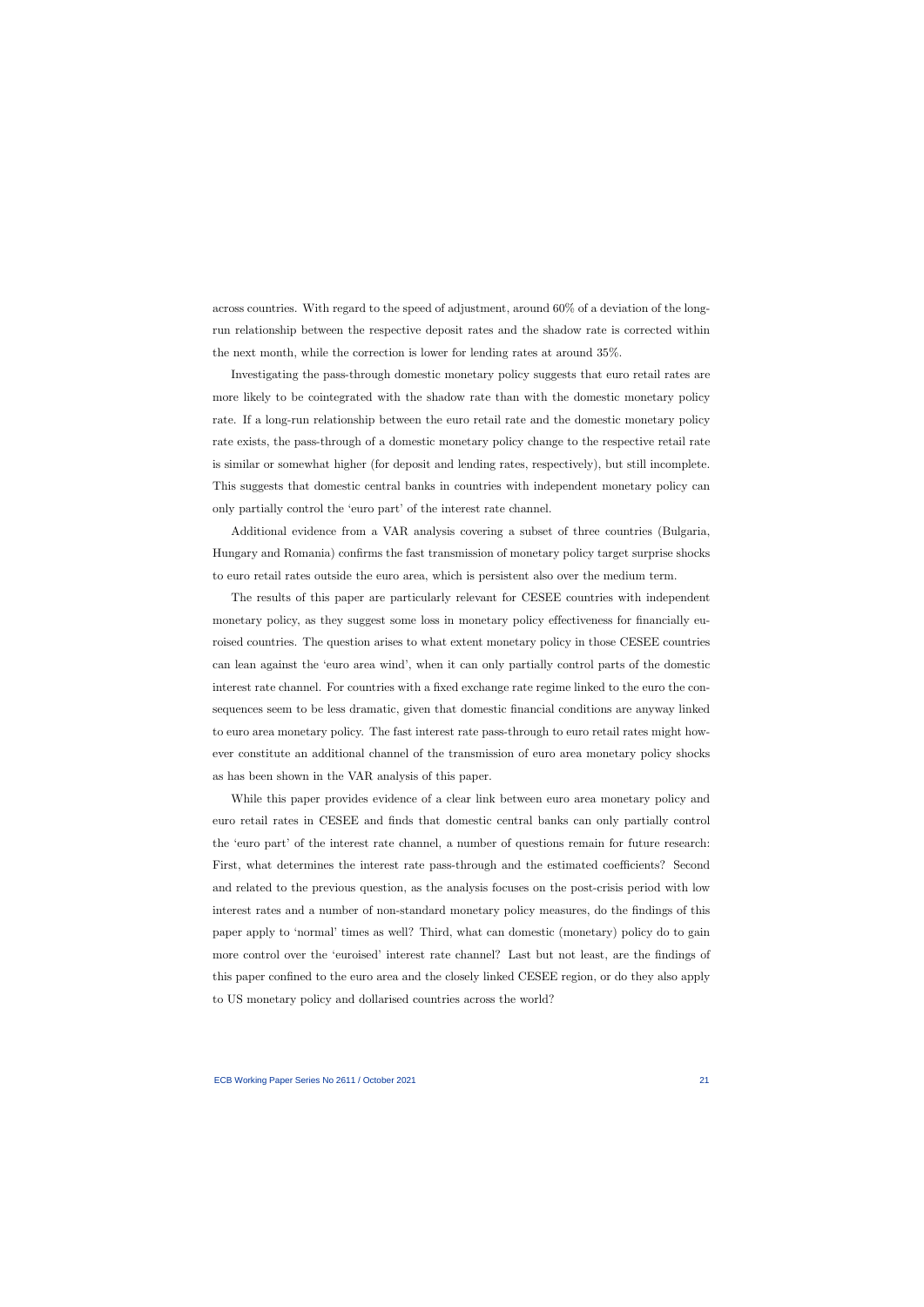# Tables and Figures

| Country                       | Share of outstanding euro           | Share of oustanding<br>euro loans in total loans |
|-------------------------------|-------------------------------------|--------------------------------------------------|
| Albania                       | deposits in total deposits<br>44.3% | 46.4%                                            |
|                               |                                     |                                                  |
| <i>Bosnia and Herzegovina</i> | 33.2%                               | 54.7%                                            |
| Bulgaria                      | 29.5%                               | 33.7%                                            |
| Croatia                       | 51.0%                               | 53.4\%                                           |
| Czech Republic                | $6.3\%$                             | 13.2%                                            |
| Hungary                       | $16.1\%$                            | 22.8%                                            |
| North Macedonia               | 35.8%                               | $40.4\%$                                         |
| Poland                        | 7.7%                                | 10.2%                                            |
| Romania                       | 28.6%                               | 31.5%                                            |
| Serbia                        | $61.1\%$                            | 63.8%                                            |
| Unweighted average            | 31.4%                               | 37.0%                                            |
| Unweighted average excl.      | 37.5%                               | 43.3%                                            |
| Czech Republic and Poland     |                                     |                                                  |

Table 1: Unofficial financial euroisation in CESEE

<span id="page-22-0"></span>Source: Statistical annex of [European Central Bank](#page-35-11) [\(2019\)](#page-35-11). Note: Where applicable, euro-indexed deposits and loans are included. The table excludes Kosovo and Montenegro as they are unilaterally euroised without using a separate legal tender. Data as of December 2018.

<span id="page-22-1"></span>

| Country      | #of series |                   |               | Sample          |
|--------------|------------|-------------------|---------------|-----------------|
|              |            | of which:         | of which:     |                 |
|              |            | $deposit$ $rates$ | lending rates |                 |
| Albania      | 28         | 11                | 17            | $12/15 - 06/19$ |
| Bosnia and   | 26         | 10                | 16            | $01/12 - 06/19$ |
| Herzegovina  |            |                   |               |                 |
| Bulgaria     | 52         | 25                | 27            | $01/10 - 06/19$ |
| Croatia      | 41         | 12                | 29            | $12/11 - 06/19$ |
| Hungary      | 14         | 5                 | 9             | $01/10 - 06/19$ |
| <i>North</i> | 11         | 5                 | 6             | $01/15 - 06/19$ |
| Macedonia    |            |                   |               |                 |
| Romania      | 16         | 9                 | 7             | $01/10 - 06/19$ |
| Serbia       | 12         | 9                 | 3             | $09/10 - 06/19$ |
| Sum          | 200        | 86                | 114           |                 |

Table 2: Summary of statistics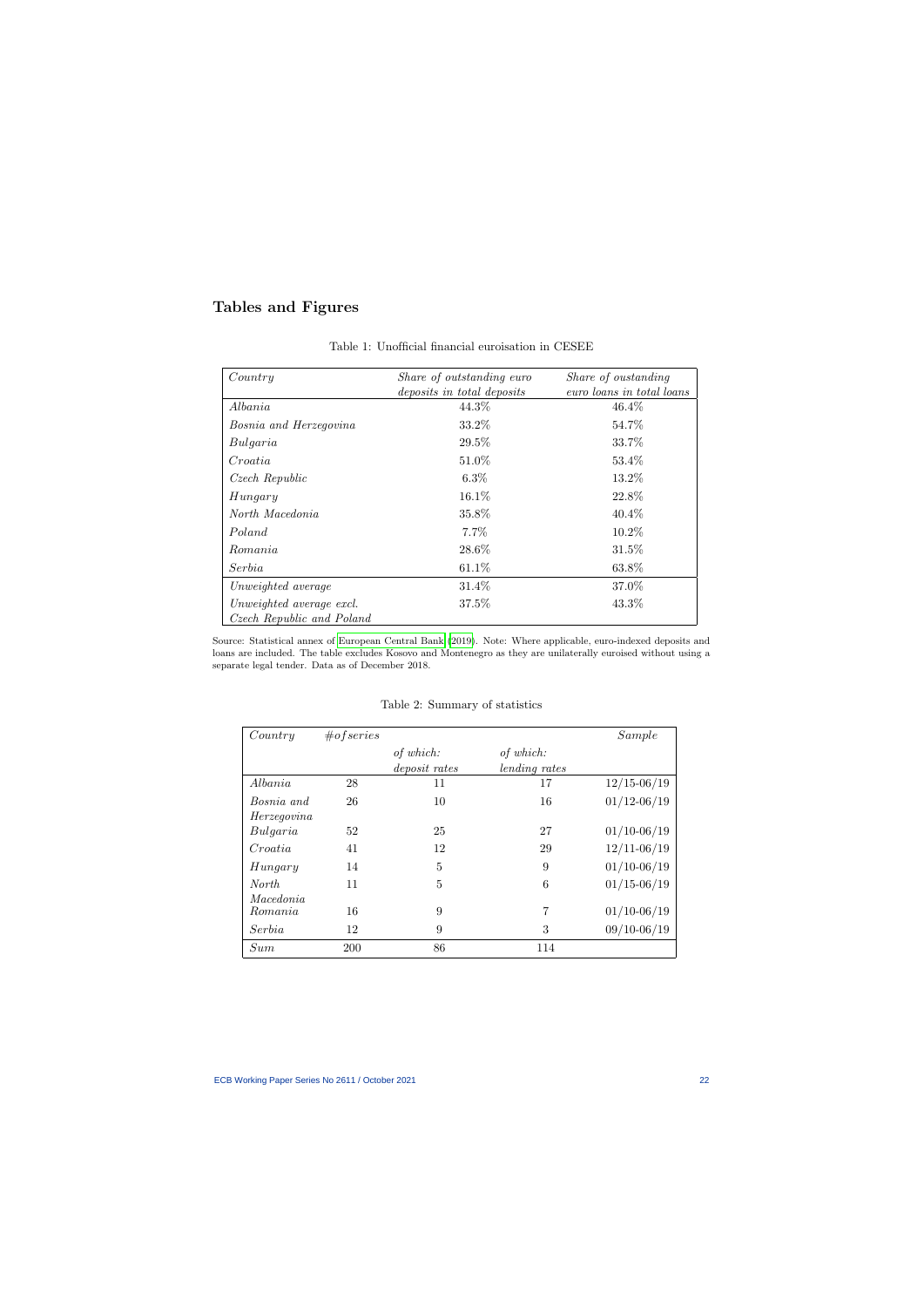| Country      | Cointegrated<br>all rates | Cointegrated<br>deposit rates | Cointegrated<br>lending rates |
|--------------|---------------------------|-------------------------------|-------------------------------|
| Albania      | 42.9%                     | 63.6%                         | 29.4%                         |
| Bosnia and   | 38.5%                     | 20.0%                         | $50.0\%$                      |
| Herzegovina  |                           |                               |                               |
| Bulgaria     | 38.5%                     | $8.0\%$                       | 66.7%                         |
| Croatia      | 53.7%                     | 50.0%                         | 55.2%                         |
| Hungary      | 21.4%                     | 20.0%                         | 22.2%                         |
| <i>North</i> | 54.5\%                    | $60.0\%$                      | 50.0%                         |
| Macedonia    |                           |                               |                               |
| Romania      | 18.8%                     | 11.1\%                        | 28.6%                         |
| Serbia       | 8.3%                      | 11.1%                         | $0.0\%$                       |
| Sum          | 38.5%                     | 26.7%                         | 47.4%                         |

Table 3: Interest rate pass-through of the euro area shadow rate by country

<span id="page-23-0"></span>Note: A series is considered to be cointegrated with the shadow rate if the test by [Pesaran et al.](#page-36-1) [\(2001\)](#page-36-1) with the critical values provided by [Narayan](#page-36-10) [\(2004\)](#page-36-10) yields a conclusive result at least at the 5% significance level, and if the long-run coefficient of the shadow rate is significant at least at the 5% significance level.

| Country | Cointegrated | Cointegrated  | Cointegrated  |
|---------|--------------|---------------|---------------|
|         | all rates    | deposit rates | lending rates |
| Albania | 39.3%        | 63.6%         | 23.5%         |
| Hungary | 14.3%        | 20.0%         | 11.1%         |
| Romania | 31.3%        | 22.2%         | 42.9%         |
| Serbia  | 25.0%        | 22.2%         | 33.3%         |
| Sum     | 30.0%        | 35.3%         | 25.0%         |

Table 4: Pass-through of the domestic monetary policy rate by country

<span id="page-23-1"></span>Note: A series is considered to be cointegrated with the domestic monetary policy rate if the test by [Pesaran](#page-36-1) [et al.](#page-36-1) [\(2001\)](#page-36-1) with the critical values provided by [Narayan](#page-36-10) [\(2004\)](#page-36-10) yields a conclusive result at least at the 5% significance level, and if the long-run coefficient of the domestic monetary policy rate is significant at least at the 5% significance level.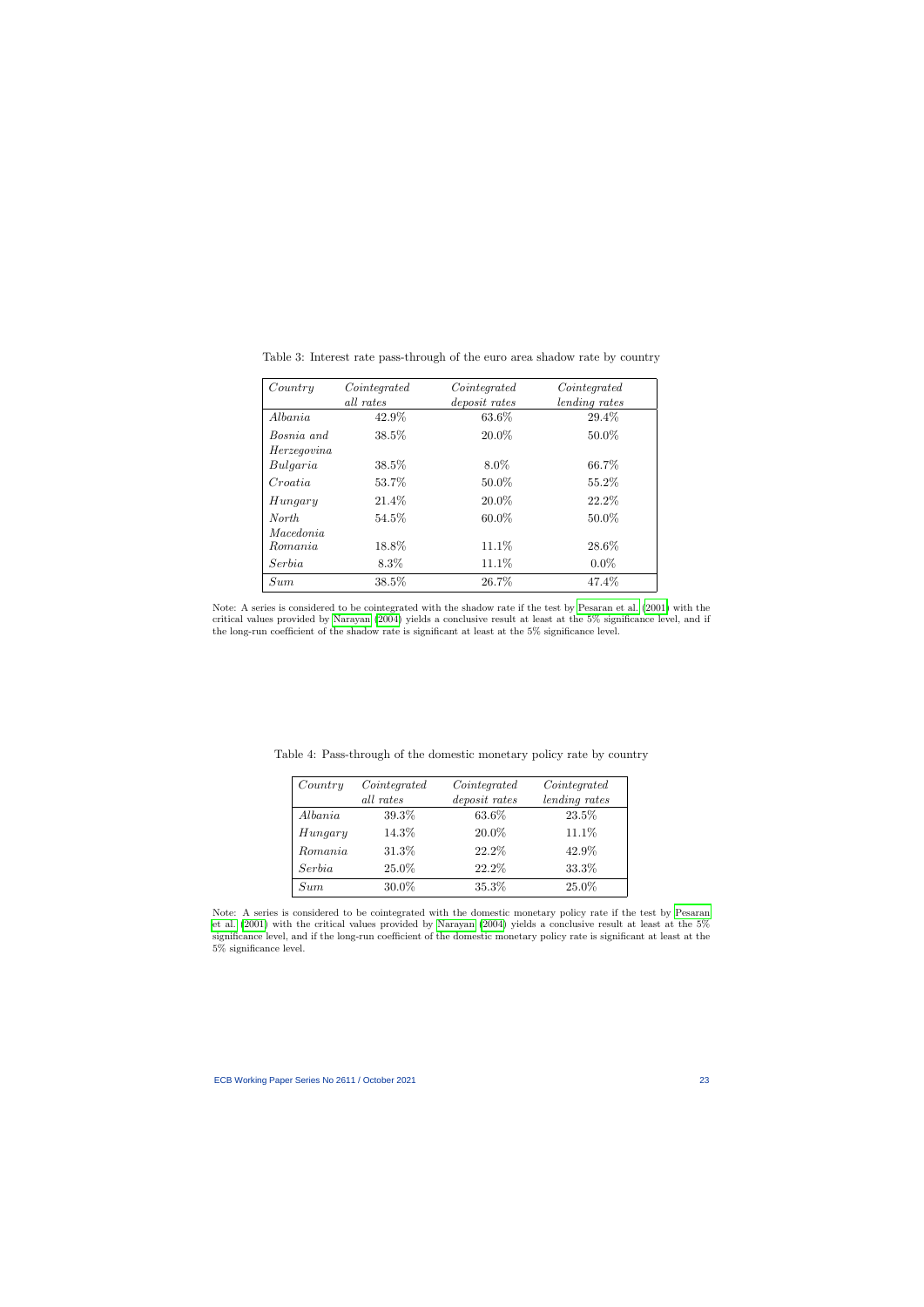<span id="page-24-0"></span>

| Country                   | Cointegrated with unadjusted<br>critical values | Cointegrated with adjusted<br>critical values |
|---------------------------|-------------------------------------------------|-----------------------------------------------|
| Albania                   | 42.9%                                           | 17.9%                                         |
| Bosnia and<br>Herzegovina | 38.5%                                           | 38.5%                                         |
| Bulgaria                  | 38.5%                                           | 34.6%                                         |
| Croatia                   | 53.7%                                           | 1.2%                                          |
| Hungary                   | 21.4%                                           | 14.3%                                         |
| <b>North</b><br>Macedonia | 54.5%                                           | 36.4%                                         |
| Romania                   | 18.8%                                           | 18.8%                                         |
| Serbia                    | 8.3%                                            | 8.3%                                          |
| Sum                       | 38.5%                                           | 32.0%                                         |

Table 5: Interest rate pass-through of the euro area shadow rate by country, adjusted for multiple testing

Note: A series is considered to be cointegrated with the shadow rate if the test by [Pesaran et al.](#page-36-1) [\(2001\)](#page-36-1) with the critical values provided by [Narayan](#page-36-10) [\(2004\)](#page-36-10) yields a conclusive result at least at the 5% significance level, and if the long-run coefficient of the shadow rate is significant at least at a significance level of 5% (second column) or 0.025% (third column).

 $\overline{a}$ 

 $\overline{\phantom{0}}$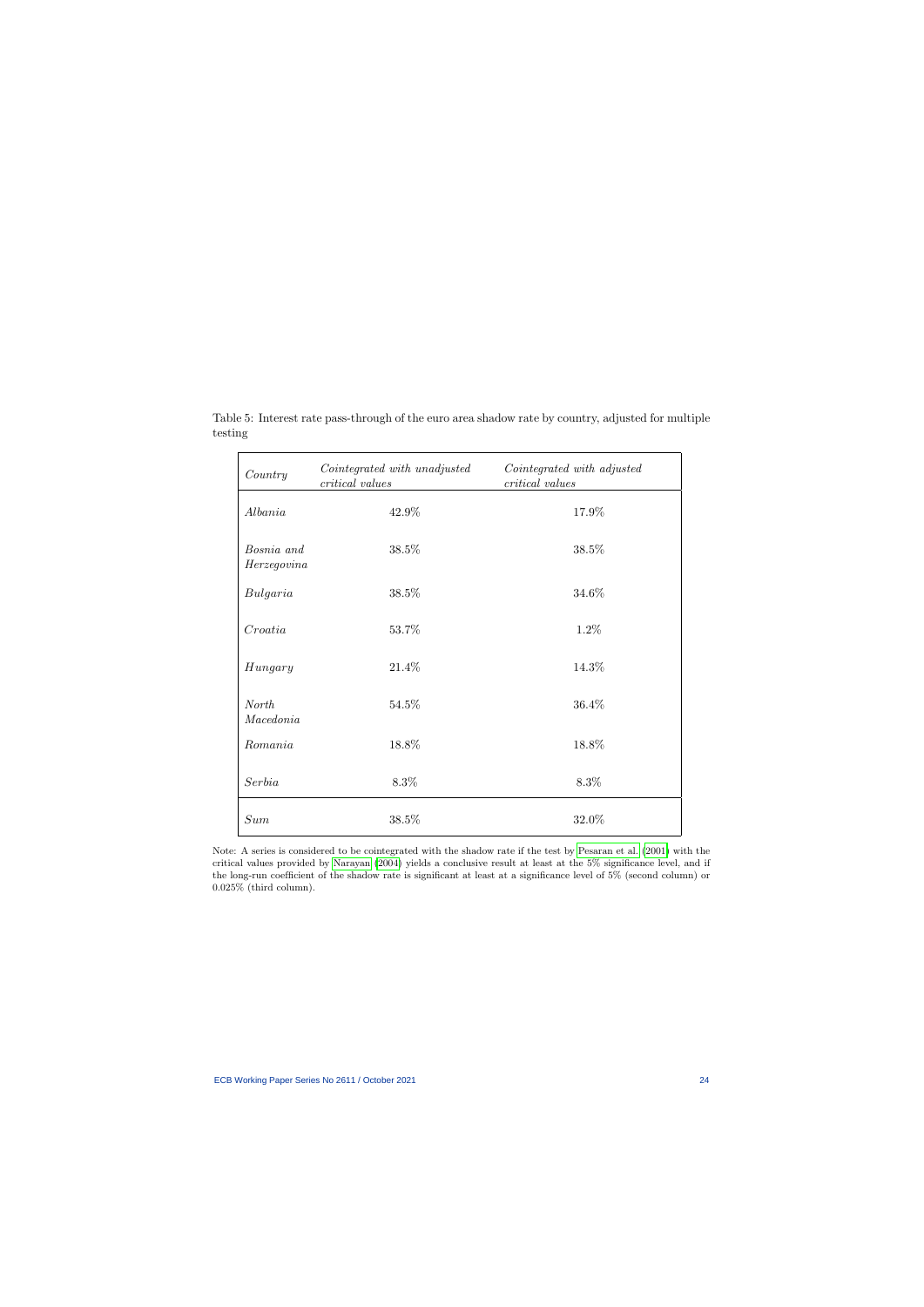<span id="page-25-0"></span>

Figure 1: Evolution of retail rates over time

Source: Author's calculations and national central banks. Note: Lines depict the median of the respective time series listed in the Appendix.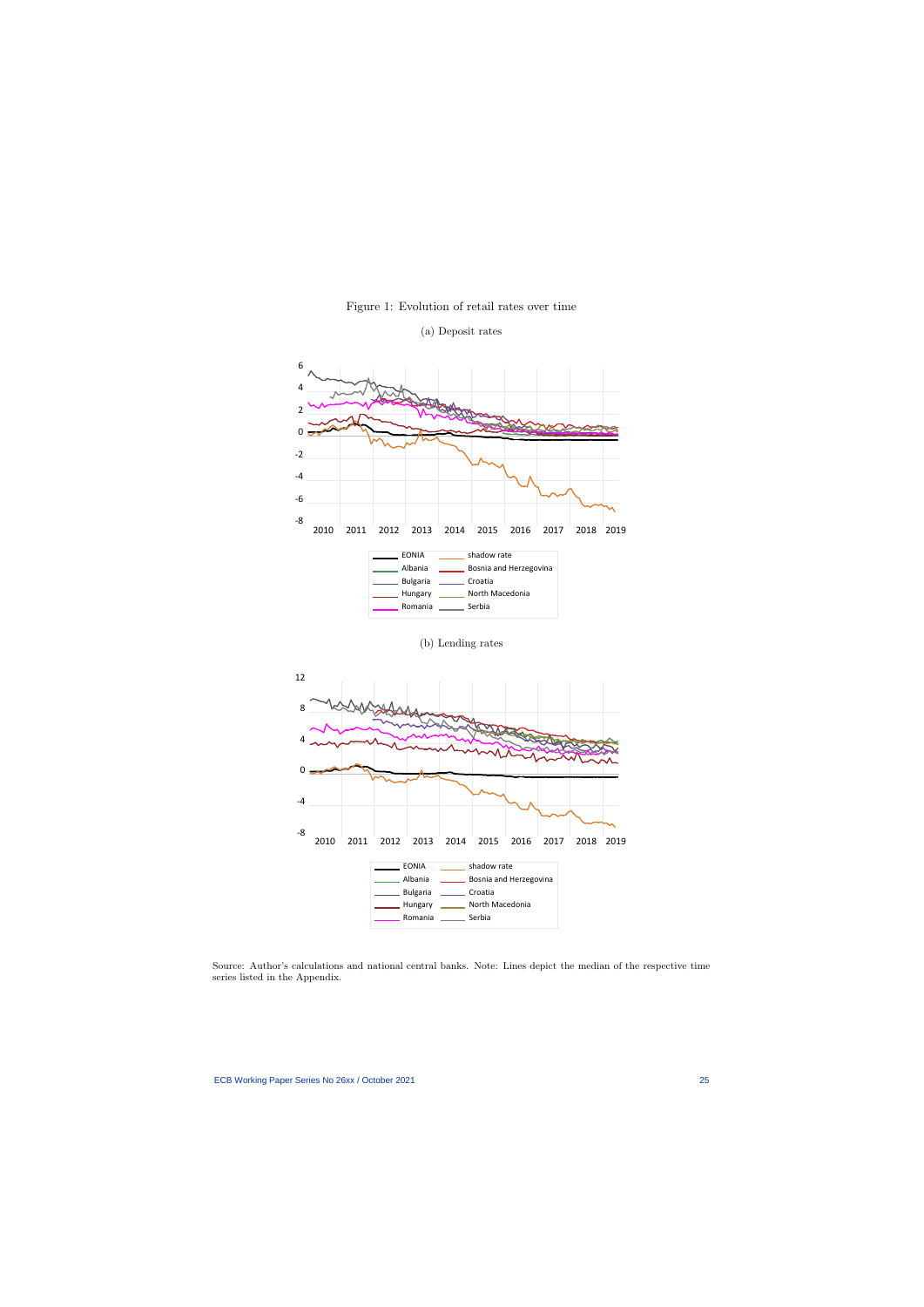

(a) Long-run pass-through

Figure 2: Estimated coefficients of the interest rate pass-through of the shadow rate: by product

<span id="page-26-0"></span>Note: Distribution of estimated coefficients in ARDL models. Distribution consists of 23 and 54 coefficients for deposit and lending rates, respectively.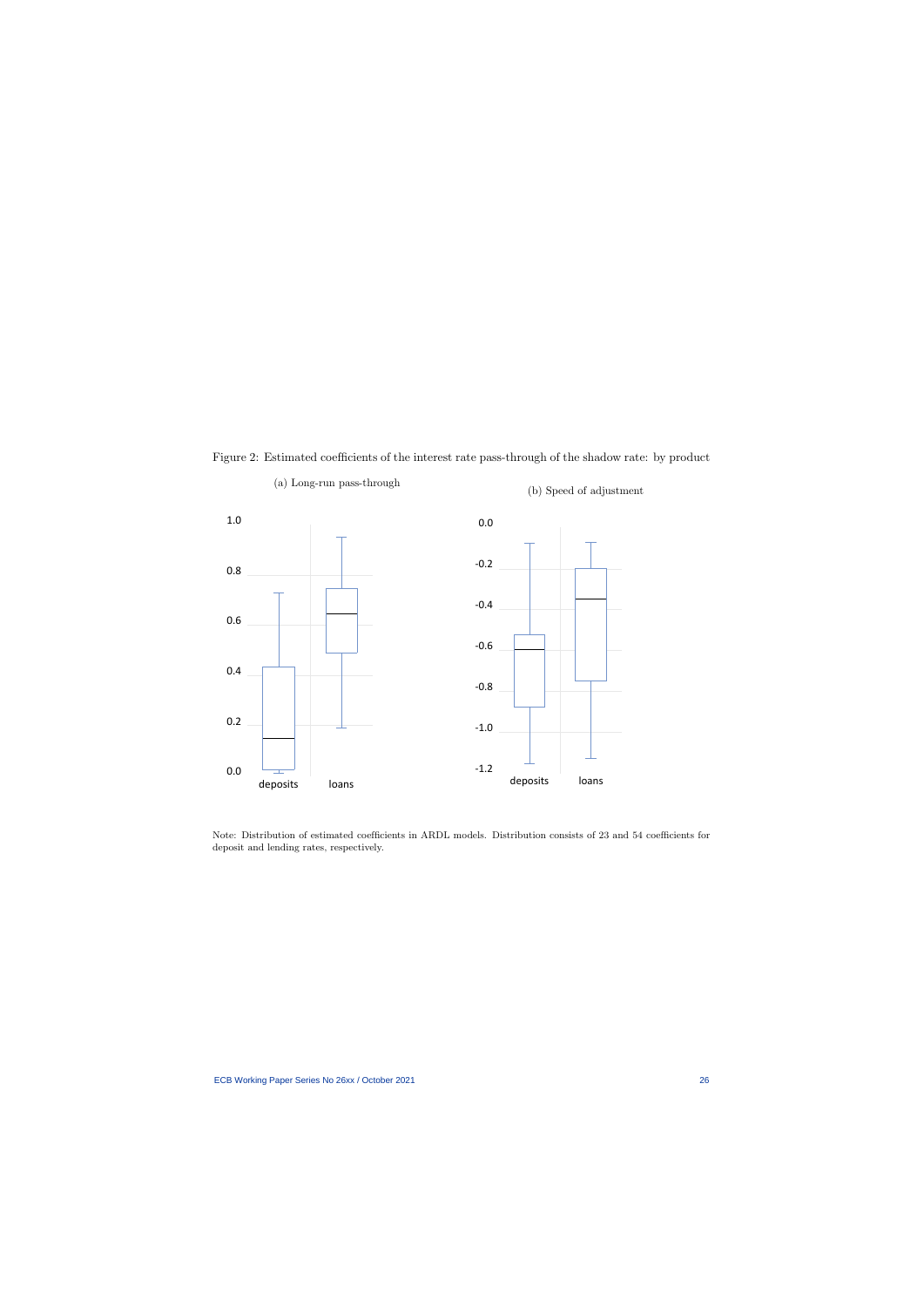

<span id="page-27-0"></span>

Note: Distribution of estimated coefficients in ARDL models. Distribution consists of 12, 10, 20, 22, 3, 6, 3 and 1 coefficients for each of the countries, respectively.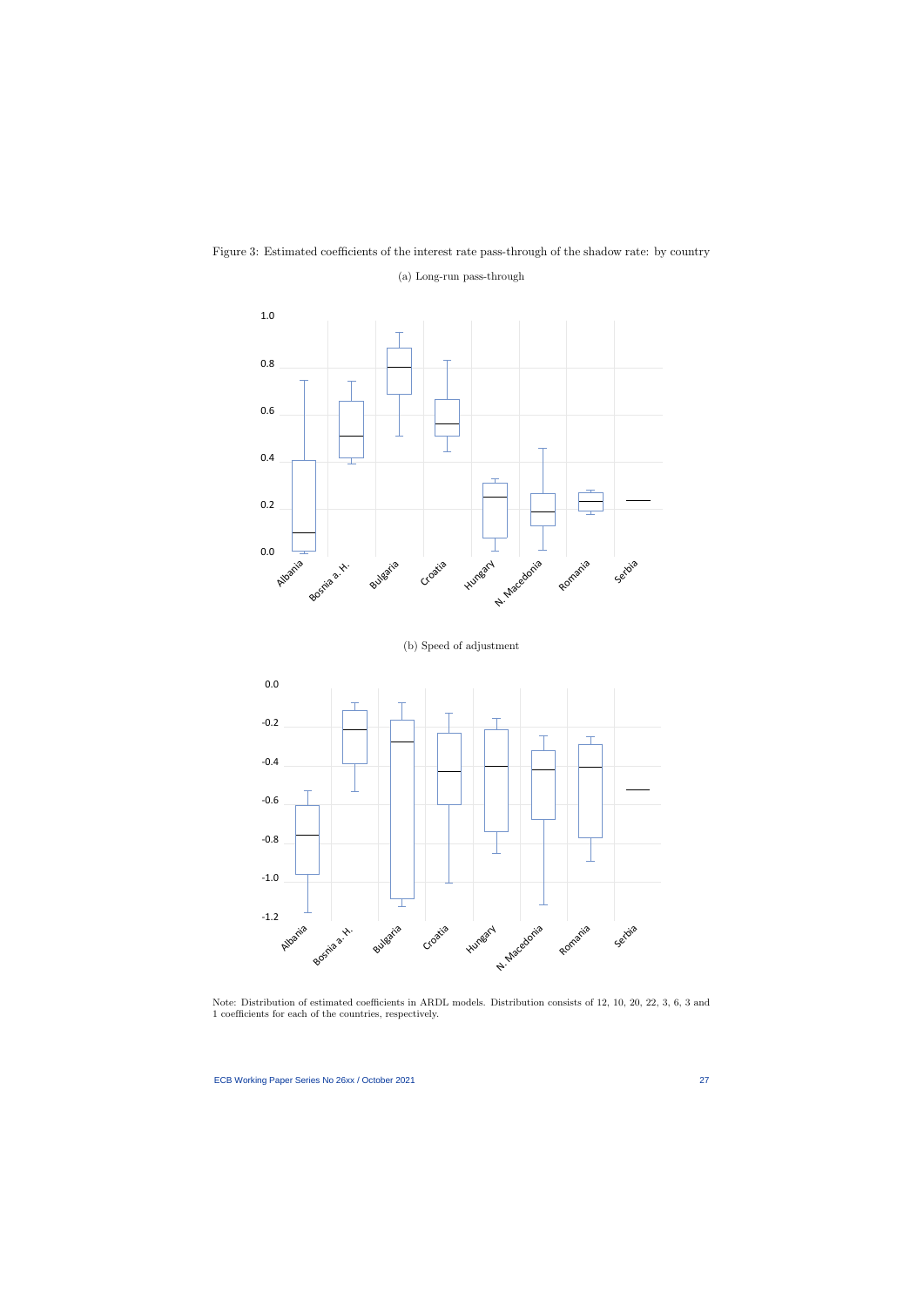

(a) Long-run pass-through

Figure 4: Estimated coefficients of domestic monetary policy pass-through: by product

<span id="page-28-0"></span>Note: Distribution of estimated coefficients in ARDL models. Distribution consists of 12 and 9 coefficients for deposit and lending rates, respectively.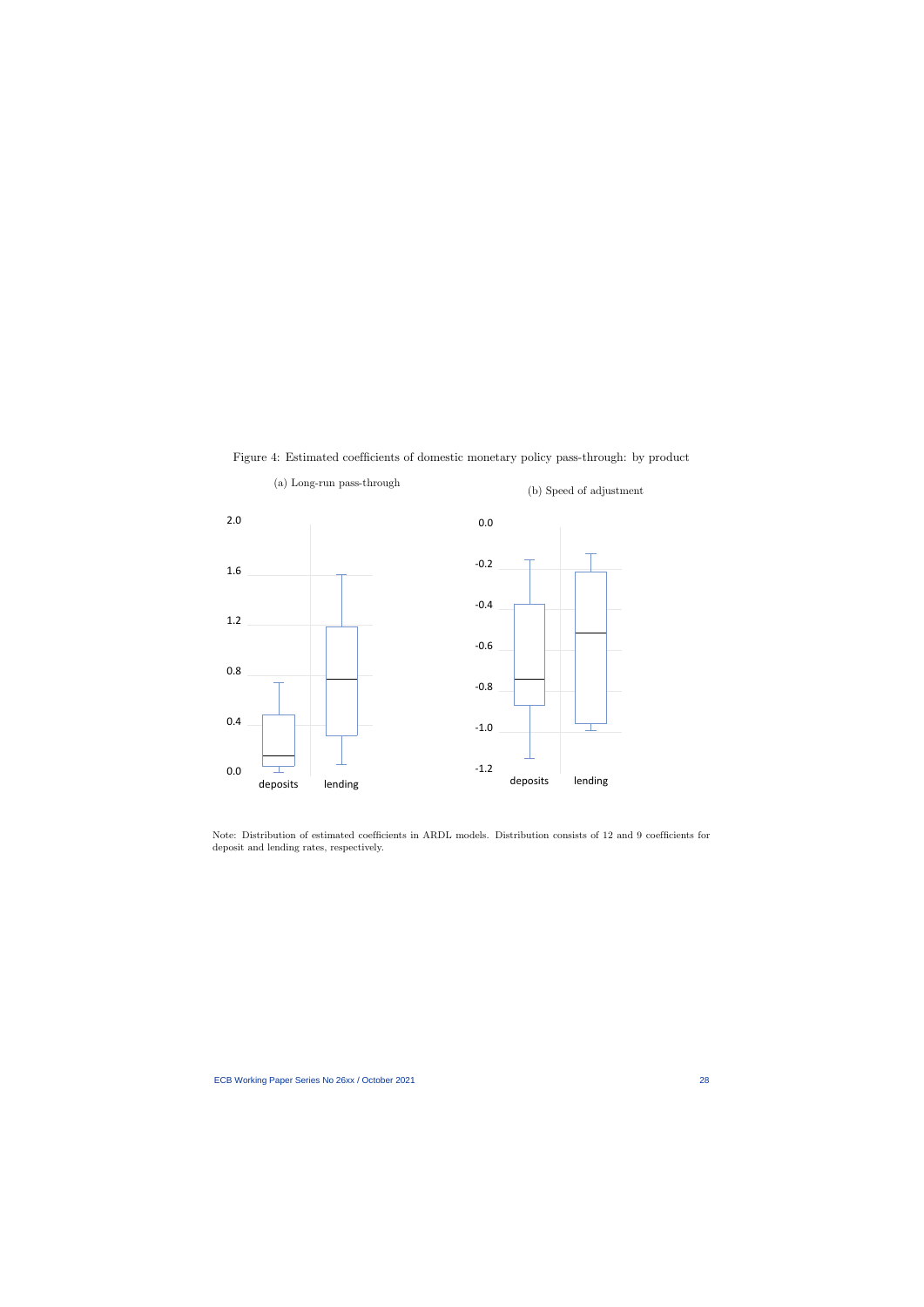

Figure 5: Estimated coefficients of domestic monetary policy pass-through: by country

(a) Long-run pass-through

Note: Distribution of estimated coefficients in ARDL models. Distribution consists of 11, 2, 5, and 3 coefficients for each of the countries, respectively.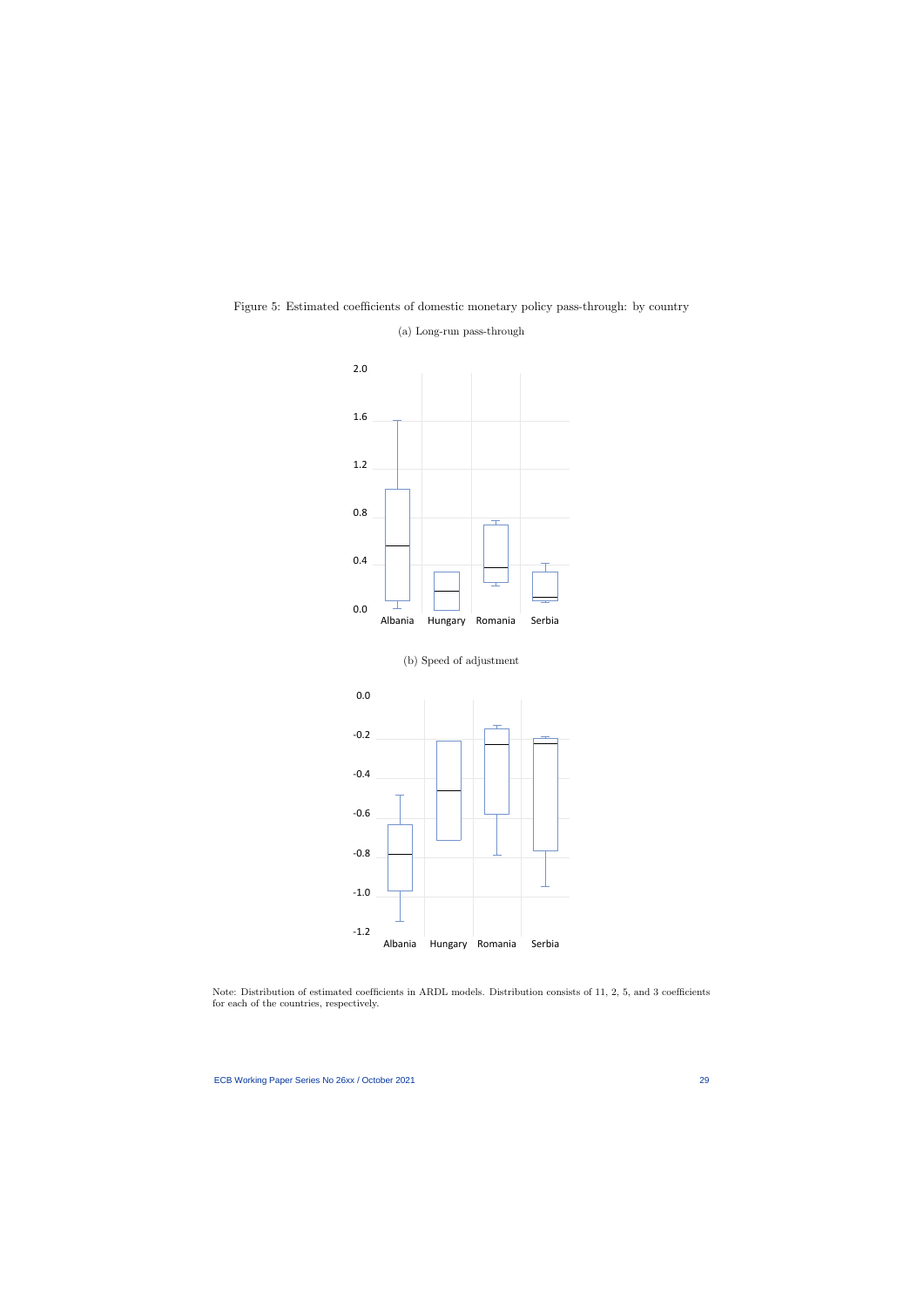<span id="page-30-0"></span>

### Figure 6: Scree plots

Note: Eigenvalues arranged in order of principality with the horizontal line equal to the average of the eigenvalues.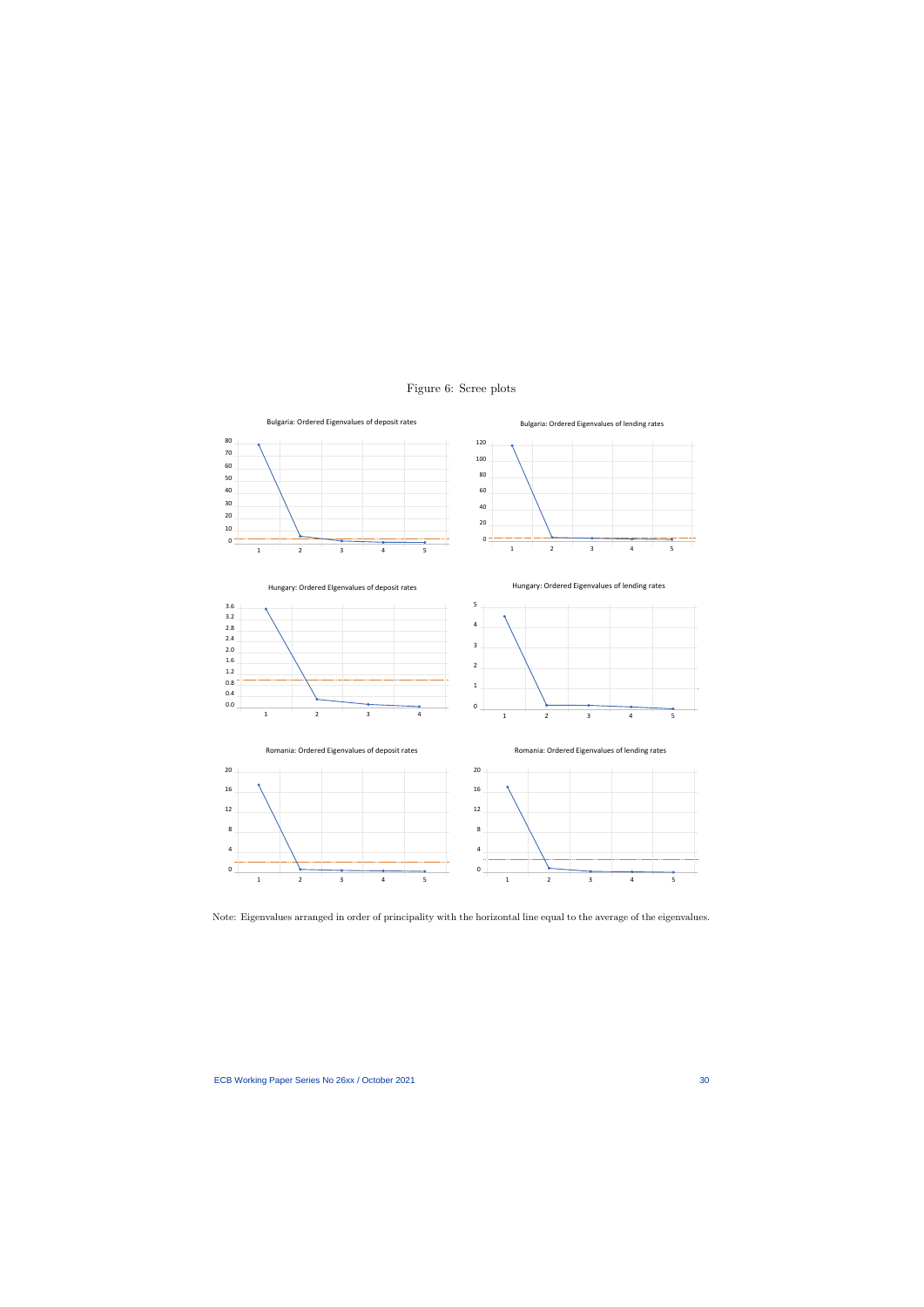

Figure 7: Bulgaria: Response to a euro area monetary policy target surprise shock

<span id="page-31-0"></span>Note: Response of variables to an exogenous monetary policy target surprise shock. PC1 refers to the first principal component of the respective series. The dashed regions report pointwise 68 percent credibility intervals. The x-axis reports months, the y-axis absolute changes.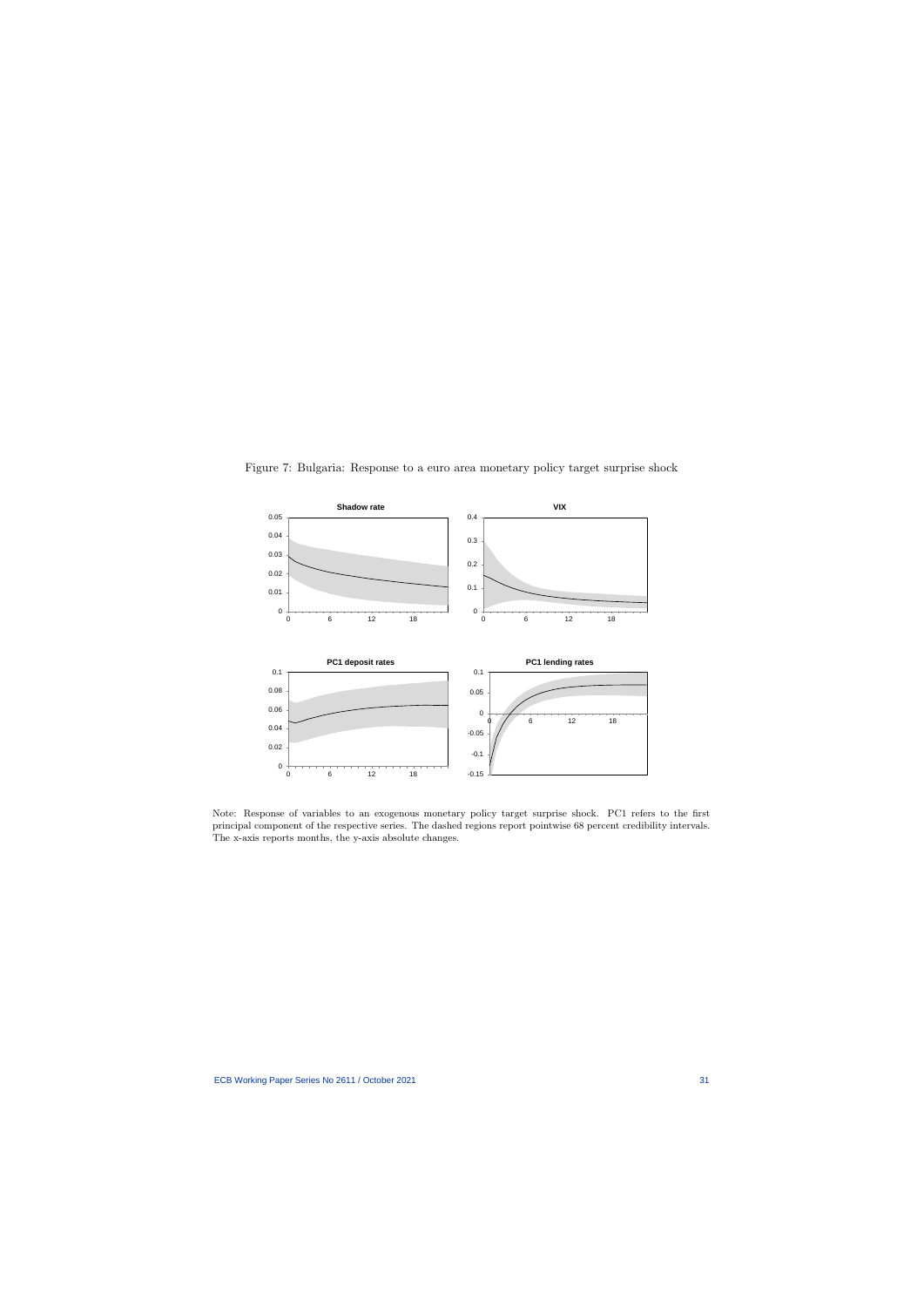<span id="page-32-0"></span>

Figure 8: Hungary: Response to a euro area monetary policy target surprise shock

Note: Response of variables to an exogenous euro area monetary policy target surprise shock. Domestic policy rate refers to the key policy rate of the National Bank of Hungary. PC1 refers to the first principal component of the respective series. The dashed regions report pointwise 68 percent credibility intervals. The x-axis reports months, the y-axis absolute changes.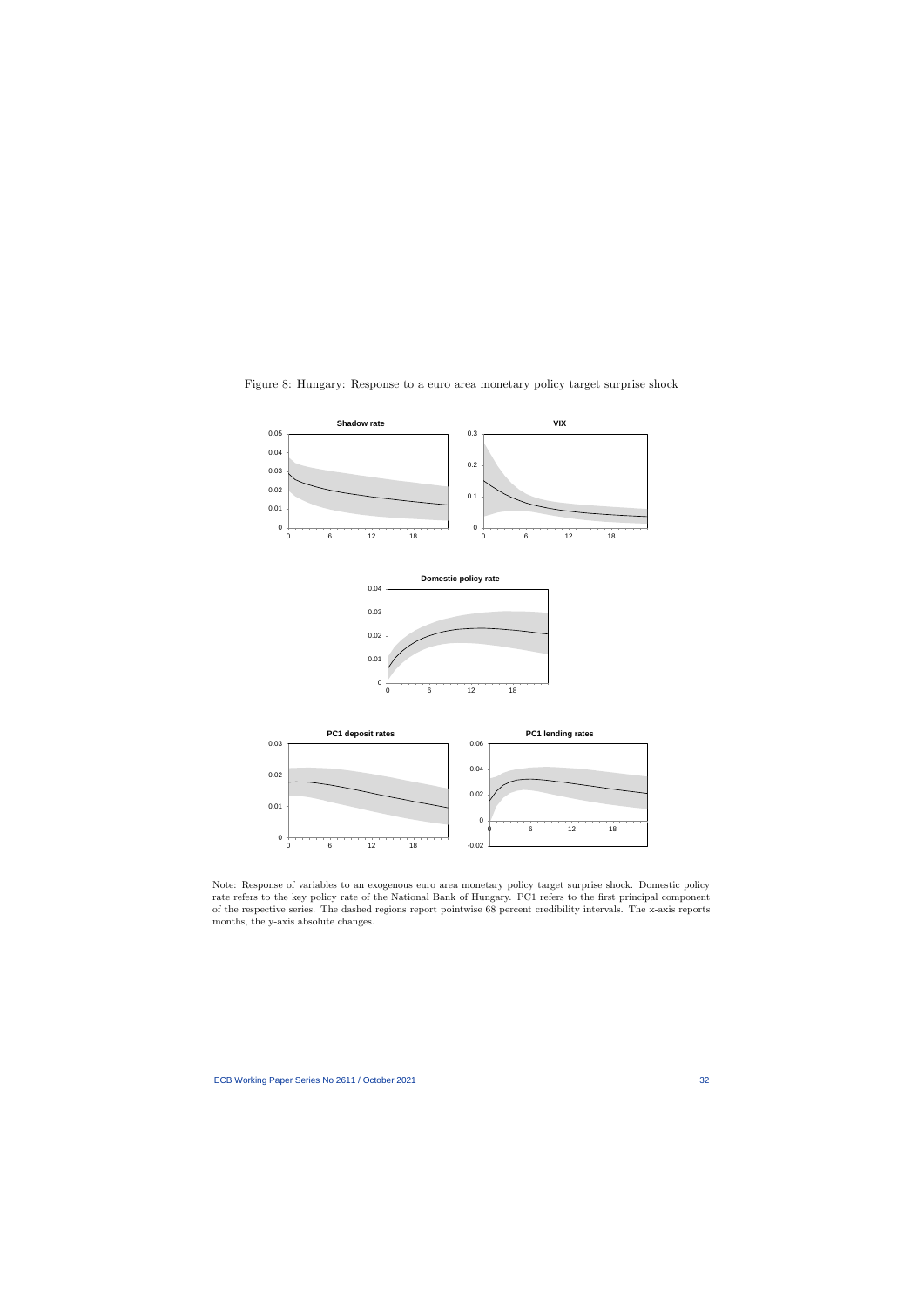<span id="page-33-0"></span>

Figure 9: Romania: Response to a euro area monetary policy target surprise shock

Note: Response of variables to an exogenous euro area monetary policy target surprise shock. Domestic policy rate refers to the key policy rate of the National Bank of Romania. PC1 refers to the first principal component of the respective series. The dashed regions report pointwise 68 percent credibility intervals. The x-axis reports months, the y-axis absolute changes.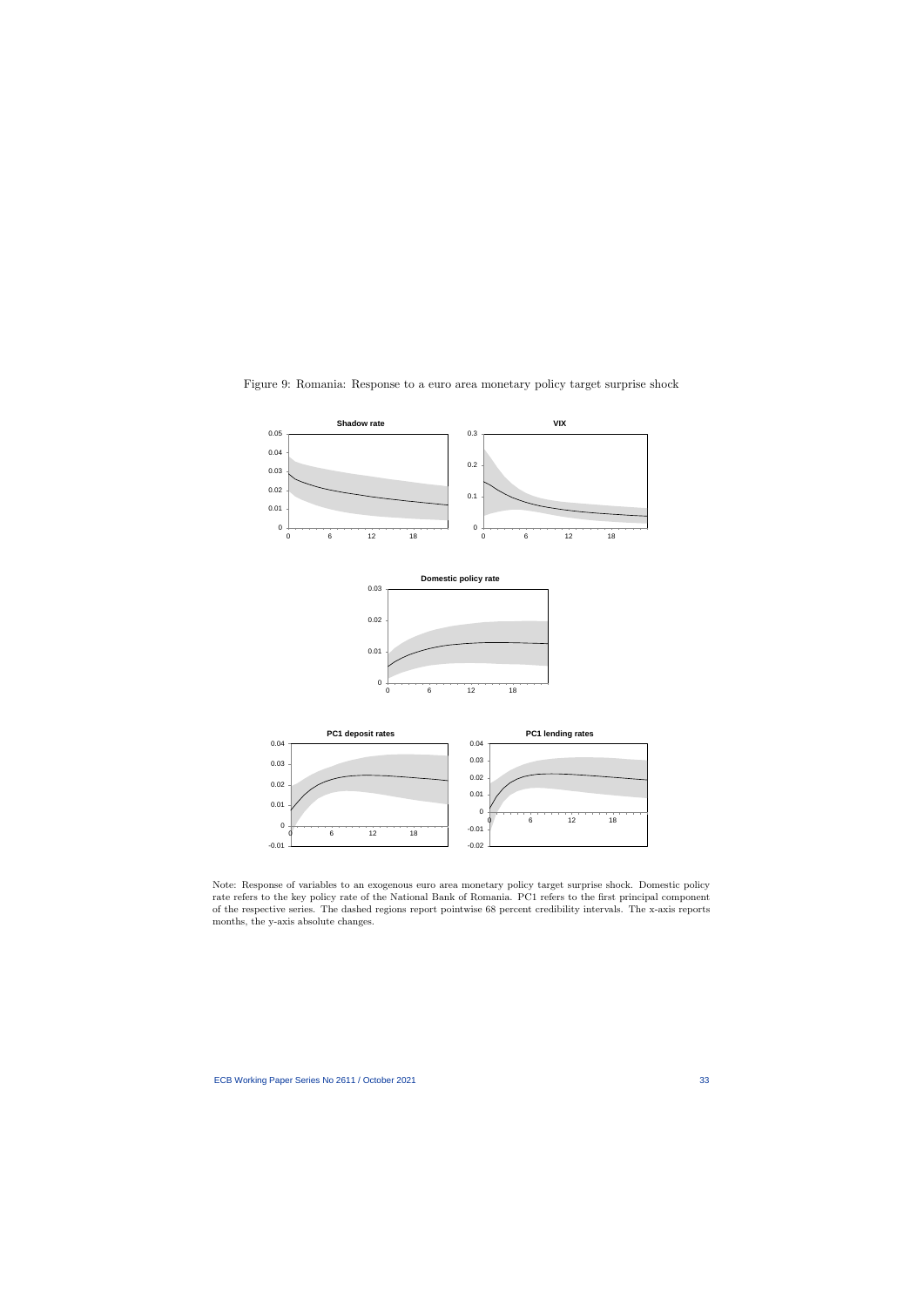# References

- Altavilla, C., Brugnolini, L., G¨urkaynak, R. S., Motto, R., and Ragusa, G. (2019). Measuring euro area monetary policy. Journal of Monetary Economics, 108(C):162–179.
- Andries, N. and Billon, S. (2016). Retail bank interest rate pass-through in the euro area: An empirical survey. Economic Systems, 40(1):170–194.
- Basso, H. S., Calvo-Gonzalez, O., and Jurgilas, M. (2011). Financial dollarization: The role of foreign-owned banks and interest rates. Journal of Banking and Finance, 35(4):794–806.
- <span id="page-34-9"></span>Bernhofer, D. and van Treeck, T. (2013). New evidence of heterogeneous bank interest rate pass-through in the euro area. Economic Modelling, 35:418–429.
- <span id="page-34-3"></span>Borio, C. and Fritz, W. (1995). The response of short-term bank lending rates to policy rates: A cross-country perspective. BIS Working Paper 27, Bank for International Settlements.
- <span id="page-34-7"></span>Brown, M. and Stix, H. (2015). The euroization of bank deposits in eastern Europe. Economic Policy, 30(81):95–139.
- <span id="page-34-11"></span>Bruno, V. and Shin, H. S. (2015). Cross-border banking and global liquidity. Review of Economic Studies, 82(2):535–564.
- <span id="page-34-1"></span>Brzoza-Brzezina, M., Chmielewski, T., and Niedźwiedzińska, J. (2010). Substitution between domestic and foreign currency loans in central Europe – do central banks matter? ECB Working Paper 1187, European Central Bank.
- <span id="page-34-8"></span>Cottarelli, C. and Kourelis, A. (1994). Financial structure, bank lending rates, and the transmission mechanism of monetary policy. Staff Paper 41/4, International Monetary Fund.
- <span id="page-34-5"></span>Cushman, D. O. and Zha, T. (1997). Identifying monetary policy in a small open economy under flexible exchange rates. Journal of Money, Credit and Banking, 39:433–448.
- <span id="page-34-6"></span>Darracq Paries, M., Moccero, D. N., Krylova, E., and Marchini, C. (2014). The retail bank interest rate pass-through: The case of the euro area during the financial and sovereign debt crisis. ECB Occasional Paper 155, Eurpean Central Bank.
- <span id="page-34-10"></span><span id="page-34-4"></span><span id="page-34-2"></span><span id="page-34-0"></span>De Bondt, G. J. (2005). Interest rate pass-through: Empirical results for the euro area. German Economic Review, 6(1):37–78.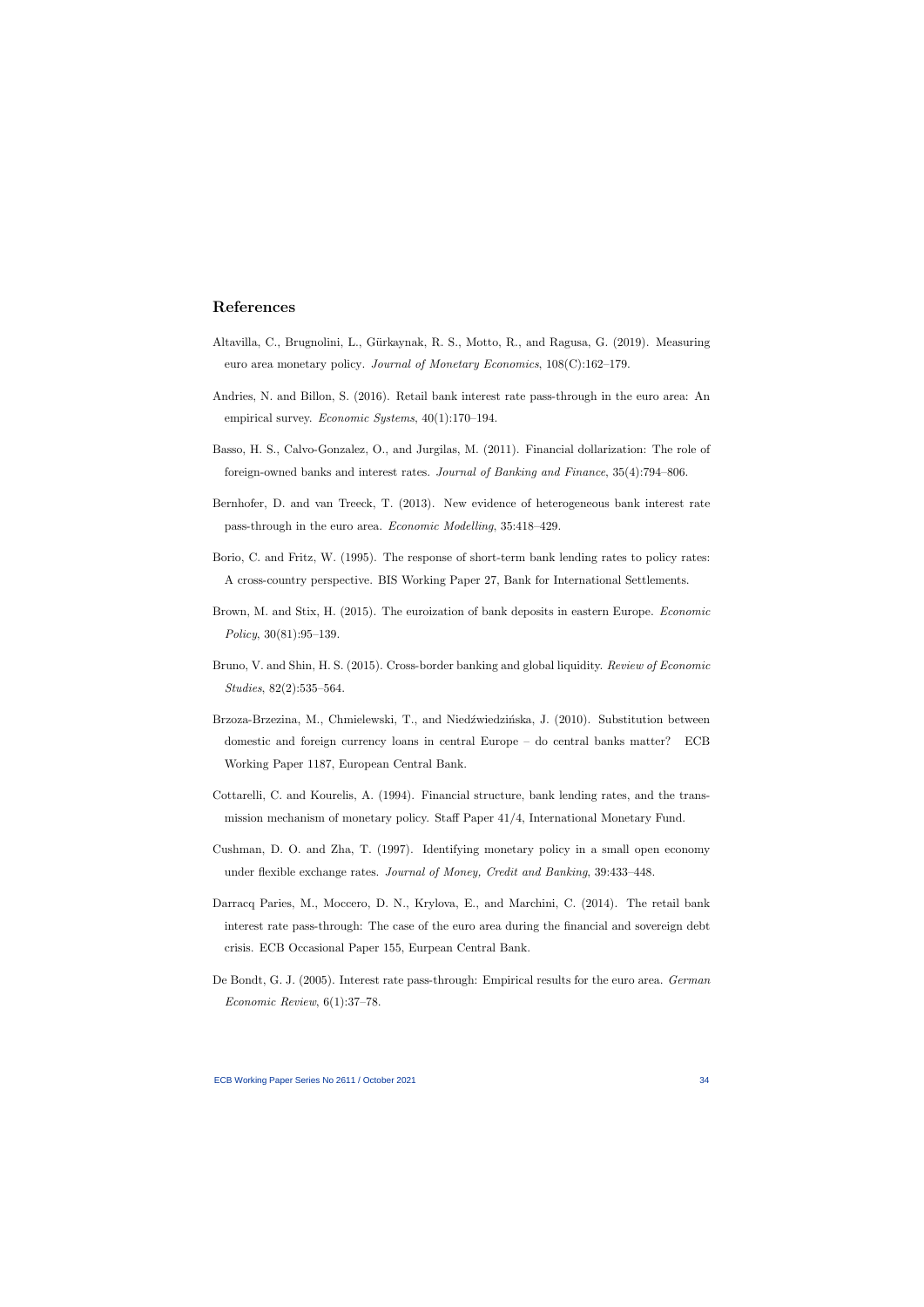- Dieppe, A., Legrand, R., and van Roye, B. (2016). The BEAR toolbox. ECB Working Paper 1934, European Central Bank.
- Egert, B. and MacDonald, R. (2009). Monetary transmission mechanism in Central and Eastern ´ Europe: Surveying the surveyable. Journal of Economic Surveys, 23(2):277–327.
- European Central Bank (2019). The international role of the euro. Technical report, ECB.
- Fidrmuc, J., Hake, M., and Stix, H. (2013). Households' foreign currency borrowing in central and eastern Europe. Journal of Banking and Finance, 37(6):1880–1897.
- <span id="page-35-9"></span>Gambacorta, L. (2008). How do banks set interest rates? European Economic Review, 52(5):792– 819.
- <span id="page-35-3"></span>Gambacorta, L., Illes, A., and Lombardi, M. J. (2015). Has the transmission of policy rates to lending rates changed in the wake of the global financial crisis? International Finance, 18(3):263–280.
- <span id="page-35-11"></span><span id="page-35-7"></span>Georgiadis, G. and Zhu, F. (2019). Monetary policy spillovers, capital controls and exchange rate flexibility, and the financial channel of exchange rates. ECB Working Paper 2267, European Central Bank.
- <span id="page-35-10"></span><span id="page-35-0"></span>Horváth, R., Kotlebova, J., and Siranova, M. (2018). Interest rate pass-through in the euro area: Financial fragmentation, balance sheet policies and negative rates. Journal of Financial Stability, 36(C):12–21.
- <span id="page-35-4"></span>Hristov, N., Hülsewig, O., and Wollmershäuser, T.  $(2014)$ . The interest rate pass-through in the euro area during the global financial crisis. Journal of Banking and Finance, 48:104–119.
- Ize, A. and Levy Yeyati, E. (2003). Financial dollarization. Journal of International Economics, 59(2):323–347.
- <span id="page-35-2"></span>Ize, A. and Levy Yeyati, E. (2005). Financial de-dollarization: Is it for real? IMF Working Paper WP/05/187, International Monetary Fund.
- <span id="page-35-8"></span><span id="page-35-6"></span><span id="page-35-5"></span><span id="page-35-1"></span>Jiménez-Rodriguez, R., Morales-Zumaquero, A., and Egert, B. (2010). The VARying effect of foreign shocks in Central and Eastern Europe. Journal of Policy Modeling, 32:461–477.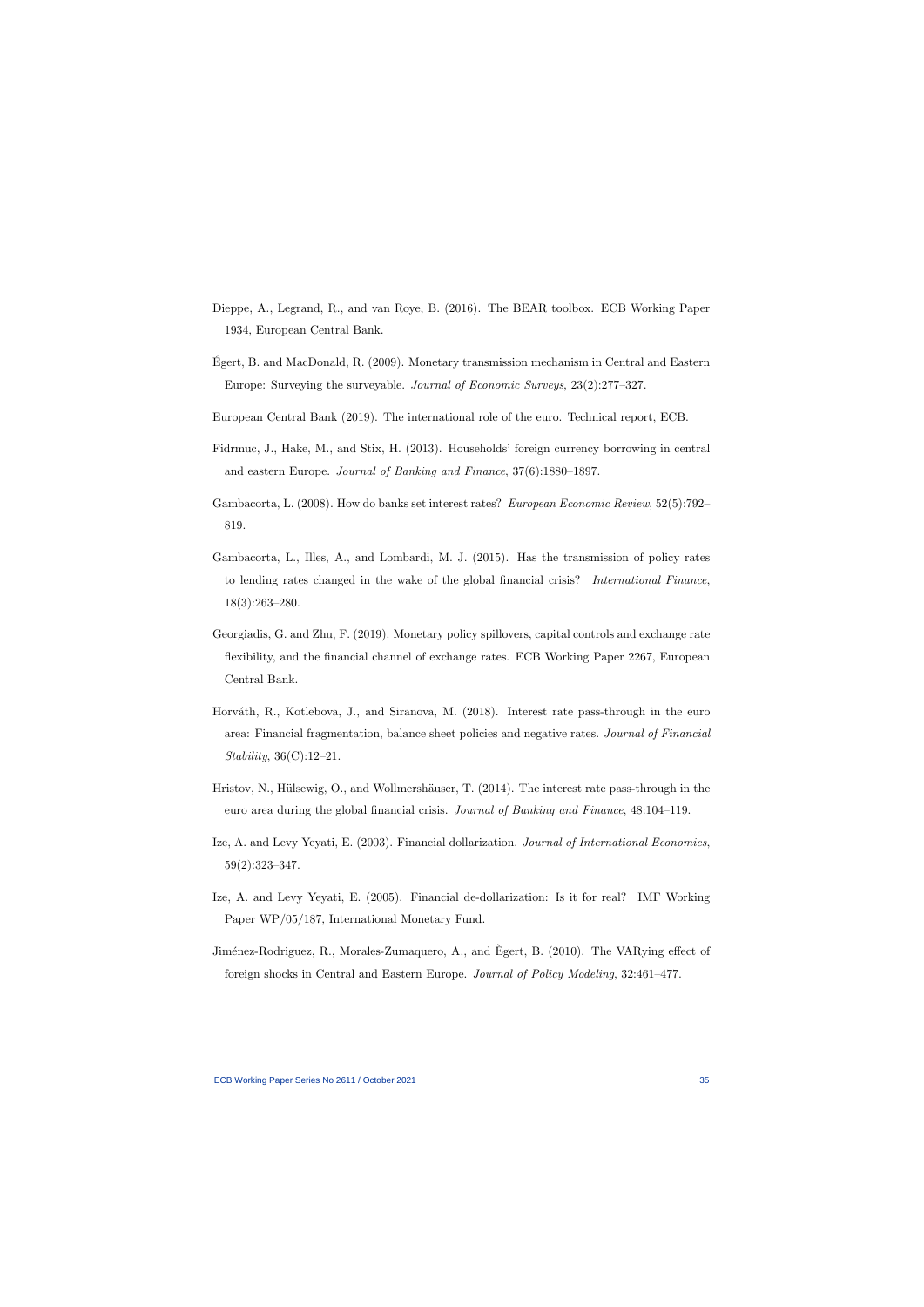- Kim, S. (2001). International transmission of U.S. monetary policy shocks: Evidence from VAR's. Journal of Monetary Economics, 48:339–372.
- Levy Yeyati, E. (2006). Financial dollarization: Evaluating the consequences. Economic Policy, 21(45):61–118.
- Moder, I. (2019). Spillovers from the ECB's non-standard monetary policy measures on southeastern Europe. International Journal of Central Banking, 15(4):127–163.
- <span id="page-36-6"></span>Narayan, P. K. (2004). Reformulating Critical Values for the Bounds F-statistics Approach to Cointegration: An Application to the Tourism Demand Model for Fiji. Department of Economics Discussion Papers 02/04, Monash University.
- <span id="page-36-4"></span>Pesaran, M. H. and Shin, Y. (1998). An autoregressive distributed-lag modelling approach to cointegration analysis. Econometric Society Monographs, 31:371–413.
- <span id="page-36-7"></span>Pesaran, M. H., Shin, Y., and Smith, R. J. (2001). Bounds testing approaches to the analysis of level relationships. Journal of Applied Econometrics, 16(3):289–326.
- <span id="page-36-10"></span>Petrevski, G. and Bogoev, J. (2012). Interest rate pass-through in South East Europe: An empirical analysis. Economic Systems, 36(4):571–593.
- <span id="page-36-0"></span>Reinhart, C. M., Rogoff, K. S., and Savastano, M. A. (2003). Addicted to dollars. NBER Working Paper 10015, National Bureau of Economic Research.
- <span id="page-36-1"></span>Rey, H. (2013). Dilemma not trilemma: The global financial cycle and monetary policy independence. Jackson Hole Economic Symposium.
- <span id="page-36-3"></span>Romer, C. D. and Romer, D. H. (2004). A New Measure of Monetary Shocks: Derivation and Implications. American Economic Review, 94(4):1055–1084.
- <span id="page-36-5"></span>Romilly, P., Song, H., and Liu, X. (2001). Car ownership and use in Britain: A comparison of the empirical results of alternative cointegration estimation methods and forecasts. Applied Economics, 33(14):1803–1818.
- <span id="page-36-11"></span><span id="page-36-9"></span><span id="page-36-8"></span><span id="page-36-2"></span>Rousseas, S. (1985). A markup theory of bank loan rates. Journal of Post Keynesian Economics,  $8(1):135-144.$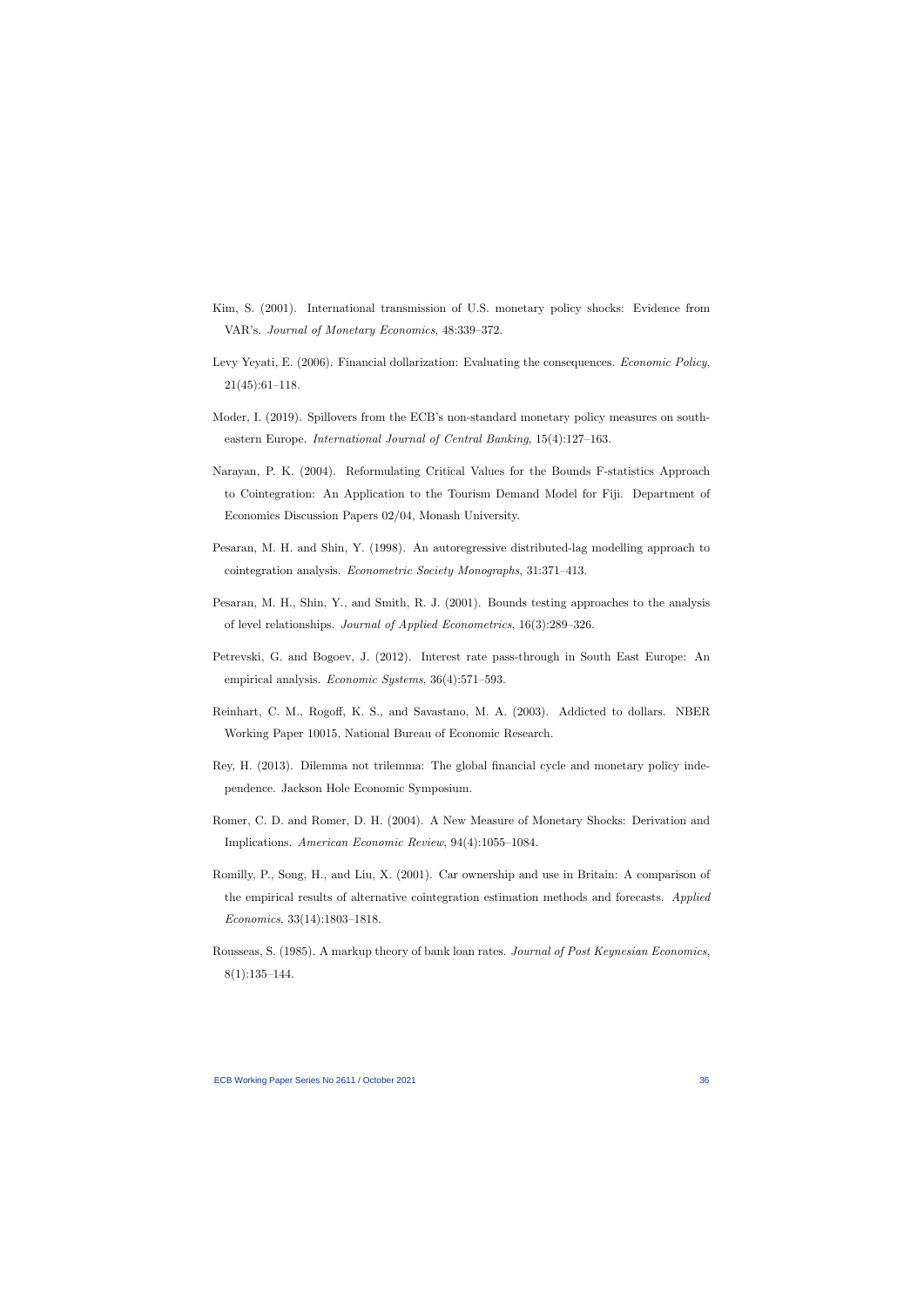- Sander, H. and Kleimeier, S. (2004). Convergence in euro-zone retail banking? What interest rate pass-through tells us about monetary policy transmission, competition and integration. Journal of International Money and Finance, 23(3):461–492.
- Sokal, R. R. and Rohlf, F. J. (1995). Biometry: The Principles and Practice of Statistics in Biological Research. 3rd Edition. W. H. Freeman and Company.
- Sørensen, C. K. and Werner, T. (2006). Bank interest rate pass-through in the euro area a cross country comparison. ECB Working Paper 580, European Central Bank.
- <span id="page-37-0"></span>Vienna Initiative (2019). Cesee deleveraging and credit monitor. Technical Report May.
- <span id="page-37-7"></span>von Borstel, J., Eickmeier, S., and Krippner, L. (2016). The interest rate pass-through in the euro area during the sovereign debt crisis. Journal of International Money and Finance, 68(C):386–402.
- <span id="page-37-2"></span>Windischbauer, U. (2016). Strengthening the role of local currencies in EU candidate and potential candidate countries. ECB Occasional Paper 170, European Central Bank.
- <span id="page-37-5"></span>Winker, P. (1999). Sluggish adjustment of interest rates and credit rationing: An application of unit root testing and error correction modelling. Applied Economics, 31(3):267–277.
- <span id="page-37-6"></span><span id="page-37-4"></span><span id="page-37-3"></span><span id="page-37-1"></span>Wu, J. C. and Xia, F. D. (2016). Measuring the macroeconomic impact of monetary policy at the zero lower bound. Journal of Money, Credit and Banking, 48:253–291.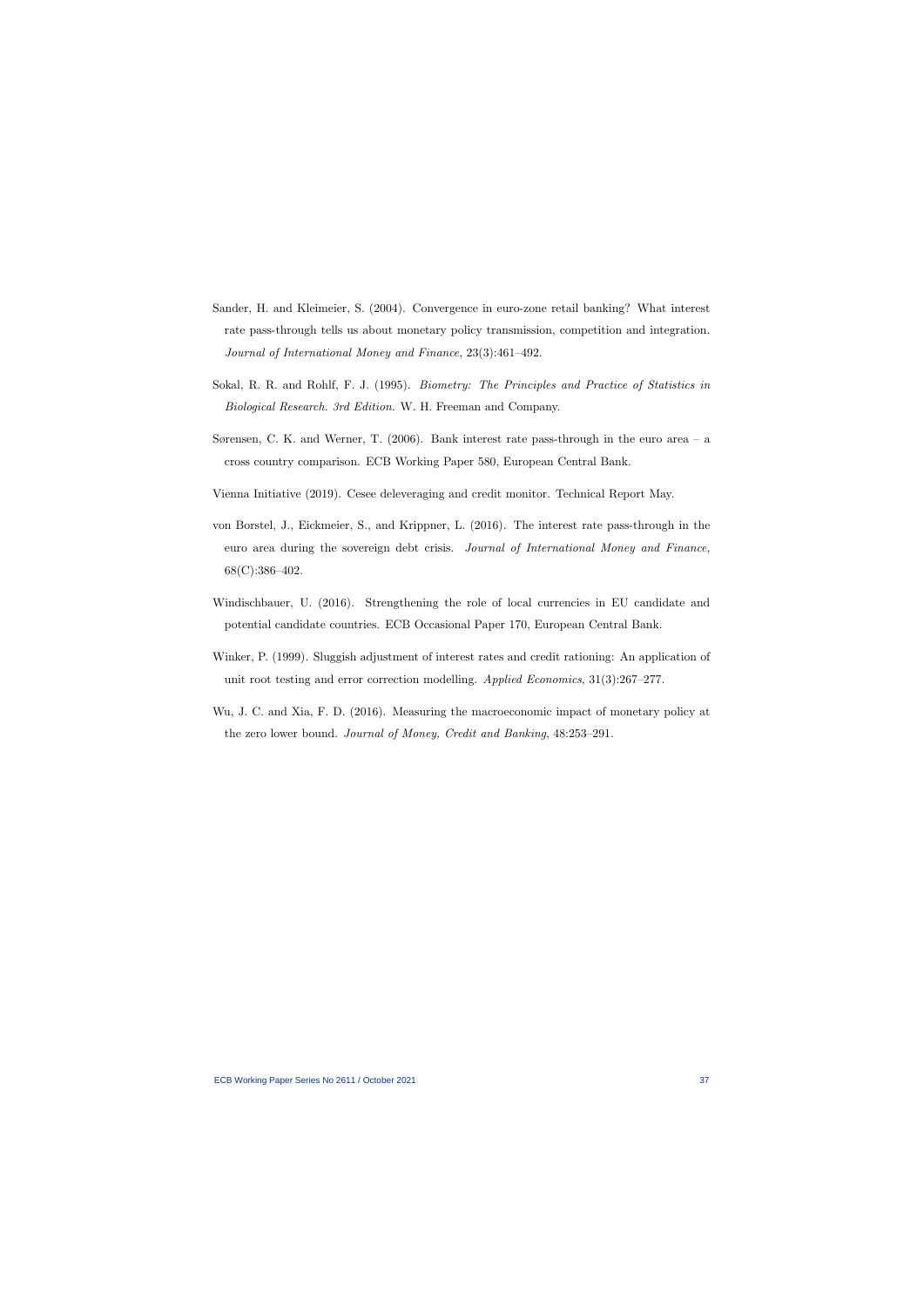# Annex – list of euro retail rates

| 1 Albania                                    |                                                                                    |  |
|----------------------------------------------|------------------------------------------------------------------------------------|--|
| 1.1 Deposit rates                            | 1.2 Lending rates                                                                  |  |
| 1.1.1 All sectors                            | 1.2.1 Households                                                                   |  |
| Current account                              | Total                                                                              |  |
| <b>Demand deposits</b>                       | Overdraft                                                                          |  |
| 1 Month deposits                             | Consuming of non durable goods                                                     |  |
| 3 Months deposits                            | Consuming of durable goods                                                         |  |
| <b>6 Months deposits</b>                     | Loans for house purchase                                                           |  |
| 12 Months deposits                           | Other lending (loans for other purposes)                                           |  |
| <b>24 Months deposits</b>                    | 1.2.2 NFCs                                                                         |  |
| <b>36 Months deposits</b>                    | Total                                                                              |  |
| 60 Months deposits                           | Overdraft                                                                          |  |
| Average interest rate (for all maturities)   | Working capital                                                                    |  |
| Average interest rate with agreed maturities | Equipment loans                                                                    |  |
|                                              | <b>Real estate loans</b>                                                           |  |
|                                              | 1.2.3 all sectors                                                                  |  |
|                                              | Up to 6 months                                                                     |  |
|                                              | 6 months-1 year                                                                    |  |
|                                              | 1-3 years                                                                          |  |
|                                              | 3-5 years                                                                          |  |
|                                              | Average interest rate (for all maturities)                                         |  |
|                                              |                                                                                    |  |
| 2 Bosnia and Herzegovina                     |                                                                                    |  |
| 2.1 Deposit rates                            | 2.2 Lending rates                                                                  |  |
| 2.1.1 Households                             | 2.2.1 Households                                                                   |  |
| Up to 1 year maturity (indexed)              | House purchases: Floating rate and up to 1 year IRF (indexed)                      |  |
| > 1 and up to 2 years maturity (indexed)     | House purchases: Floating rate and up to 1 year IRF; maturity > 1 year (indexed)   |  |
| > 2 years maturity (indexed)                 | House purchases: > 1 and up to 5 years IRF (indexed)                               |  |
| Up to 1 year maturity                        | House purchases: > 5 years IRF (indexed)                                           |  |
| > 1 and up to 2 years maturity               | House purchases: > 10 years IRF (indexed)                                          |  |
| > 2 years maturity                           | Other purposes: Floating rate and up to 1 year IRF (indexed)                       |  |
| 2.1.2 NFCs                                   | Other purposes: Floating rate and up to 1 year IRF and maturity > 1 year (indexed) |  |
| Overnight                                    | Other purposes: > 1 and up to 5 years IRF (indexed)                                |  |
| Up to 1 year maturity (indexed)              | Other purposes: > 5 years IRF (indexed)                                            |  |
| > 1 and up to 2 years maturity (indexed)     | 2.2.2 NFCs                                                                         |  |
| Overnight (indexed)                          | Up to EUR 0.25mn: Floating rate and up to 1 year IRF (indexed)                     |  |
|                                              | Up to EUR 0.25mn: Floating and up to 1 year IRF; maturity > 1 year (indexed)       |  |
|                                              | Up to EUR 0.25mn: > 1 and up to 5 years IRF (indexed)                              |  |
|                                              | Up to EUR 0.25mn: > 5 years IRF (indexed)                                          |  |
|                                              | From EUR 0.25mn to EUR 1mn: Floating rate and up to 1 year IRF (indexed)           |  |
|                                              | EUR 0.25mn to EUR 1mn: Floating + up to 1 year IRF; maturity > 1 year (indexed)    |  |
|                                              | > EUR 1mn: Floating rate and up to 1 year IRF (indexed)                            |  |

Note: Interest rates depicted in  $bold/dtiles$  have been found to be cointegrated at least at the 5% significance level with the shadow rate/domestic monetary policy rate.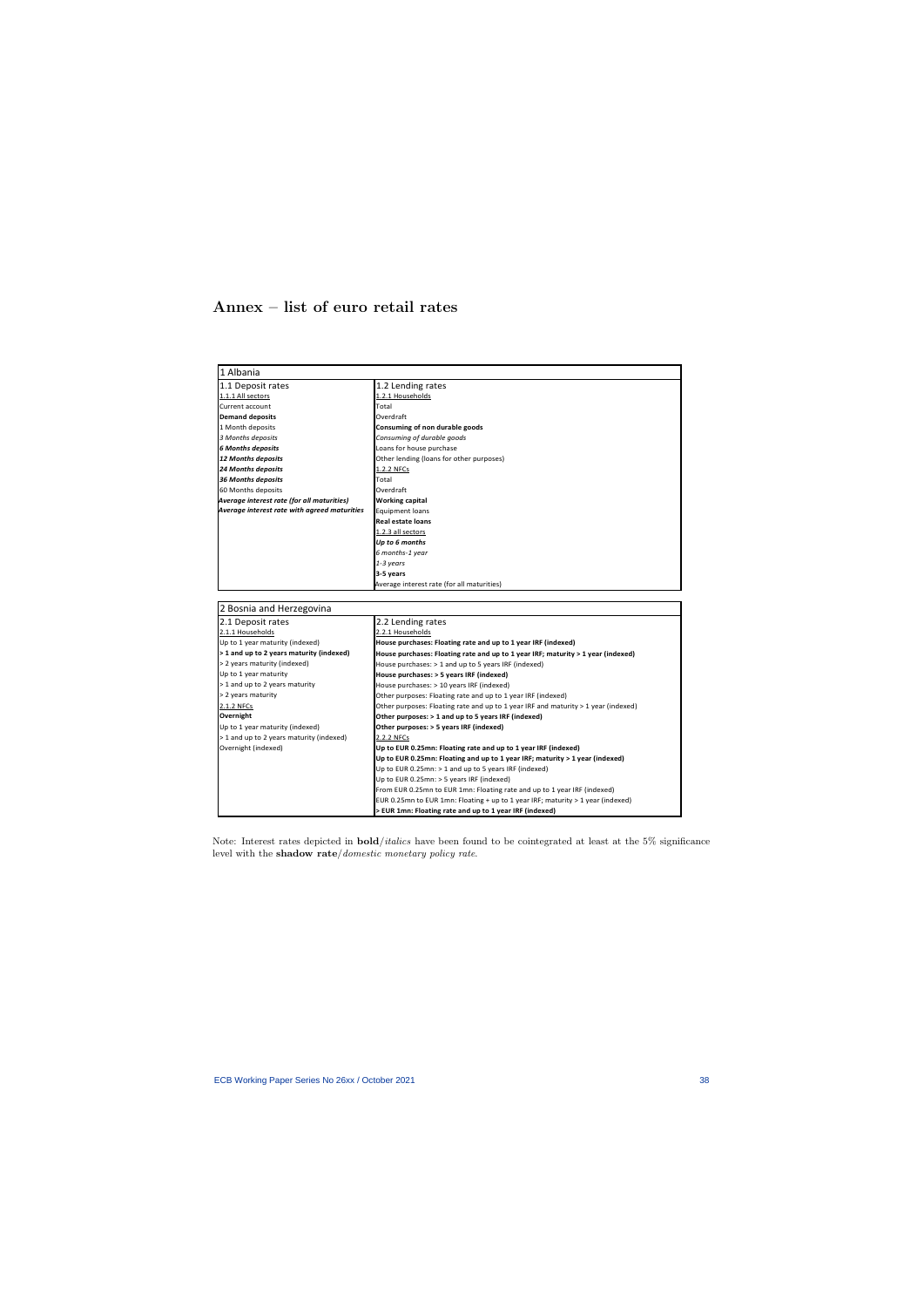| 3 Bulgaria                               |                                                    |
|------------------------------------------|----------------------------------------------------|
| 3.1 Deposit rates                        | 3.2 Lending rates                                  |
| 3.1.1 Households                         | 3.2.1 Households                                   |
| Agreed maturity: short-term              | <b>Consumer loans IRF</b>                          |
| Agreed maturity: $> 1$ day up to 1 month | Consumer loans: up to 1 year IRF                   |
| Agreed maturity: > 1 up to 3 months      | Consumer loans: > 1 and up to 5 years IRF          |
| Agreed maturity: > 3 up to 6 months      | <b>House purchases IRF</b>                         |
| Agreed maturity: > 6 up to 12 months     | House purchases: up to 1 year IRF                  |
| Agreed maturity: > 1 up to 2 years       | Other loans IRF                                    |
| Agreed maturity: > 2 years               | Other loans: up to 1 year IRF                      |
| Time deposits: short-term                | <b>Consumer loans: all maturities</b>              |
| Time deposits: > 1 day up to 1 month     | Consumer loans: up to 1 year maturity              |
| Time deposits: > 1 up to 3 months        | Consumer loans: > 1 and up to 5 years maturity     |
| Time deposits: $>$ 3 up to 6 months      | Consumer loans: > 5 years maturity                 |
| Time deposits: > 6 up to 12 months       | House purchases: all maturities                    |
| Time deposits: > 1 up to 2 years         | House purchases: > 1 and up to 5 years maturity    |
| Time deposits: > 2 years                 | House purchases: $>$ 5 and up to 10 years maturity |
| 3.1.2 NFCs                               | House purchases: > 10 years maturity               |
| Agreed maturity: short-term              | Other loans: all maturities                        |
| Agreed maturity: > 1 day up to 1 month   | Other loans: > 1 and up to 5 years maturity        |
| Agreed maturity: > 1 up to 3 months      | Other loans: > 5 years maturity                    |
| Agreed maturity: > 3 up to 6 months      | 3.2.2 NFCs                                         |
| Agreed maturity: > 6 up to 12 months     | <b>Overall IRF</b>                                 |
| Agreed maturity: > 2 years               | Up to 1mn EUR IRF                                  |
| Time deposits: short-term                | Up to 1mn EUR up to 1 year IRF                     |
| Time deposits: > 1 day up to 1 month     | > 1mn EUR IRF                                      |
| Time deposits: > 1 up to 3 months        | > 1mn EUR up to 1 year IRF                         |
| Time deposits: > 3 up to 6 months        | <b>Total: all maturities</b>                       |
| Time deposits: $> 6$ up to 12 months     | Up to 1 year maturity                              |
|                                          | > 1 and up to 5 years maturity                     |
|                                          | > 5 years maturity                                 |
|                                          |                                                    |
| 4 Croatia                                |                                                    |
| 4.1 Deposit rates                        | 4.2 Lending rates                                  |
| 4.1.1 Households                         | 4.2.1 Households                                   |
| Time deposits                            | Consumer and other loans: short-term               |
| Time deposits: short-term                | Consumer loans (indexed)                           |
| Time deposits: long-term                 | Consumer and other loans: short-term (indexed)     |
| Time deposits (indexed)                  | Consumer and other loans: long-term (indexed)      |
| Time deposits: short-term (indexed)      | House purchases: short-term                        |
| Time deposits: long-term (indexed)       | House purchases (indexed)                          |
| 4.1.1 NFCs                               | Loans for other purposes (indexed)                 |
| Time deposits                            | 4.2.2 NFCs                                         |
| Time deposits: short-term                | Total short-term (indexed)                         |
| Time deposits: long-term                 | Total long-term (indexed)                          |
| Time deposits (indexed)                  | Up to HRK 2mn (indexed)                            |
| Time deposits: short-term (indexed)      | Up to HRK 2mn: short-term (indexed)                |
| Time deposits: long-term (indexed)       | Up to HRK 2mn: long-term (indexed)                 |
|                                          | From HRK 2mn to HRK 7.5mn (indexed)                |
|                                          | From HRK 2mn to HRK 7.5mn: short-term (indexed)    |

Note: Interest rates depicted in bold/italics have been found to be cointegrated at least at the 5% significance level with the shadow rate/domestic monetary policy rate.

**From HRK 2mn to HRK 7.5mn: long‐term (indexed)**

**Loans > HRK 7.5mn: short‐term (indexed)** Loans > HRK 7.5mn: long‐term (indexed)

**Loans > HRK 7.5mn (indexed)**

**Total short‐term** Total long‐term Up to HRK 2mn Up to HRK 2mn: short‐term Up to HRK 2mn: long‐term From HRK 2mn to HRK 7.5mn From HRK 2mn to HRK 7.5mn: short‐term From HRK 2mn to HRK 7.5mn: long‐term

Loans > HRK 7.5mn Loans > HRK 7.5mn: short‐term Loans > HRK 7.5mn: long‐term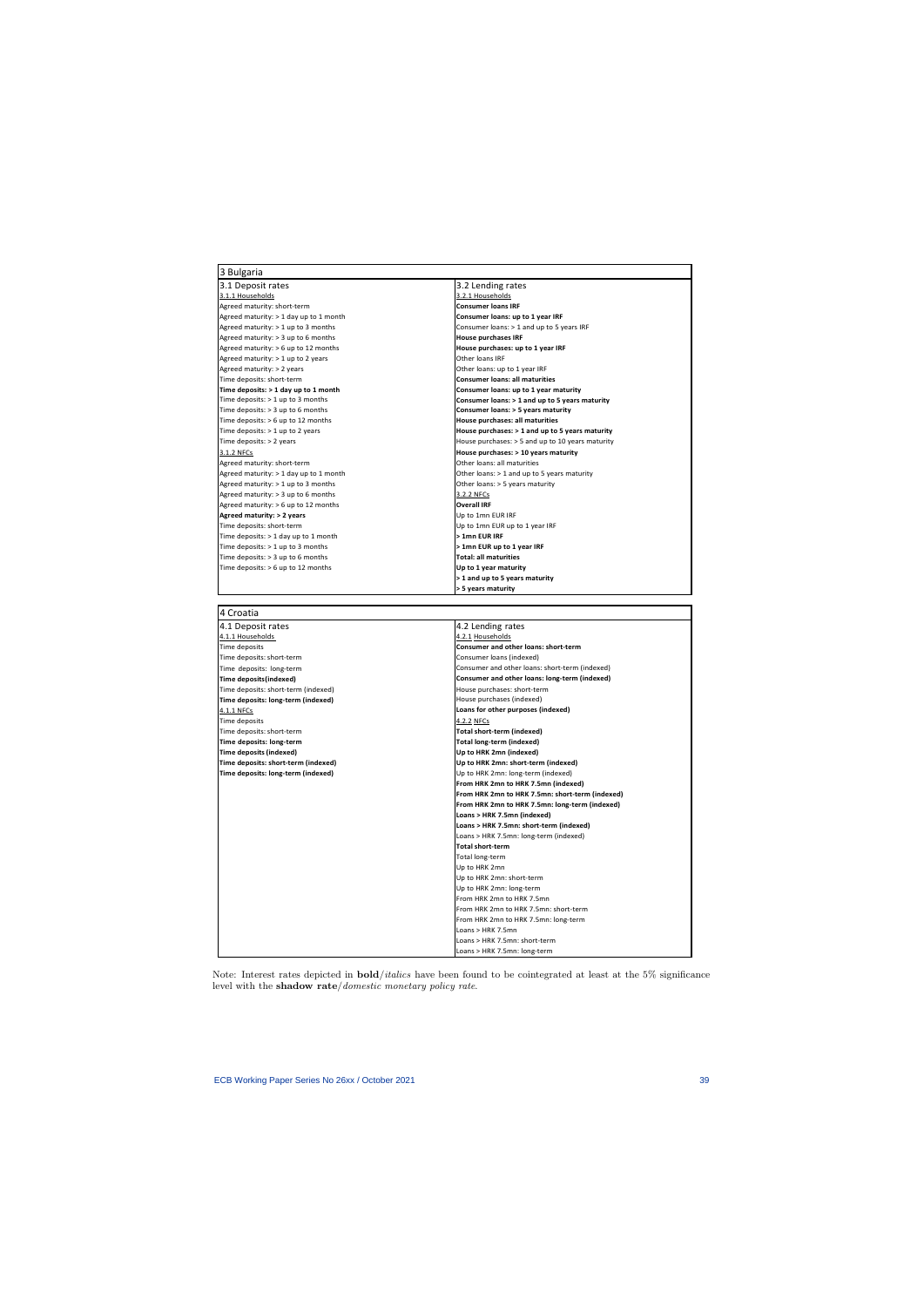| 5 Hungary                                |                                                        |                                                                |  |
|------------------------------------------|--------------------------------------------------------|----------------------------------------------------------------|--|
| 5.1 Deposit rates                        |                                                        | 5.2 Lending rates                                              |  |
| 5.1.1 Households                         |                                                        | 5.2.1 Households                                               |  |
| <b>Overnight</b>                         |                                                        | <b>Bank overdrafts</b>                                         |  |
| Up to 1 year                             |                                                        | 5.2.2 NFCs                                                     |  |
| > 1 year and up to two years             |                                                        | <b>Bank overdrafts</b>                                         |  |
| 5.1.2 NFCs                               |                                                        | Floating rate and up to 1 year IRF                             |  |
| Overnight                                |                                                        | Floating rate and up to 1 year IRF; secured                    |  |
| Up to 1 year                             |                                                        | Floating rate and up to 1 year IRF; > 1mn euro                 |  |
|                                          |                                                        | Floating rate and up to 1 year IRF; up to 1mn euro; secured    |  |
|                                          |                                                        | Floating rate and up to 1 year IRF; up to 0.25mn EUR           |  |
|                                          |                                                        | Floating rate and up to 1 year IRF; > 0.25mn EUR up to 1mn EUR |  |
|                                          |                                                        | Original maturity > 1 year                                     |  |
|                                          |                                                        |                                                                |  |
| 6 North Macedonia                        |                                                        |                                                                |  |
| 6.1 Deposit rates                        |                                                        | 6.2 Lending rates                                              |  |
| 6.1.1 Households                         |                                                        | 6.2.1 Households                                               |  |
| All deposits                             |                                                        | <b>All loans</b>                                               |  |
| <b>Overnight deposits</b>                |                                                        | Overdraft and credit card loans                                |  |
| 6.1.2 NFCs                               |                                                        | All loans (indexed)                                            |  |
| All deposits                             |                                                        | 6.2.2 NFCs                                                     |  |
| Overnight deposits                       |                                                        | All loans                                                      |  |
| All deposits (indexed)                   |                                                        | Overdraft and credit card loans                                |  |
|                                          |                                                        | All loans (indexed)                                            |  |
|                                          |                                                        |                                                                |  |
| 7 Romania                                |                                                        |                                                                |  |
| 7.1 Deposit rates                        |                                                        | 7.2 Lending rates                                              |  |
| 7.1.1 Households                         | 7.1.3 All sectors                                      | 7.2.1 Households                                               |  |
| Time deposits                            | Time deposits                                          | All loans                                                      |  |
| Original maturity up to 1 year           |                                                        | Consumer loans: floating rate and up to 1 year IRF             |  |
| Original maturity > 1 and up to 2 years  |                                                        | Consumer loans: > 1 and up to 5 years IRF                      |  |
| Original maturity > 2 years              |                                                        | 7.2.2 NFCs                                                     |  |
| 7.1.2 NFCs                               |                                                        | All loans                                                      |  |
| Time deposits                            |                                                        | Other loans up to EUR 1mn; floating rate and up to 1 year IRF  |  |
| Original maturity up to 1 year           |                                                        | Other loans > EUR 1mn; floating rate and up to 1 year IRF      |  |
| Original maturity > 1 and up to 2 years  |                                                        |                                                                |  |
|                                          |                                                        |                                                                |  |
|                                          |                                                        | 7.2.3 All sectors<br>All loans                                 |  |
| Original maturity > 2 years              |                                                        |                                                                |  |
| 8 Serbia                                 |                                                        |                                                                |  |
|                                          | 8.1.2 NFCs                                             |                                                                |  |
| 8.1 Deposit rates                        |                                                        | 8.2 Lending rates                                              |  |
| 8.1.1 Households                         | Up to 1 year (euro and indexed)                        | 8.2.1 Households                                               |  |
| Up to 1 year (euro and indexed)          | > 1 and to 2 years (euro and indexed)                  | Total loans (euro and indexed)                                 |  |
| > 1 and up to 2 years (euro and indexed) | > 2 years (euro and indexed)                           | 8.2.2 NFCs                                                     |  |
| > 2 years (euro and indexed)             | Total (euro and indexed)                               | Total loans (euro and indexed)                                 |  |
| Total (euro and indexed)                 | 8.1.3 All sectors<br>Total deposits (euro and indexed) | 8.2.3 All sectors<br>Total loans (euro and indexed)            |  |

Note: Interest rates depicted in bold/italics have been found to be cointegrated at least at the 5% significance level with the shadow rate/domestic monetary policy rate.